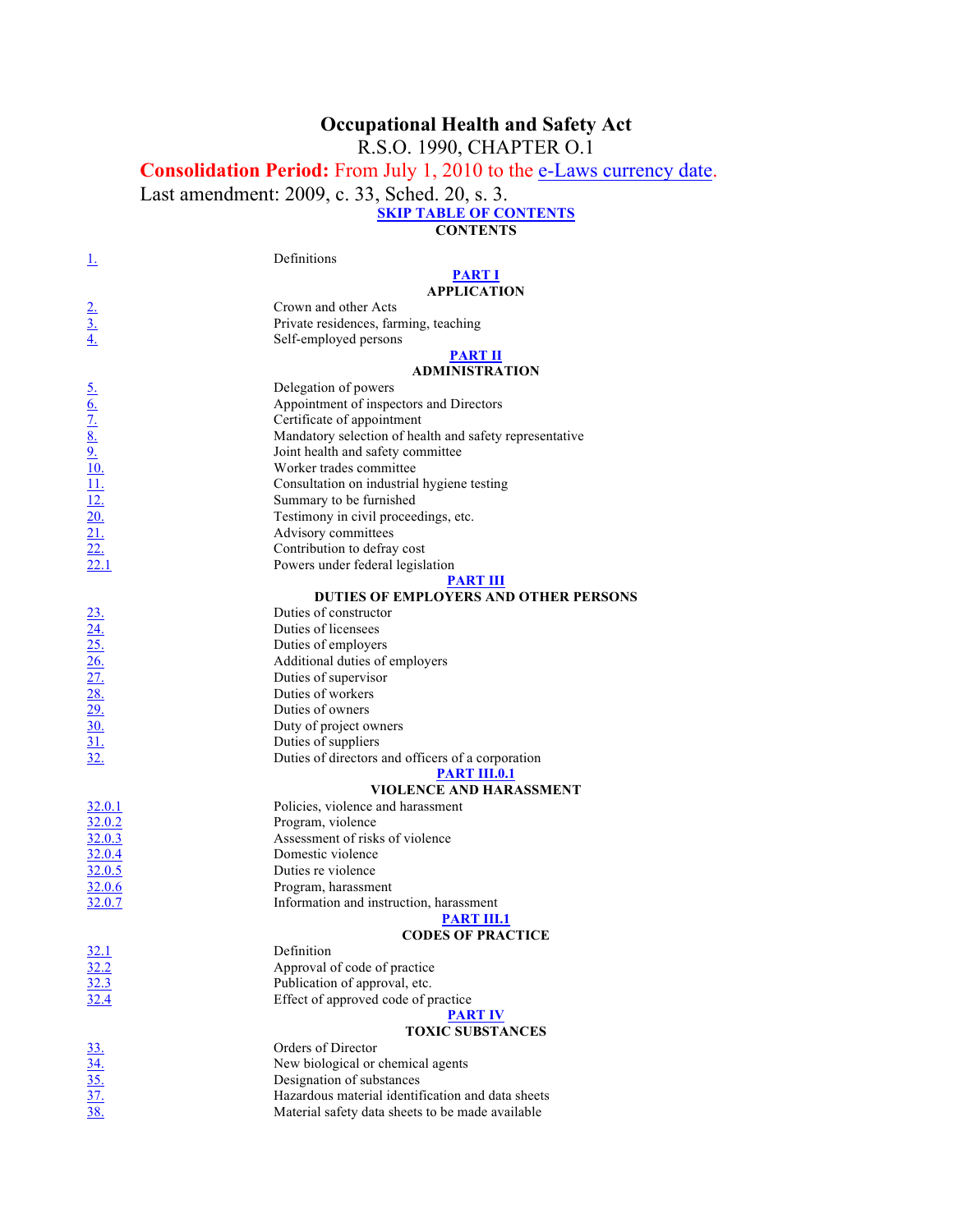|                                                         | Assessment for hazardous materials                               |
|---------------------------------------------------------|------------------------------------------------------------------|
| $\frac{39}{40}$                                         | Confidential business information                                |
|                                                         | Information privileged                                           |
|                                                         | Hazardous physical agents                                        |
| $\frac{40.1}{41}$<br>$\frac{41.}{42}$                   | Instruction and training                                         |
|                                                         | <b>PART V</b>                                                    |
|                                                         | RIGHT TO REFUSE OR TO STOP WORK WHERE HEALTH OR SAFETY IN DANGER |
|                                                         | Refusal to work                                                  |
|                                                         | Definition and non-application                                   |
|                                                         | Bilateral work stoppage                                          |
|                                                         | Declaration against constructor, etc.                            |
|                                                         | Unilateral work stoppage                                         |
| $\frac{43.44}{45.46}$<br>$\frac{46.47}{48.49}$          | Entitlement to investigate                                       |
|                                                         | Complaint re direction to stop work                              |
|                                                         | <b>PART VI</b>                                                   |
|                                                         | REPRISALS BY EMPLOYER PROHIBITED                                 |
| 50.                                                     | No discipline, dismissal, etc., by employer                      |
|                                                         | <u>PART VII</u>                                                  |
|                                                         | <b>NOTICES</b>                                                   |
|                                                         | Notice of death or injury                                        |
| $\frac{51}{52}$                                         | Notice of accident, explosion, fire or violence causing injury   |
| 53.                                                     | Accidents, explosions, etc., at a project site or mine           |
|                                                         | <b>PART VIII</b>                                                 |
|                                                         | <b>ENFORCEMENT</b>                                               |
| $\frac{54}{55}$<br>$\frac{55}{55.2}$<br>$\frac{56}{56}$ | Powers of inspector                                              |
|                                                         | Order for inspections                                            |
|                                                         | Order for written policies                                       |
|                                                         | Order for written assessment, etc.                               |
|                                                         | Warrants - investigative techniques, etc.                        |
| 56.1                                                    | Power of inspector to seize                                      |
| $\frac{57}{58}$                                         | Orders by inspectors where non-compliance                        |
|                                                         | Entry into barricaded area                                       |
|                                                         | Notice of compliance                                             |
|                                                         | Injunction proceedings                                           |
| $\frac{60}{60}$<br>$\frac{61}{62}$<br>$\frac{62}{63}$   | Appeals from order of an inspector                               |
|                                                         | Obstruction of inspector                                         |
|                                                         | Information confidential                                         |
|                                                         | Copies of reports                                                |
| 65.                                                     | Immunity                                                         |
|                                                         | <b>PART IX</b>                                                   |
|                                                         | <b>OFFENCES AND PENALTIES</b>                                    |
| 66.                                                     | Penalties                                                        |
| 67.                                                     | Certified copies of documents, etc., as evidence                 |
| <u>68.</u>                                              | Place of trial                                                   |
| 68.1                                                    | Publication re convictions                                       |
| 69.                                                     | Limitation on prosecutions                                       |
|                                                         | <b>PART X</b>                                                    |
|                                                         | <b>REGULATIONS</b>                                               |
| $\frac{70}{71}$                                         | Regulations                                                      |
|                                                         | Regulations, taxi industry                                       |
| <b>Definitions</b>                                      |                                                                  |
|                                                         |                                                                  |
|                                                         | $1. (1)$ In this Act,                                            |

"Board" means the Ontario Labour Relations Board; ("Commission") "certified member" means a committee member who is certified by the

Workplace Safety and Insurance Board under the *Workplace Safety and Insurance Act, 1997*; ("membre agréé")

"committee" means a joint health and safety committee established under this Act; ("comité")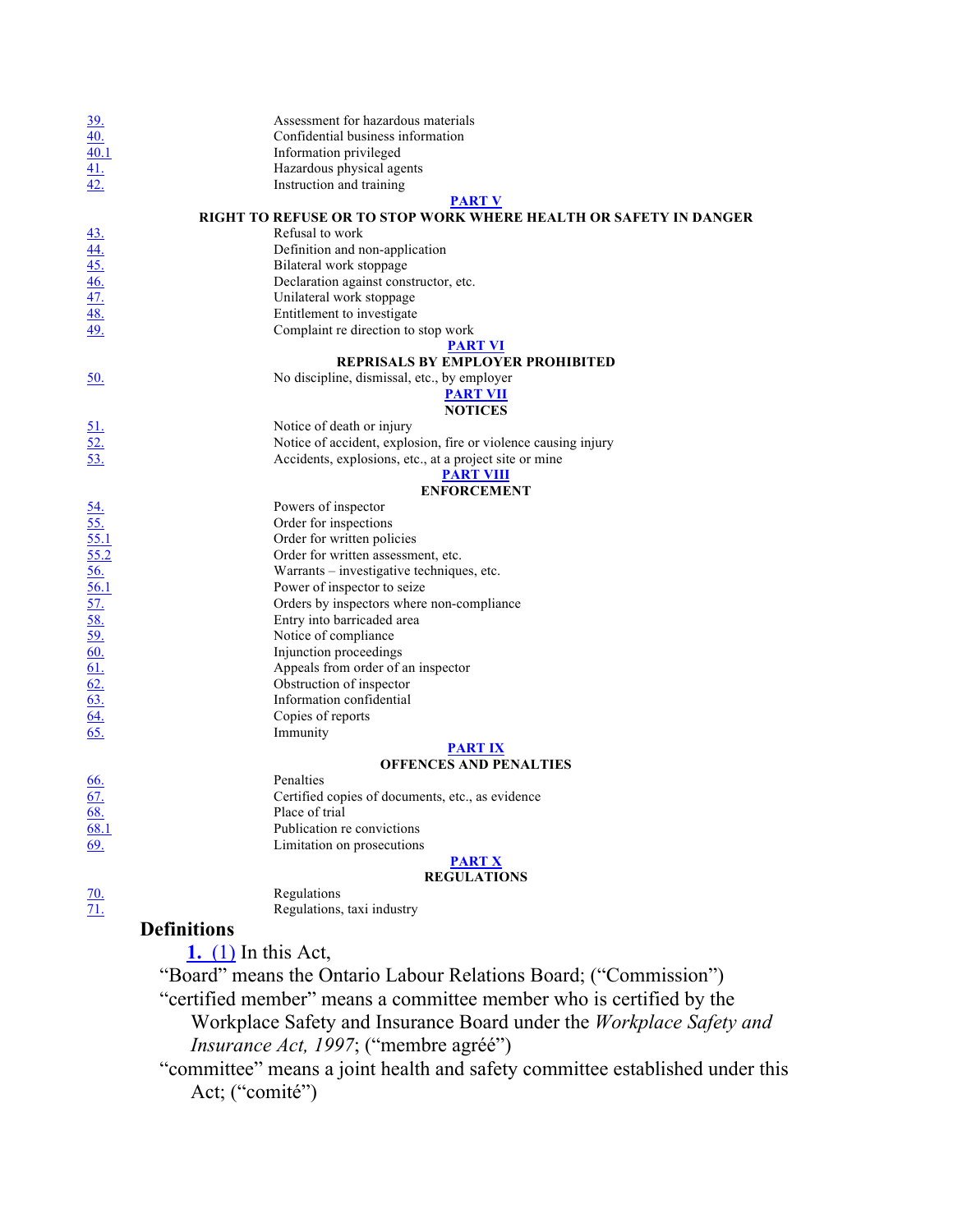"competent person" means a person who,

- (a) is qualified because of knowledge, training and experience to organize the work and its performance,
- (b) is familiar with this Act and the regulations that apply to the work, and
- (c) has knowledge of any potential or actual danger to health or safety in the workplace; ("personne compétente")
- "construction" includes erection, alteration, repair, dismantling, demolition, structural maintenance, painting, land clearing, earth moving, grading, excavating, trenching, digging, boring, drilling, blasting, or concreting, the installation of any machinery or plant, and any work or undertaking in connection with a project but does not include any work or undertaking underground in a mine; ("construction")
- "constructor" means a person who undertakes a project for an owner and includes an owner who undertakes all or part of a project by himself or by more than one employer; ("constructeur")

"Deputy Minister" means the Deputy Minister of Labour; ("sous-ministre")

- "designated substance" means a biological, chemical or physical agent or combination thereof prescribed as a designated substance to which the exposure of a worker is prohibited, regulated, restricted, limited or controlled; ("substance désignée")
- "Director" means an inspector under this Act who is appointed as a Director for the purposes of this Act; ("directeur")
- "employer" means a person who employs one or more workers or contracts for the services of one or more workers and includes a contractor or subcontractor who performs work or supplies services and a contractor or subcontractor who undertakes with an owner, constructor, contractor or subcontractor to perform work or supply services; ("employeur")
- "engineer of the Ministry" means a person who is employed by the Ministry and who is licensed as a professional engineer under the *Professional Engineers Act*; ("ingénieur du ministère")

"factory" means,

- (a) a building or place other than a mine, mining plant or place where homework is carried on, where,
	- (i) any manufacturing process or assembling in connection with the manufacturing of any goods or products is carried on,
	- (ii) in preparing, inspecting, manufacturing, finishing, repairing, warehousing, cleaning or adapting for hire or sale any substance, article or thing, energy is,
		- (A) used to work any machinery or device, or
		- (B) modified in any manner,
	- (iii) any work is performed by way of trade or for the purposes of gain in or incidental to the making of any goods, substance, article or thing or part thereof,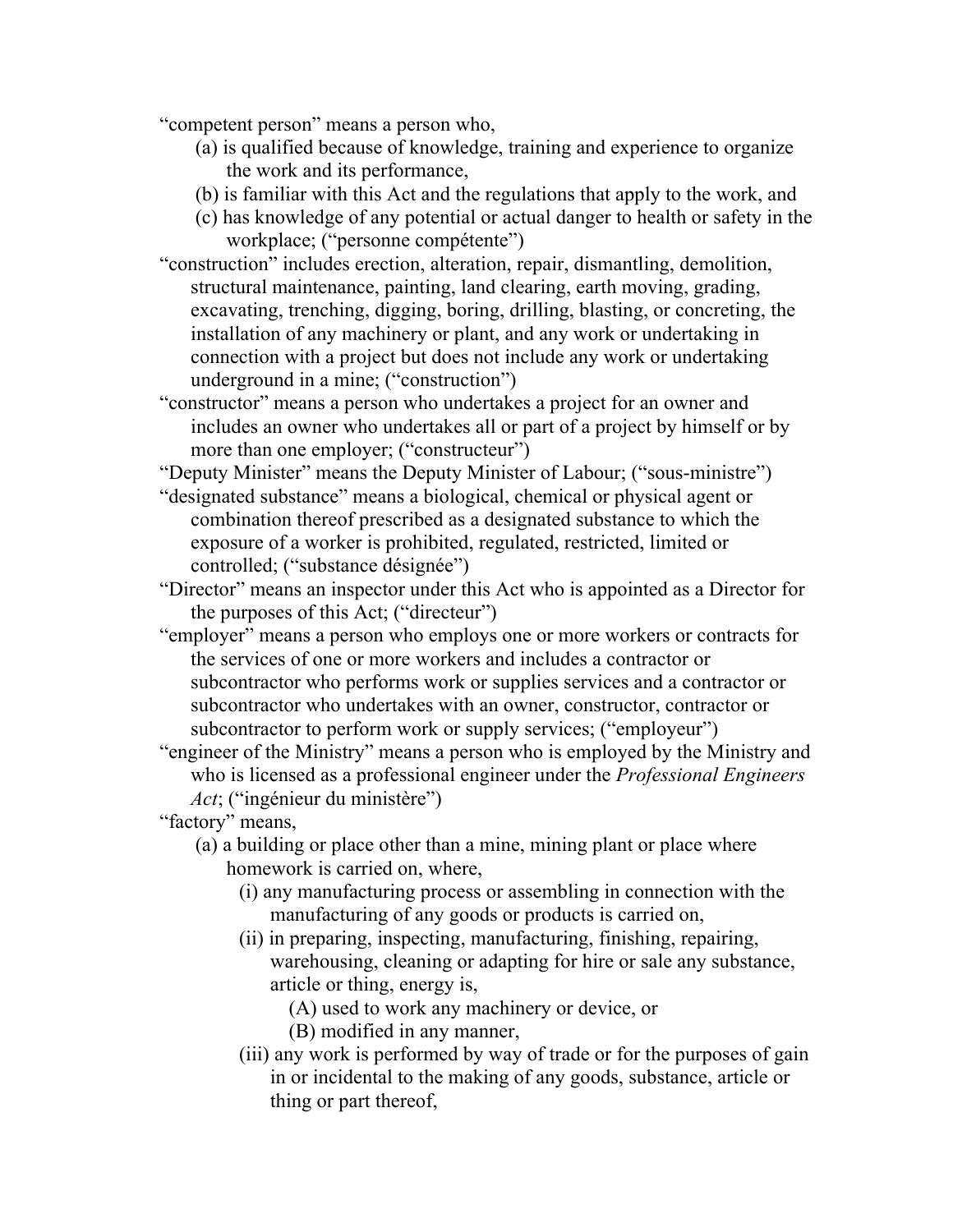- (iv) any work is performed by way of trade or for the purposes of gain in or incidental to the altering, demolishing, repairing, maintaining, ornamenting, finishing, storing, cleaning, washing or adapting for sale of any goods, substance, article or thing, or
- (v) aircraft, locomotives or vehicles used for private or public transport are maintained,
- (b) a laundry including a laundry operated in conjunction with,
	- (i) a public or private hospital,
	- (ii) a hotel, or
	- (iii) a public or private institution for religious, charitable or educational purposes, and
- (c) a logging operation; ("usine")
- "hazardous material" means a biological or chemical agent named or described in the regulations as a hazardous material; ("matériau dangereux")
- "hazardous physical agent" means a physical agent named or described in the regulations as a hazardous physical agent; ("agent physique dangereux")
- "health and safety representative" means a health and safety representative selected under this Act; ("délégué à la santé et à la sécurité")
- "homework" means the doing of any work in the manufacture, preparation, improvement, repair, alteration, assembly or completion of any article or thing or any part thereof by a person for wages in premises occupied primarily as living accommodation; ("travail à domicile")
- "industrial establishment" means an office building, factory, arena, shop or office, and any land, buildings and structures appertaining thereto; ("établissement industriel")
- "inspector" means an inspector appointed for the purposes of this Act and includes a Director; ("inspecteur")
- "labour relations officer" means a labour relations officer appointed under the *Labour Relations Act, 1995*; ("agent des relations de travail")
- "licensee" means a person who holds a licence under Part III of the *Crown Forest Sustainability Act, 1994*; ("titulaire d'un permis")
- "logging" means the operation of felling or trimming trees for commercial or industrial purposes or for the clearing of land, and includes the measuring, storing, transporting or floating of logs, the maintenance of haul roads, scarification, the carrying out of planned burns and the practice of silviculture; ("exploitation forestière")
- "mine" means any work or undertaking for the purpose of opening up, proving, removing or extracting any metallic or non-metallic mineral or mineralbearing substance, rock, earth, clay, sand or gravel; ("mine")
- "mining plant" means any roasting or smelting furnace, concentrator, mill or place used for or in connection with washing, crushing, grinding, sifting, reducing, leaching, roasting, smelting, refining, treating or research on any substance mentioned in the definition of "mine"; ("installation minière")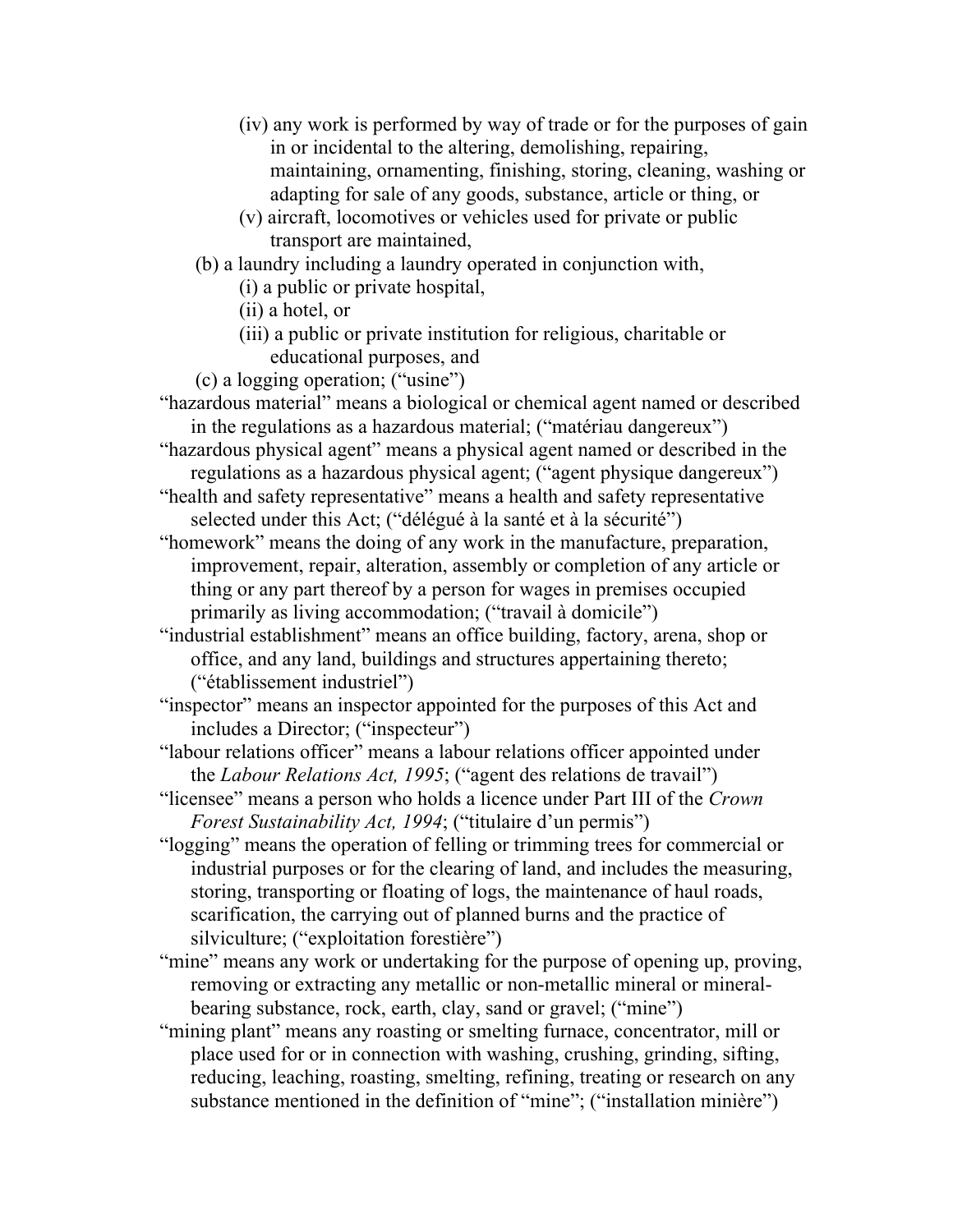"Minister" means the Minister of Labour; ("ministre")

"Ministry" means the Ministry of Labour; ("ministère")

- "occupational illness" means a condition that results from exposure in a workplace to a physical, chemical or biological agent to the extent that the normal physiological mechanisms are affected and the health of the worker is impaired thereby and includes an occupational disease for which a worker is entitled to benefits under the*Workplace Safety and Insurance Act, 1997*; ("maladie professionnelle")
- "owner" includes a trustee, receiver, mortgagee in possession, tenant, lessee, or occupier of any lands or premises used or to be used as a workplace, and a person who acts for or on behalf of an owner as an agent or delegate; ("propriétaire")

"prescribed" means prescribed by a regulation made under this Act; ("prescrit") "project" means a construction project, whether public or private, including,

- (a) the construction of a building, bridge, structure, industrial establishment, mining plant, shaft, tunnel, caisson, trench, excavation, highway, railway, street, runway, parking lot, cofferdam, conduit, sewer, watermain, service connection, telegraph, telephone or electrical cable, pipe line, duct or well, or any combination thereof,
- (b) the moving of a building or structure, and
- (c) any work or undertaking, or any lands or appurtenances used in connection with construction; ("chantier")

"regulations" means the regulations made under this Act; ("règlements")

"shop" means a building, booth or stall or a part of such building, booth or stall where goods are handled, exposed or offered for sale or where services are offered for sale; ("magasin")

"supervisor" means a person who has charge of a workplace or authority over a worker; ("superviseur")

- "trade union" means a trade union as defined in the *Labour Relations Act, 1995* that has the status of exclusive bargaining agent under that Act in respect of any bargaining unit or units in a workplace and includes an organization representing workers or persons to whom this Act applies where such organization has exclusive bargaining rights under any other Act in respect of such workers or persons; ("syndicat")
- "worker" means a person who performs work or supplies services for monetary compensation but does not include an inmate of a correctional institution or like institution or facility who participates inside the institution or facility in a work project or rehabilitation program; ("travailleur")
- "workplace" means any land, premises, location or thing at, upon, in or near which a worker works; ("lieu de travail")
- "workplace harassment" means engaging in a course of vexatious comment or conduct against a worker in a workplace that is known or ought reasonably to be known to be unwelcome; ("harcèlement au travail")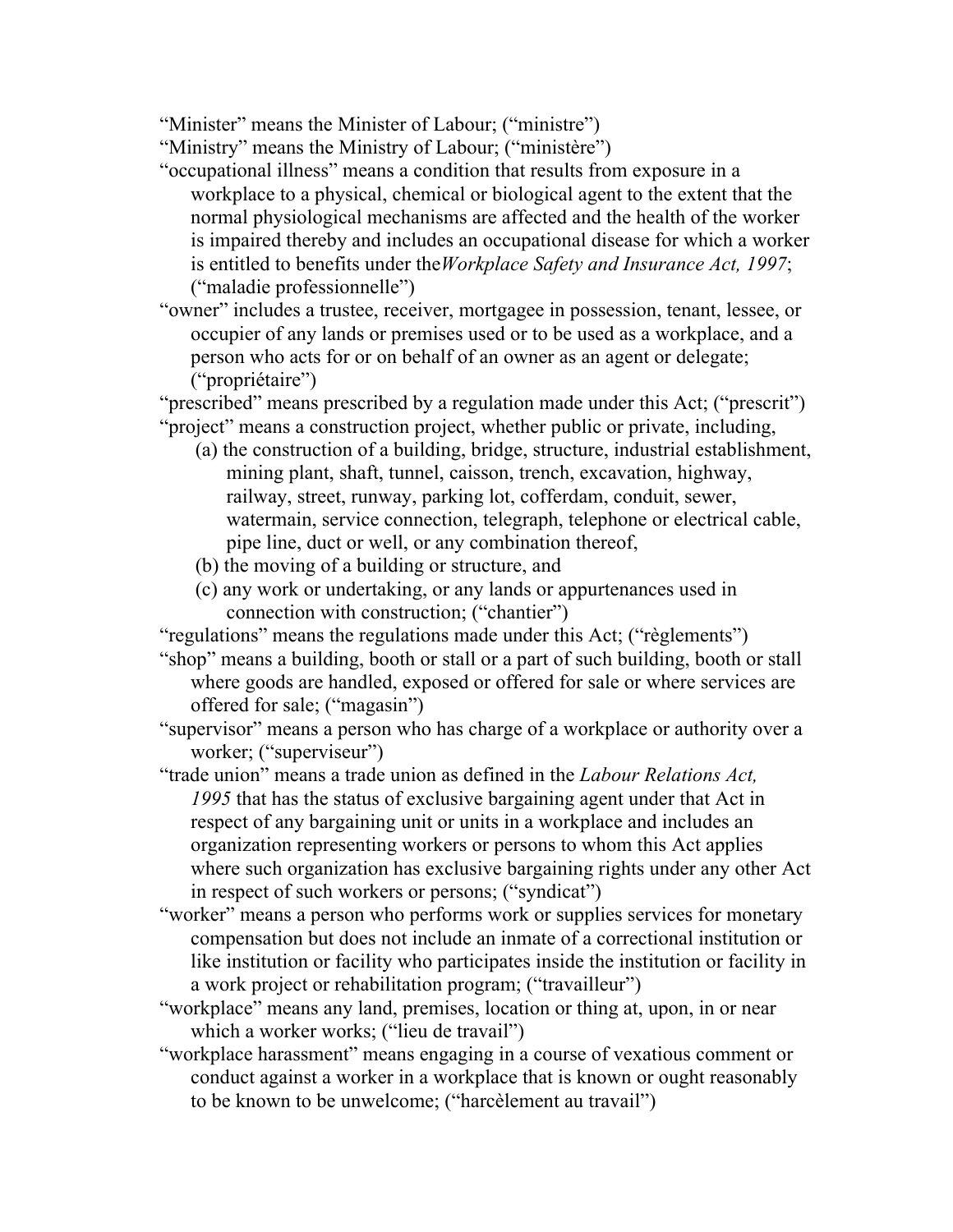"workplace violence" means,

- (a) the exercise of physical force by a person against a worker, in a workplace, that causes or could cause physical injury to the worker,
- (b) an attempt to exercise physical force against a worker, in a workplace, that could cause physical injury to the worker,
- (c) a statement or behaviour that it is reasonable for a worker to interpret as a threat to exercise physical force against the worker, in a workplace, that could cause physical injury to the worker. ("violence au travail") R.S.O. 1990, c. O.1, s. 1 (1); 1993, c. 27, Sched.; 1994, c. 24, s. 35; 1994, c. 25, s. 83 (1); 1997, c. 16, s. 2 (1-3); 1998, c. 8, s. 49; 2009, c. 23, s. 1; 2009, c. 33, Sched. 20, s. 3 (1).

#### **Ship under repair**

(2) For the purposes of this Act and the regulations, a ship being manufactured or under repair shall be deemed to be a project. R.S.O. 1990, c. O.1, s. 1 (2).

## **Limitation**

(3) An owner does not become a constructor by virtue only of the fact that the owner has engaged an architect, professional engineer or other person solely to oversee quality control at a project. R.S.O. 1990, c. O.1, s. 1 (3).

# **PART I APPLICATION**

## **Crown and other Acts**

**Crown**

**2.** (1) This Act binds the Crown and applies to an employee in the service of the Crown or an agency, board, commission or corporation that exercises any function assigned or delegated to it by the Crown.

#### **Other Acts**

(2) Despite anything in any general or special Act, the provisions of this Act and the regulations prevail. R.S.O. 1990, c. O.1, s. 2.

## **Private residences, farming, teaching**

## **Private residences**

**3.** (1) This Act does not apply to work performed by the owner or occupant or a servant of the owner or occupant to, in or about a private residence or the lands and appurtenances used in connection therewith.

## **Farming operations**

(2) Except as is prescribed and subject to the conditions and limitations prescribed, this Act or a Part thereof does not apply to farming operations. **Teachers, etc.**

(3) Except as is prescribed and subject to the conditions and limitations prescribed, this Act or a Part thereof does not apply to,

(a) a person who is employed as a teacher as defined in the *Education Act*;

or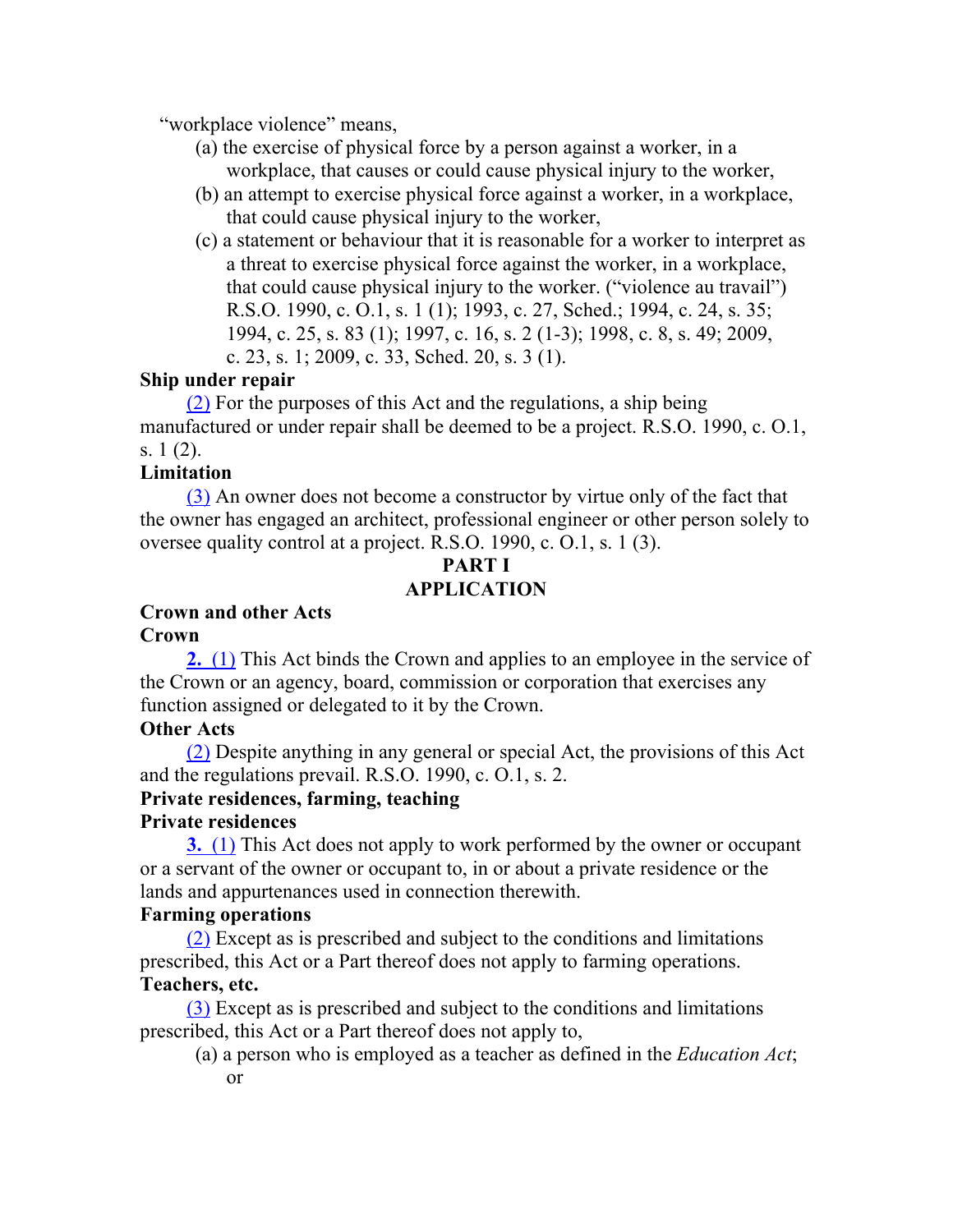(b) a person who is employed as a member or teaching assistant of the academic staff of a university or a related institution. R.S.O. 1990, c. O.1, s. 3.

#### **Self-employed persons**

**4.** Subsection 25 (1), clauses 26 (1) (c), (e), (f) and (g), subsection 33 (1) and sections 34, 37, 38, 39, 40, 41, 51, 52, 54, 57, 59, 60, 61, 62, 66, 67, 68 and 69, and the regulations in relation thereto, apply with necessary modifications to a self-employed person. 2001, c. 9, Sched. I, s. 3 (1).

**Note: On a day to be named by proclamation of the Lieutenant Governor, section 4 is amended by the Statutes of Ontario, 2001, chapter 9, Schedule I, subsection 3 (2) by striking out "34". See: 2001, c. 9, Sched. I, ss. 3 (2), 5 (2). PART II**

# **ADMINISTRATION**

#### **Delegation of powers**

**5.** Where under this Act or the regulations any power or duty is granted to or vested in the Minister or the Deputy Minister, the Minister or Deputy Minister may in writing delegate that power or duty from time to time to any employee in the Ministry subject to such limitations, restrictions, conditions and requirements as the Minister or Deputy Minister may set out in the delegation. R.S.O. 1990, c. O.1, s. 5; 2006, c. 35, Sched. C, s. 93 (1).

#### **Appointment of inspectors and Directors**

**6.** (1) Such persons as may be necessary to administer and enforce this Act and the regulations may be appointed as inspectors by the Deputy Minister and the Deputy Minister may designate one or more of the inspectors as a Director or Directors.

#### **Director may act as inspector**

(2) A Director may exercise any of the powers or perform any of the duties of an inspector under this Act or the regulations. R.S.O. 1990, c. O.1, s. 6. **Certificate of appointment**

**7.** (1) The Deputy Minister shall issue a certificate of appointment, bearing his or her signature or a facsimile thereof, to every inspector.

#### **Production of certificate**

(2) Every inspector, in the exercise of any powers or duties under this Act, shall produce his or her certificate of appointment upon request. R.S.O. 1990, c. O.1, s. 7.

#### **Mandatory selection of health and safety representative**

**8.** (1) At a project or other workplace where no committee is required under section 9 and where the number of workers regularly exceeds five, the constructor or employer shall cause the workers to select at least one health and safety representative from among the workers at the workplace who do not exercise managerial functions.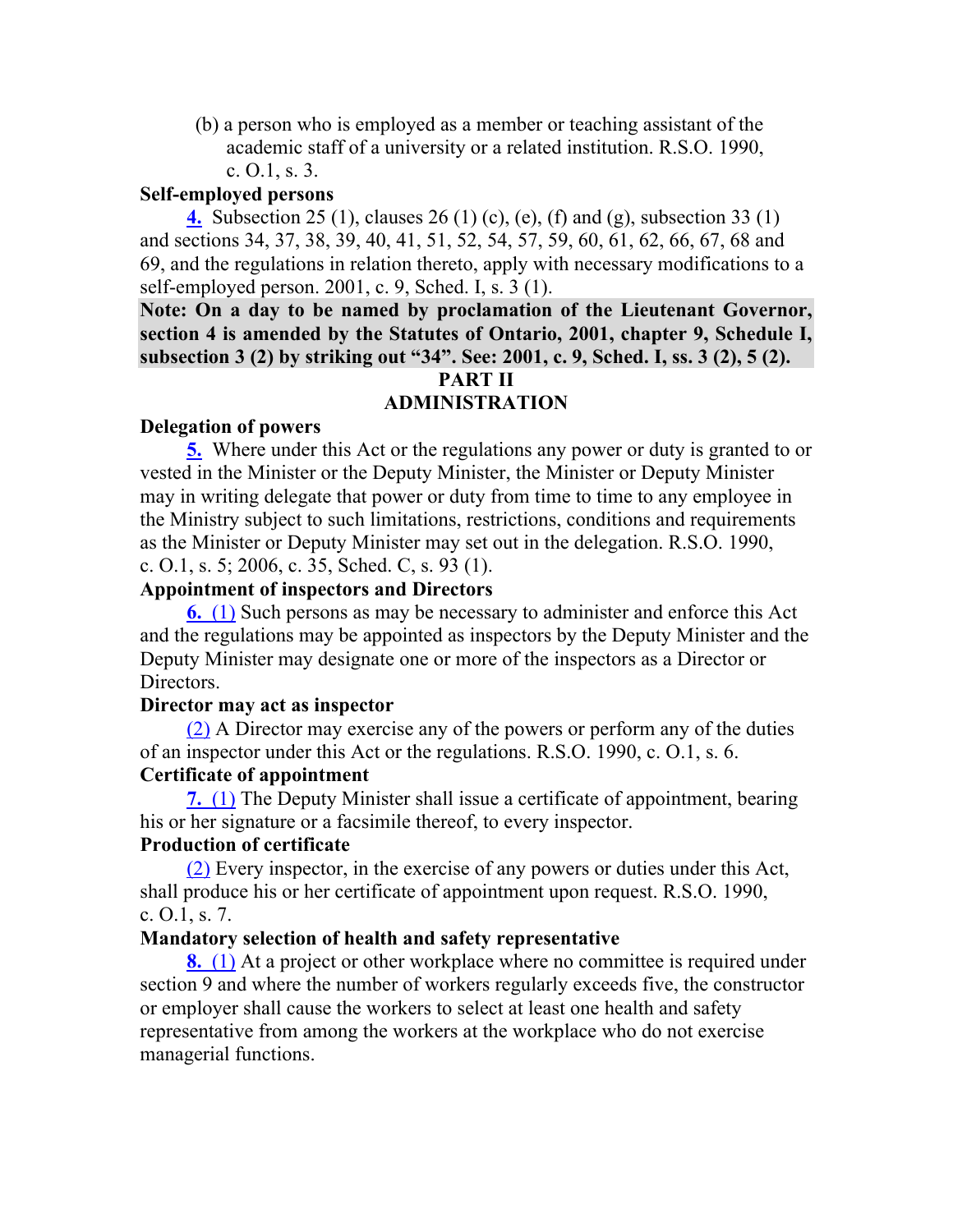#### **Order appointing health and safety representatives**

(2) If no health and safety representative is required under subsection (1) and no committee is required under section 9 for a workplace, the Minister may, by order in writing, require a constructor or employer to cause the workers to select one or more health and safety representatives from among the workers at the workplace or part thereof who do not exercise managerial functions, and may provide in the order for the qualifications of such representatives. **Idem**

(3) The Minister may from time to time give such directions as the Minister considers advisable concerning the carrying out of the functions of a health and safety representative.

#### **What Minister shall consider**

(4) In exercising the power conferred by subsection (2), the Minister shall consider the matters set out in subsection 9(5).

#### **Selection of representatives**

(5) The selection of a health and safety representative shall be made by those workers who do not exercise managerial functions and who will be represented by the health and safety representative in the workplace, or the part or parts thereof, as the case may be, or, where there is a trade union or trade unions representing such workers, by the trade union or trade unions.

#### **Inspections**

(6) Unless otherwise required by the regulations or by an order by an inspector, a health and safety representative shall inspect the physical condition of the workplace at least once a month.

#### **Idem**

(7) If it is not practical to inspect the workplace at least once a month, the health and safety representative shall inspect the physical condition of the workplace at least once a year, inspecting at least a part of the workplace in each month.

#### **Schedule of inspections**

(8) The inspection required by subsection (7) shall be undertaken in accordance with a schedule agreed upon by the constructor or employer and the health and safety representative.

#### **Inspections**

(9) The constructor, employer and workers shall provide a health and safety representative with such information and assistance as the member may require for the purpose of carrying out an inspection of the workplace.

#### **Idem**

(10) A health and safety representative has power to identify situations that may be a source of danger or hazard to workers and to make recommendations or report his or her findings thereon to the employer, the workers and the trade union or trade unions representing the workers.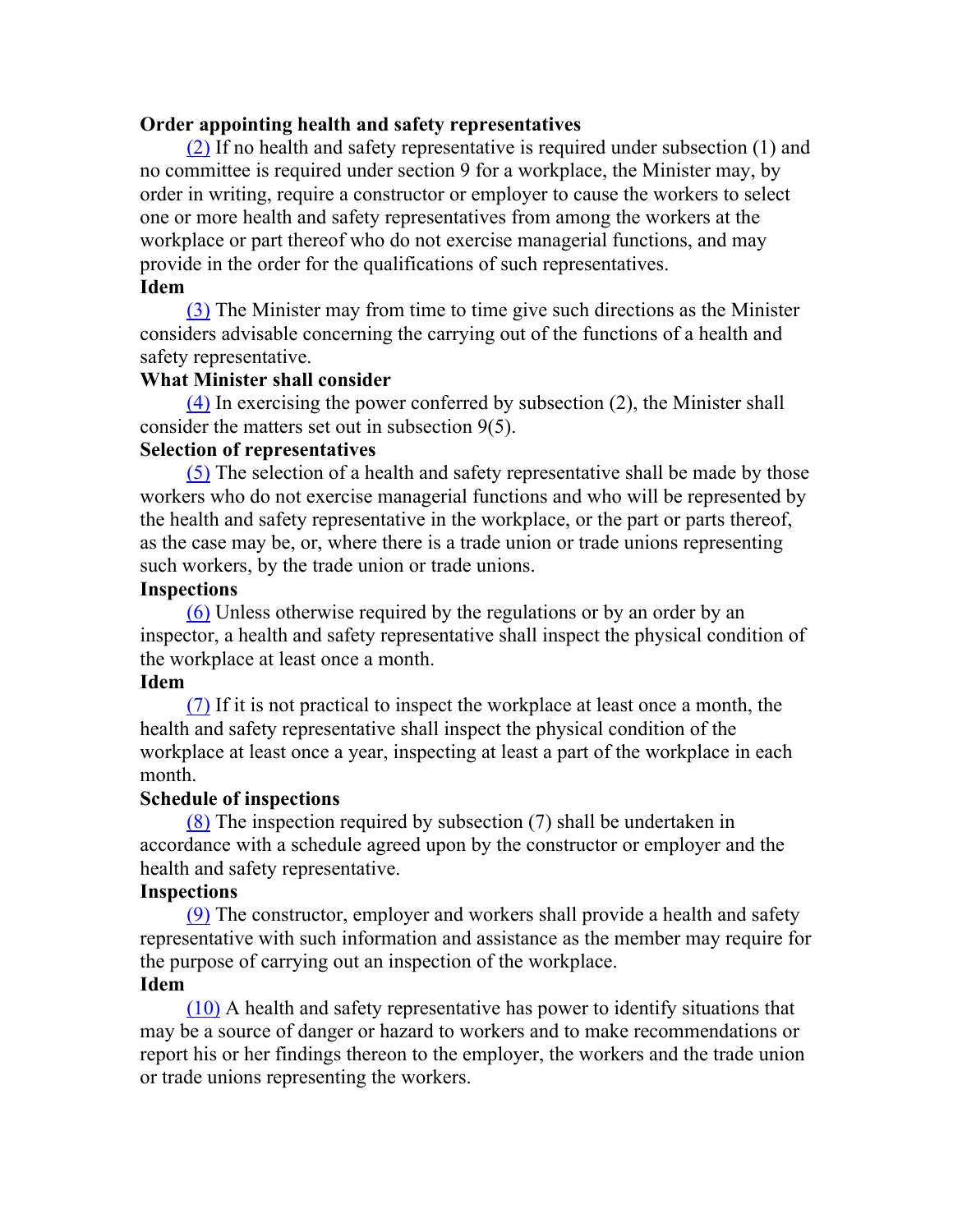## **Powers of representative**

(11) A health and safety representative has the power,

- (a) to obtain information from the constructor or employer concerning the conducting or taking of tests of any equipment, machine, device, article, thing, material or biological, chemical or physical agent in or about a workplace for the purpose of occupational health and safety;
- (b) to be consulted about, and be present at the beginning of, testing referred to in clause (a) conducted in or about the workplace if the representative believes his or her presence is required to ensure that valid testing procedures are used or to ensure that the test results are valid; and
- (c) to obtain information from the constructor or employer respecting,
	- (i) the identification of potential or existing hazards of materials, processes or equipment, and
	- (ii) health and safety experience and work practices and standards in similar or other industries of which the constructor or employer has knowledge.

#### **Response to recommendations**

(12) A constructor or employer who receives written recommendations from a health and safety representative shall respond in writing within twenty-one days. **Idem**

(13) A response of a constructor or employer under subsection (12) shall contain a timetable for implementing the recommendations the constructor or employer agrees with and give reasons why the constructor or employer disagrees with any recommendations that the constructor or employer does not accept. **Notice of accident, inspection by representative**

(14) Where a person is killed or critically injured at a workplace from any cause, the health and safety representative may, subject to subsection 51(2), inspect the place where the accident occurred and any machine, device or thing, and shall report his or her findings in writing to a Director.

## **Entitlement to time from work**

(15) A health and safety representative is entitled to take such time from work as is necessary to carry out his or her duties under subsections (6) and (14) and the time so spent shall be deemed to be work time for which the representative shall be paid by his or her employer at the representative's regular or premium rate as may be proper.

## **Additional powers of certain health and safety representatives**

(16) A health and safety representative or representatives of like nature appointed or selected under the provisions of a collective agreement or other agreement or arrangement between the constructor or the employer and the workers, has, in addition to his or her functions and powers under the provisions of the collective agreement or other agreement or arrangement, the functions and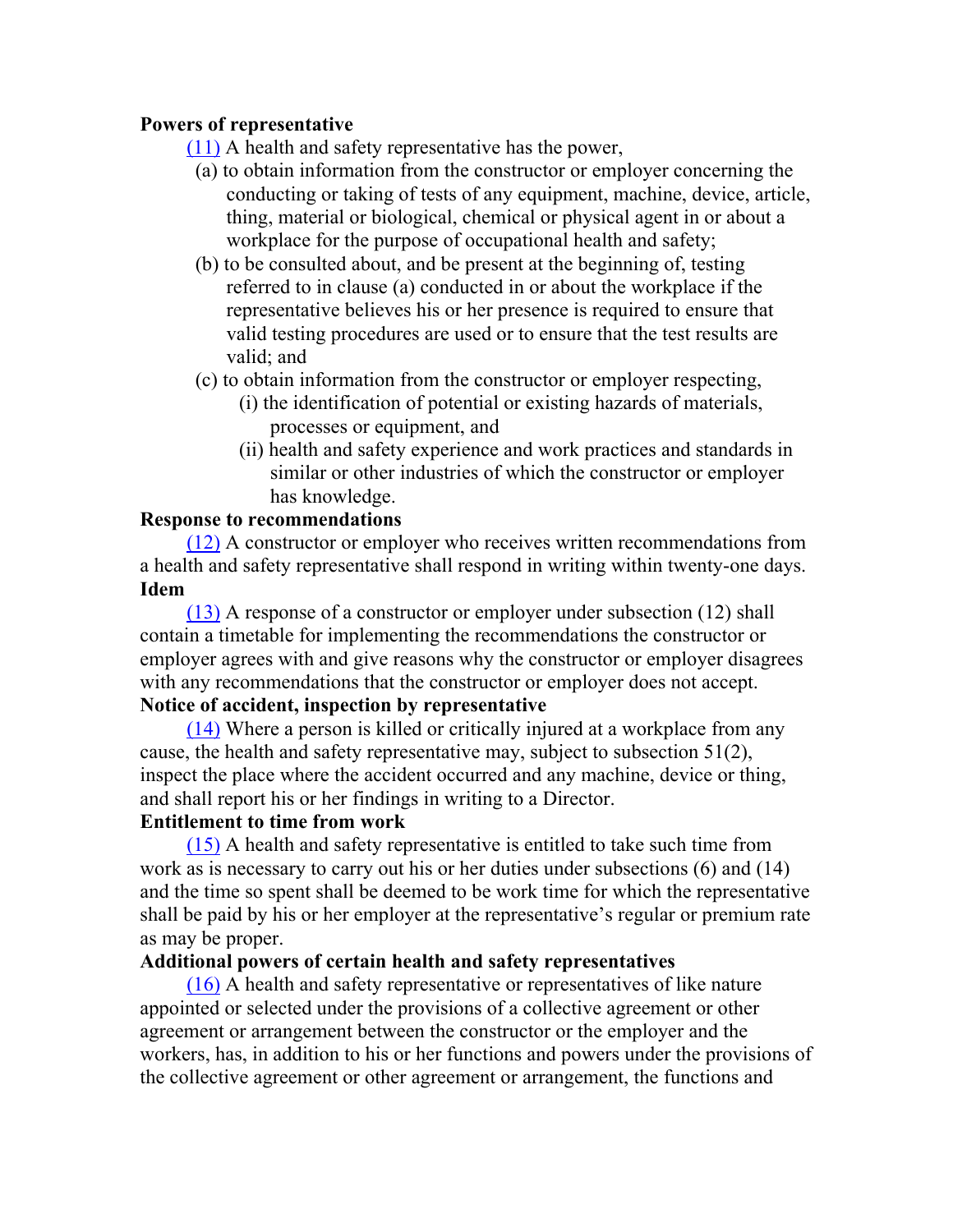powers conferred upon a health and safety representative by this section. R.S.O. 1990, c. O.1, s. 8.

## **Joint health and safety committee**

## **Application**

**9.** (1) Subject to subsection (3), this section does not apply,

- (a) to a constructor at a project at which work is expected to last less than three months; or
- (b) to a prescribed employer or workplace or class of employers or workplaces. R.S.O. 1990, c. O.1, s. 9 (1).

## **Joint health and safety committee**

(2) A joint health and safety committee is required,

- (a) at a workplace at which twenty or more workers are regularly employed;
- (b) at a workplace with respect to which an order to an employer is in effect under section 33; or
- (c) at a workplace, other than a construction project where fewer than twenty workers are regularly employed, with respect to which a regulation concerning designated substances applies. R.S.O. 1990, c.  $0.1$ , s.  $9(2)$ .

## **Minister's order**

(3) Despite subsections (1) and (2), the Minister may, by order in writing, require a constructor or an employer to establish and maintain one or more joint health and safety committees for a workplace or a part thereof, and may, in such order, provide for the composition, practice and procedure of any committee so established. R.S.O. 1990, c. O.1, s. 9 (3).

## **Same**

(3.1) Despite subsections (1) and (2), the Minister may, by order in writing, permit a constructor or an employer to establish and maintain one joint health and safety committee for more than one workplace or parts thereof, and may, in the order, provide for the composition, practice and procedure of any committee so established. 1994, c. 27, s. 120 (1).

## **Same**

(3.2) In an order under subsection (3.1), the Minister may,

- (a) provide that the members of a committee who represent workers may designate a worker at a workplace who is not a member of the committee to inspect the physical condition of the workplace under subsection 9 (23) and to exercise a committee member's rights and responsibilities under clause 43 (4) (a) and subsections 43 (7), (11) and (12); and
- (b) require the employer to provide training to the worker to enable the worker to adequately perform the tasks or exercise the rights and responsibilities delegated by the committee. 2001, c. 9, Sched. I, s. 3 (3).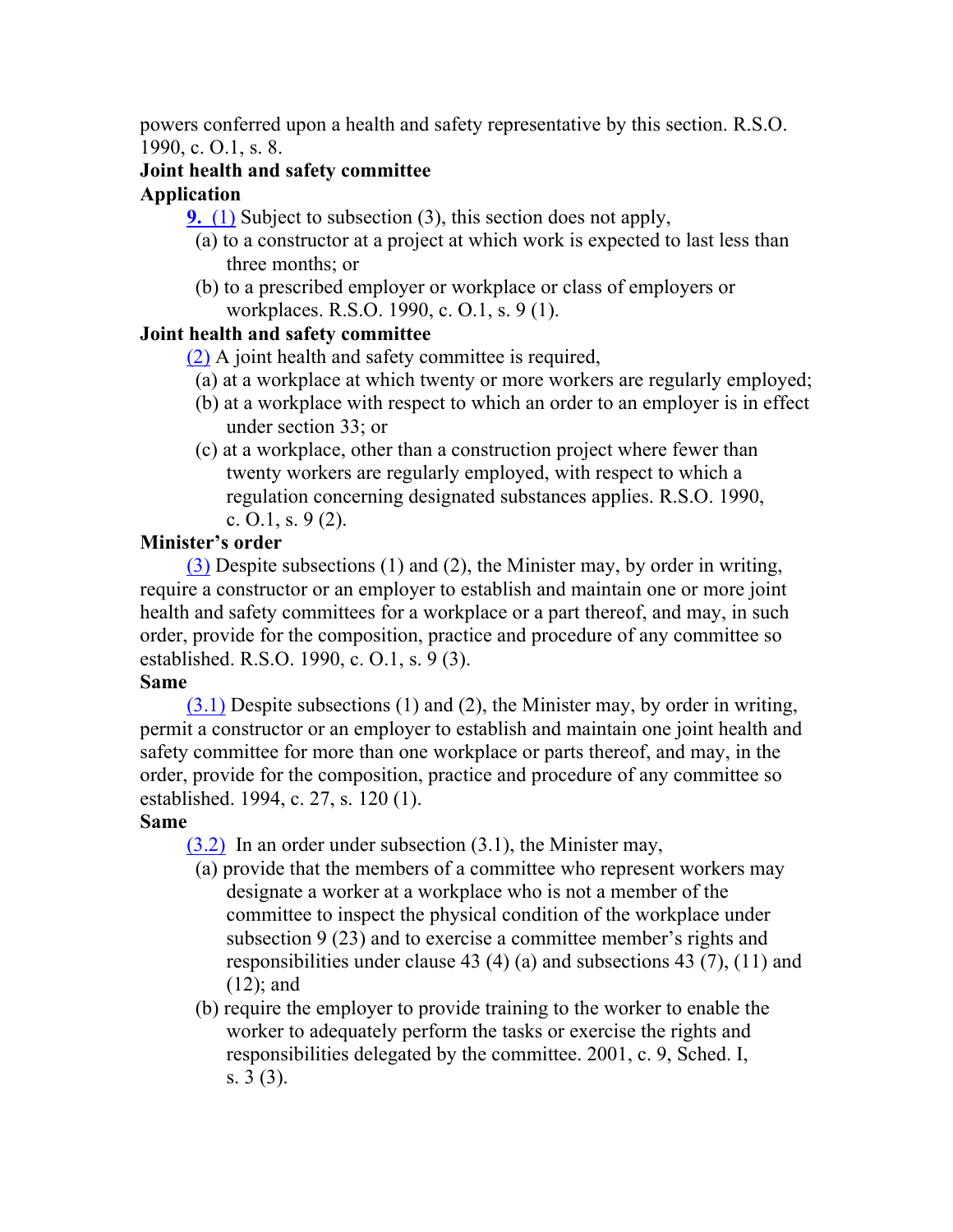#### **Same**

- (3.3) If a worker is designated under clause (3.2) (a), the following apply:
	- 1. The designated worker shall comply with this section as if the worker were a committee member while exercising a committee member's rights and responsibilities.
	- 2. Subsections 9 (35) and 43 (13), section 55, clauses 62 (5) (a) and (b) and subsection 65 (1) apply to the designated worker as if the worker were a committee member while the worker exercises a committee member's rights and responsibilities.
	- 3. The worker does not become a member of the committee as a result of the designation. 2001, c. 9, Sched. I, s. 3 (3).

## **Establishment of committee**

(4) The constructor or employer shall cause a joint health and safety committee to be established and maintained at the workplace unless the Minister is satisfied that a committee of like nature or an arrangement, program or system in which the workers participate was, on the 1st day of October, 1979, established and maintained pursuant to a collective agreement or other agreement or arrangement and that such committee, arrangement, program or system provides benefits for the health and safety of the workers equal to, or greater than, the benefits to be derived under a committee established under this section. R.S.O. 1990, c. O.1, s. 9 (4); 1993, c. 27, Sched.

## **What Minister shall consider**

(5) In exercising the power conferred by subsection (3) or (3.1), the Minister shall consider,

- (a) the nature of the work being done;
- (b) the request of a constructor, an employer, a group of the workers or the trade union or trade unions representing the workers in a workplace;
- (c) the frequency of illness or injury in the workplace or in the industry of which the constructor or employer is a part;
- (d) the existence of health and safety programs and procedures in the workplace and the effectiveness thereof; and
- (e) such other matters as the Minister considers advisable. R.S.O. 1990, c. O.1, s. 9 (5); 1994, c. 27, s. 120 (2).

## **Composition of committee**

(6) A committee shall consist of,

- (a) at least two persons, for a workplace where fewer than fifty workers are regularly employed; or
- (b) at least four persons or such greater number of people as may be prescribed, for a workplace where fifty or more workers are regularly employed. R.S.O. 1990, c. O.1, s. 9 (6).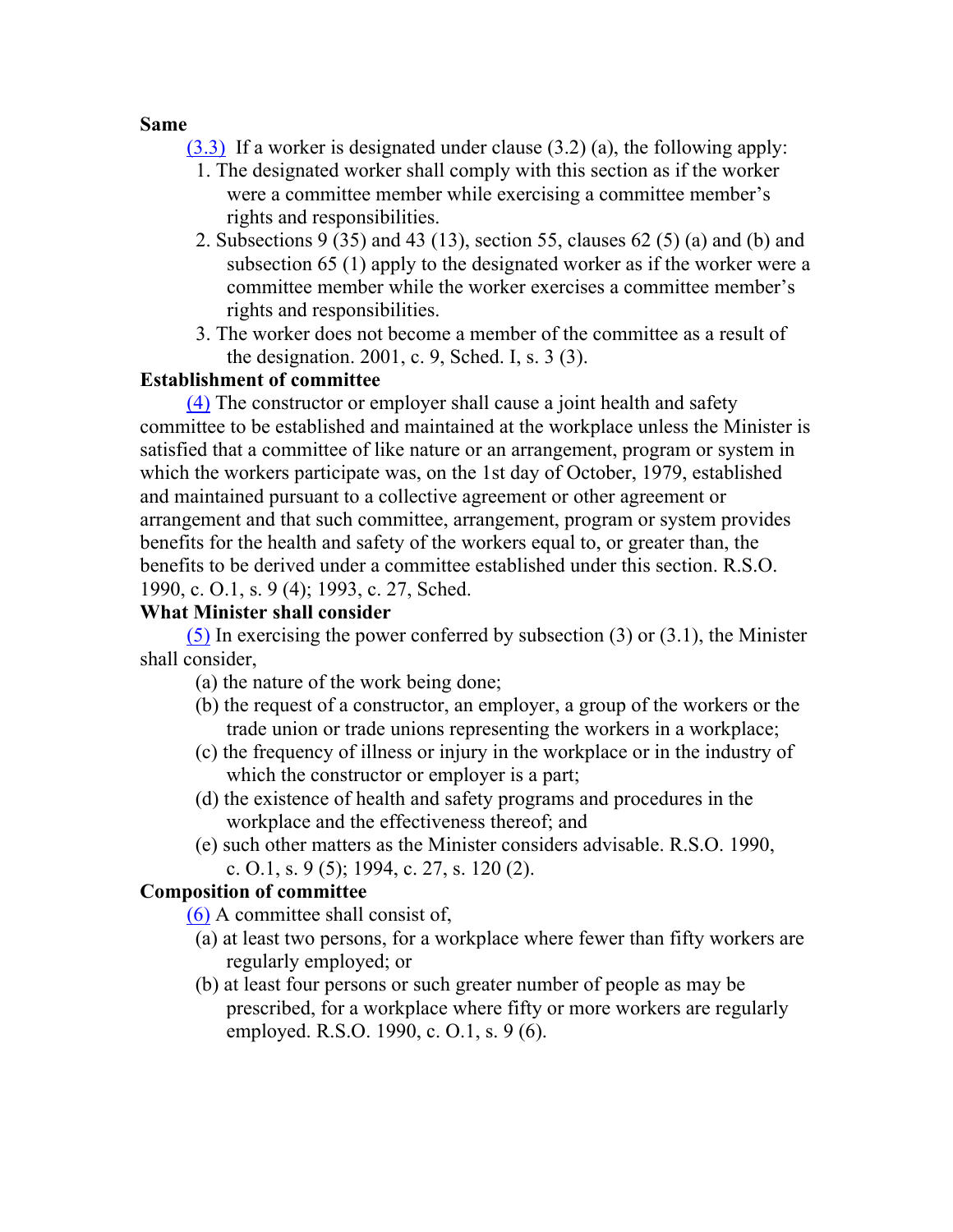(7) At least half the members of a committee shall be workers employed at the workplace who do not exercise managerial functions. R.S.O. 1990, c. O.1, s. 9 (7).

## **Selection of members**

(8) The members of a committee who represent workers shall be selected by the workers they are to represent or, if a trade union or unions represent the workers, by the trade union or unions. R.S.O. 1990, c. O.1, s. 9 (8). **Idem**

(9) The constructor or employer shall select the remaining members of a committee from among persons who exercise managerial functions for the constructor or employer and, to the extent possible, who do so at the workplace. R.S.O. 1990, c. O.1, s. 9 (9).

## **Requirement for committee membership**

(10) A member of the committee who ceases to be employed at the workplace ceases to be a member of the committee. R.S.O. 1990, c. O.1, s. 9 (10). **Committee to be co-chaired**

(11) Two of the members of a committee shall co-chair the committee, one of whom shall be selected by the members who represent workers and the other of whom shall be selected by the members who exercise managerial functions. R.S.O. 1990, c. O.1, s. 9 (11).

## **Certification requirement**

(12) Unless otherwise prescribed, a constructor or employer shall ensure that at least one member of the committee representing the constructor or employer and at least one member representing workers are certified members. R.S.O. 1990, c.  $0.1$ , s.  $9(12)$ .

#### **Idem**

(13) Subsection (12) does not apply with respect to a project where fewer than fifty workers are regularly employed or that is expected to last less than three months. R.S.O. 1990, c. O.1, s. 9 (13).

## **Designation of member to be certified**

(14) If no member representing workers is a certified member, the workers or the trade unions who selected the members representing workers shall select from among them one or more who are to become certified. R.S.O. 1990, c. O.1, s. 9 (14).

## **Designation of certified members**

(15) If there is more than one certified member representing workers, the workers or the trade unions who selected the members representing workers shall designate one or more certified members who then become solely entitled to exercise the rights and required to perform the duties under this Act of a certified member representing workers. R.S.O. 1990, c. O.1, s. 9 (15).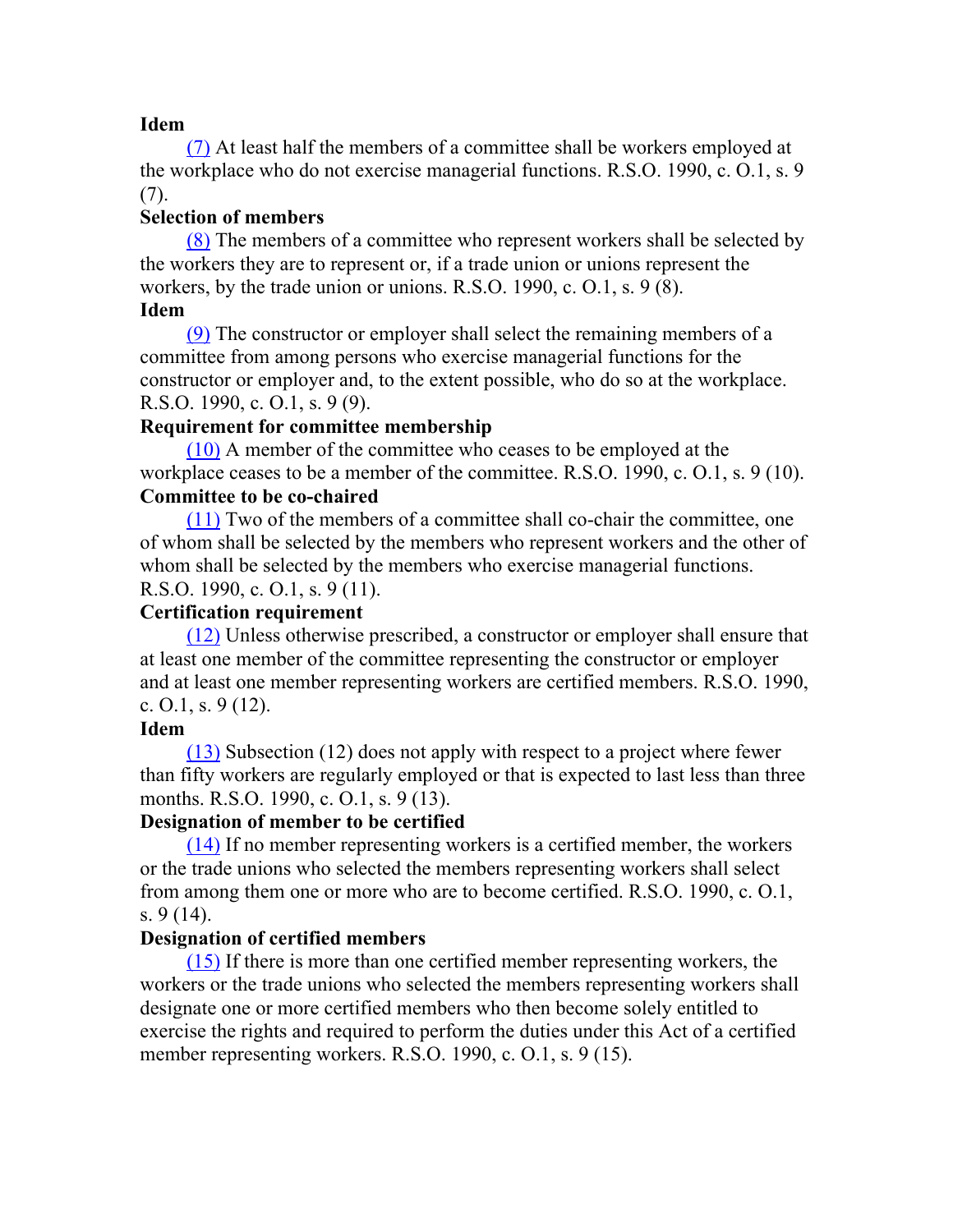(16) If there is more than one certified member representing the constructor or employer, the constructor or employer shall designate one or more of them who then become solely entitled to exercise the rights and required to perform the duties under this Act of a certified member representing a constructor or an employer. R.S.O. 1990, c. O.1, s. 9 (16).

#### **Replacement of certified member**

(17) If a certified member resigns or is unable to act, the constructor or employer shall, within a reasonable time, take all steps necessary to ensure that the requirement set out in subsection  $(12)$  is met. R.S.O. 1990, c. O.1, s. 9  $(17)$ . **Powers of committee**

(18) It is the function of a committee and it has power to,

- (a) identify situations that may be a source of danger or hazard to workers;
- (b) make recommendations to the constructor or employer and the workers for the improvement of the health and safety of workers;
- (c) recommend to the constructor or employer and the workers the establishment, maintenance and monitoring of programs, measures and procedures respecting the health or safety of workers;
- (d) obtain information from the constructor or employer respecting,
	- (i) the identification of potential or existing hazards of materials, processes or equipment, and
	- (ii) health and safety experience and work practices and standards in similar or other industries of which the constructor or employer has knowledge;
- (e) obtain information from the constructor or employer concerning the conducting or taking of tests of any equipment, machine, device, article, thing, material or biological, chemical or physical agent in or about a workplace for the purpose of occupational health and safety; and
- (f) be consulted about, and have a designated member representing workers be present at the beginning of, testing referred to in clause (e) conducted in or about the workplace if the designated member believes his or her presence is required to ensure that valid testing procedures are used or to ensure that the test results are valid. R.S.O. 1990, c. O.1, s. 9 (18).

#### **Idem**

(19) The members of the committee who represent workers shall designate one of them who is entitled to be present at the beginning of testing described in clause (18) (f). R.S.O. 1990, c. O.1, s. 9 (19).

#### **Response to recommendations**

(20) A constructor or employer who receives written recommendations from a committee shall respond in writing within twenty-one days. R.S.O. 1990, c. O.1, s. 9 (20).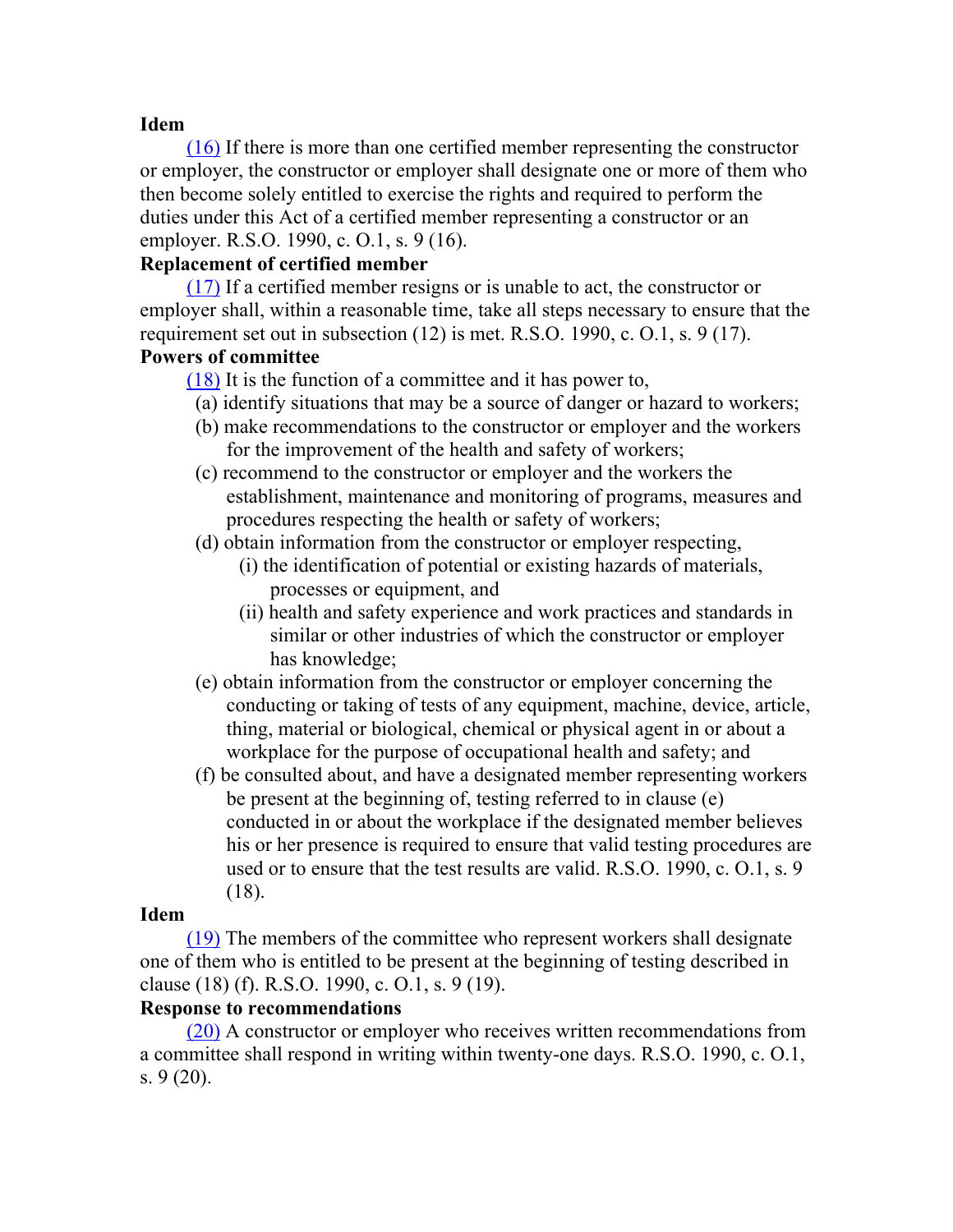(21) A response of a constructor or employer under subsection (20) shall contain a timetable for implementing the recommendations the constructor or employer agrees with and give reasons why the constructor or employer disagrees with any recommendations that the constructor or employer does not accept. R.S.O. 1990, c. O.1, s. 9 (21).

#### **Minutes of proceedings**

(22) A committee shall maintain and keep minutes of its proceedings and make the same available for examination and review by an inspector. R.S.O. 1990, c.  $0.1$ , s.  $9(22)$ .

#### **Inspections**

(23) Subject to subsection (24), the members of a committee who represent workers shall designate a member representing workers to inspect the physical condition of the workplace. R.S.O. 1990, c. O.1, s. 9 (23).

#### **Idem**

(24) If possible, the member designated under subsection (23) shall be a certified member. R.S.O. 1990, c. O.1, s. 9 (24).

#### **Idem**

(25) The members of a committee are not required to designate the same member to perform all inspections or to perform all of a particular inspection. R.S.O. 1990, c. O.1, s. 9 (25).

#### **Idem**

(26) Unless otherwise required by the regulations or by an order by an inspector, a member designated under subsection (23) shall inspect the physical condition of the workplace at least once a month. R.S.O. 1990, c. O.1, s. 9 (26). **Idem**

(27) If it is not practical to inspect the workplace at least once a month, the member designated under subsection (23) shall inspect the physical condition of the workplace at least once a year, inspecting at least a part of the workplace in each month. R.S.O. 1990, c. O.1, s. 9 (27).

## **Schedule of inspections**

(28) The inspection required by subsection (27) shall be undertaken in accordance with a schedule established by the committee. R.S.O. 1990, c. O.1, s. 9 (28).

#### **Inspections**

(29) The constructor, employer and the workers shall provide a member designated under subsection (23) with such information and assistance as the member may require for the purpose of carrying out an inspection of the workplace. R.S.O. 1990, c. O.1, s. 9 (29).

#### **Information reported to the committee**

(30) The member shall inform the committee of situations that may be a source of danger or hazard to workers and the committee shall consider such information within a reasonable period of time. R.S.O. 1990, c. O.1, s. 9 (30).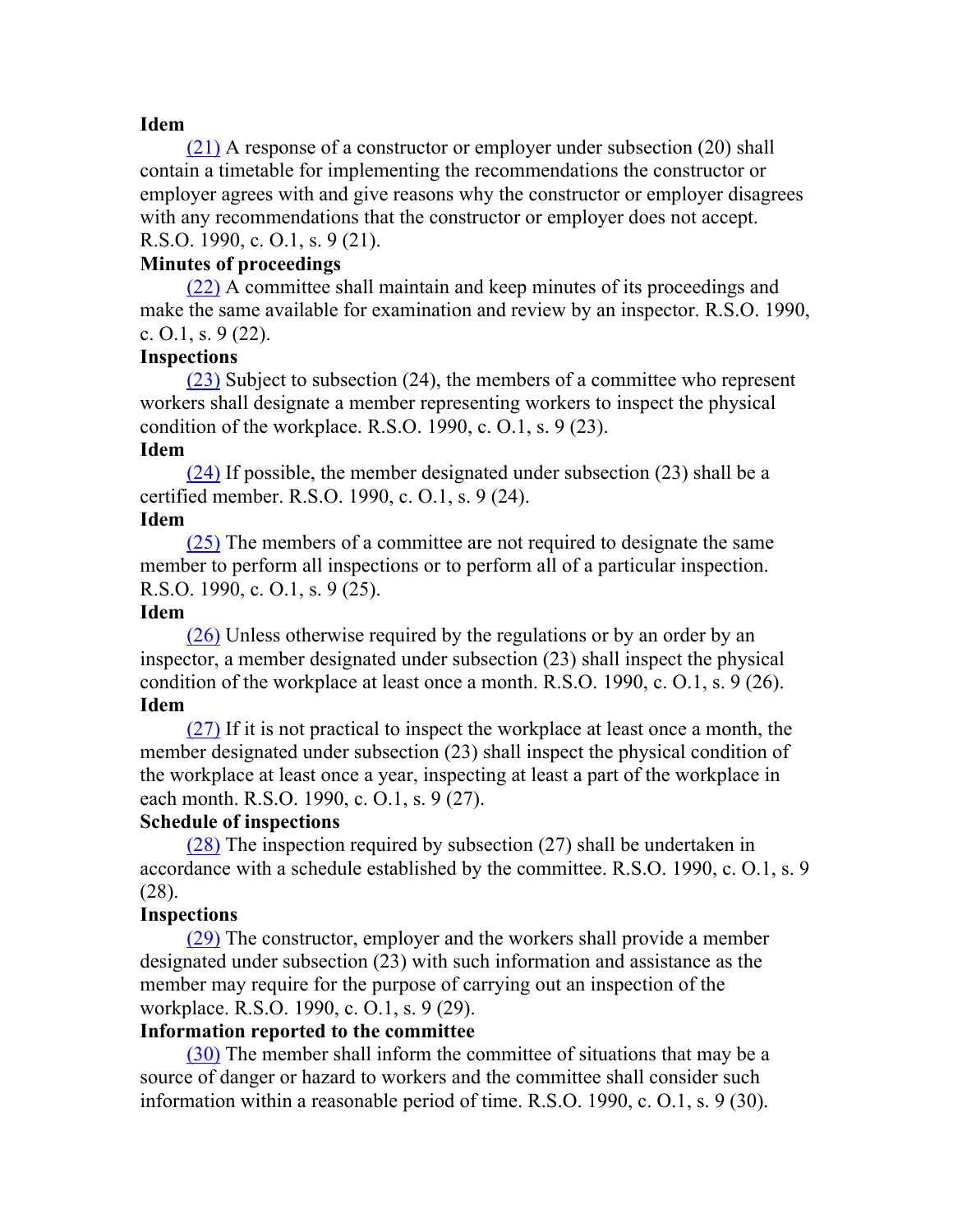(31) The members of a committee who represent workers shall designate one or more such members to investigate cases where a worker is killed or critically injured at a workplace from any cause and one of those members may, subject to subsection 51 (2), inspect the place where the accident occurred and any machine, device or thing, and shall report his or her findings to a Director and to the committee. R.S.O. 1990, c. O.1, s. 9 (31).

#### **Posting of names and work locations**

(32) A constructor or an employer required to establish a committee under this section shall post and keep posted at the workplace the names and work locations of the committee members in a conspicuous place or places where they are most likely to come to the attention of the workers. R.S.O. 1990, c. O.1, s. 9 (32).

#### **Meetings**

(33) A committee shall meet at least once every three months at the workplace and may be required to meet by order of the Minister. R.S.O. 1990, c. O.1, s. 9 (33).

#### **Entitlement to time from work**

(34) A member of a committee is entitled to,

- (a) one hour or such longer period of time as the committee determines is necessary to prepare for each committee meeting;
- (b) such time as is necessary to attend meetings of the committee; and
- (c) such time as is necessary to carry out the member's duties under subsections (26), (27) and (31). R.S.O. 1990, c. O.1, s. 9 (34).

#### **Entitlement to be paid**

(35) A member of a committee shall be deemed to be at work during the times described in subsection (34) and the member's employer shall pay the member for those times at the member's regular or premium rate as may be proper. R.S.O. 1990, c. O.1, s. 9 (35).

#### **Idem**

(36) A member of a committee shall be deemed to be at work while the member is fulfilling the requirements for becoming certified by the Workplace Safety and Insurance Board and the member's employer shall pay the member for the time spent at the member's regular or premium rate as may be proper. R.S.O. 1990, c. O.1, s. 9 (36); 1998, c. 8, s. 50 (1).

#### **Exception**

(37) Subsection (36) does not apply with respect to workers who are paid by the Workplace Safety and Insurance Board for the time spent fulfilling the requirements for becoming certified. R.S.O. 1990, c. O.1, s. 9 (37); 1998, c. 8, s. 50 (2).

#### **Additional powers of certain committees**

(38) Any committee of a like nature to a committee established under this section in existence in a workplace under the provisions of a collective agreement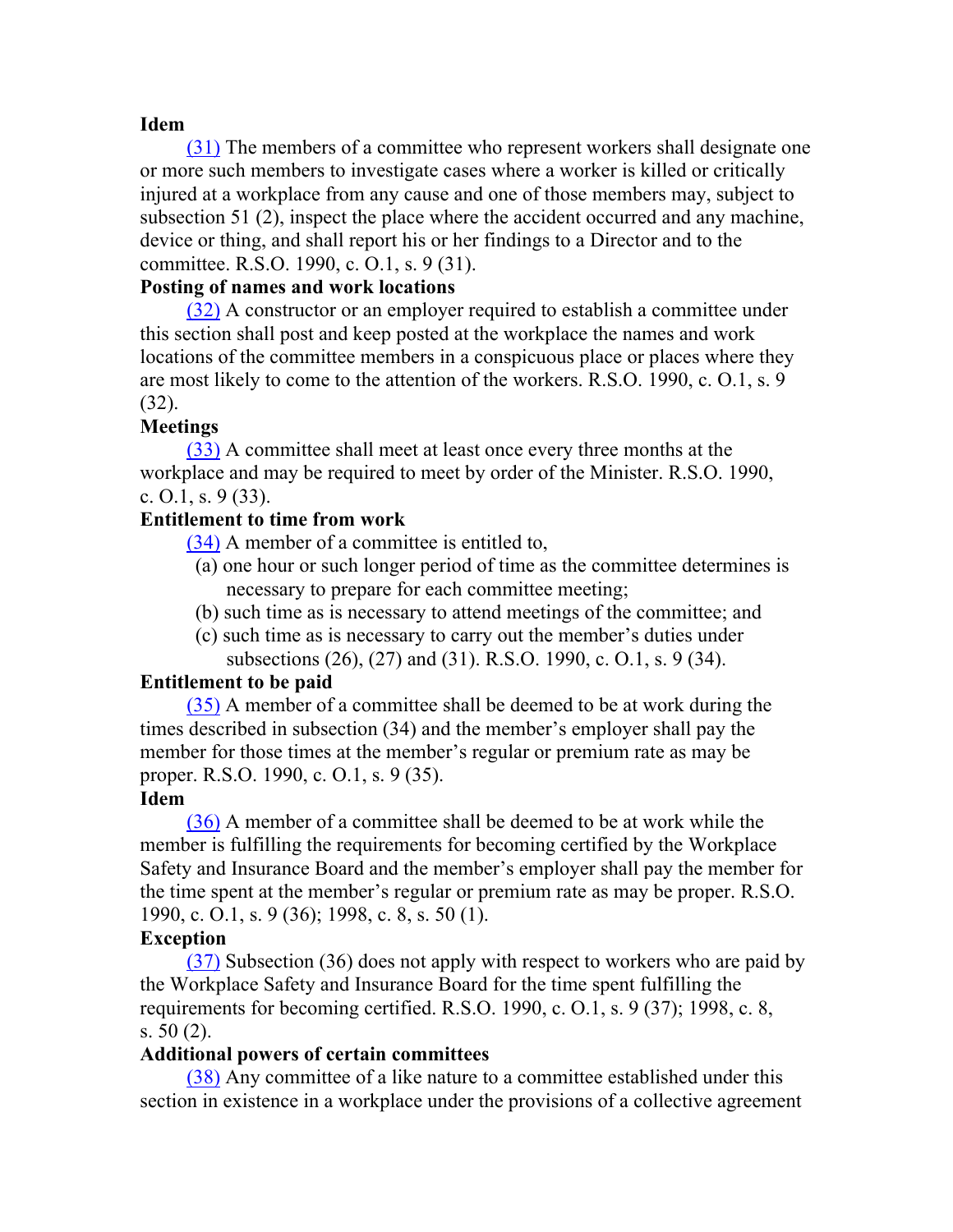or other agreement or arrangement between a constructor or an employer and the workers has, in addition to its functions and powers under the provisions of the collective agreement or other agreement or arrangement, the functions and powers conferred upon a committee by this section. R.S.O. 1990, c. O.1, s. 9 (38).

## **Dispute resolution**

(39) Where a dispute arises as to the application of subsection (2), or the compliance or purported compliance therewith by a constructor or an employer, the dispute shall be decided by the Minister after consulting the constructor or the employer and the workers or the trade union or trade unions representing the workers. R.S.O. 1990, c. O.1, s. 9 (39).

#### **Worker trades committee**

**10.** (1) If a committee is required at a project, other than a project where fewer than fifty workers are regularly employed or that is expected to last less than three months, the committee shall establish a worker trades committee for the project.

#### **Committee membership**

(2) The members of a worker trades committee shall represent workers employed in each of the trades at the workplace.

#### **Selection of members**

(3) The members of a worker trades committee shall be selected by the workers employed in the trades the members are to represent or, if a trade union represents the workers, by the trade union.

### **Function of worker trades committee**

(4) It is the function of a worker trades committee to inform the committee at the workplace of the health and safety concerns of the workers employed in the trades at the workplace.

#### **Entitlement to time from work**

(5) Subject to subsection (6), a member of a worker trades committee is entitled to such time from work as is necessary to attend meetings of the worker trades committee and the time so spent shall be deemed to be work time for which the member shall be paid by the employer at the member's regular or premium rate as may be proper.

#### **Committee to determine maximum entitlement**

(6) The committee for a workplace shall determine the maximum amount of time for which members of a worker trades committee for the workplace are entitled to be paid under subsection (5) for each meeting of the worker trades committee. R.S.O. 1990, c. O.1, s. 10.

#### **Consultation on industrial hygiene testing**

**11.** (1) The constructor or employer at a workplace shall consult a health and safety representative or the committee with respect to proposed testing strategies for investigating industrial hygiene at the workplace.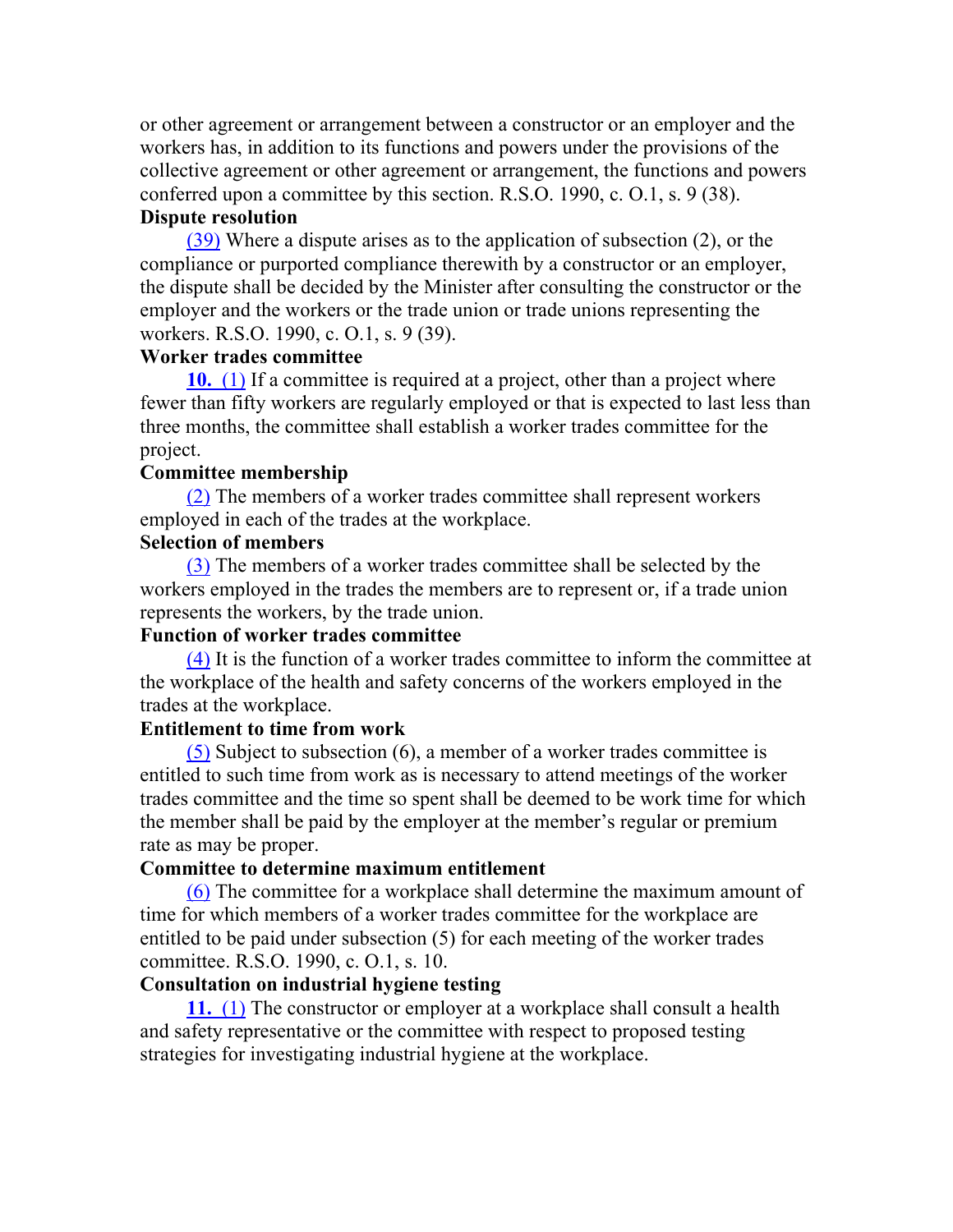#### **Information**

(2) The constructor or employer shall provide information to a health and safety representative or the committee concerning testing strategies to be used to investigate industrial hygiene at the workplace.

## **Attendance at testing**

(3) A health and safety representative or a designated committee member representing workers at a workplace is entitled to be present at the beginning of testing conducted with respect to industrial hygiene at the workplace if the representative or member believes his or her presence is required to ensure that valid testing procedures are used or to ensure that the test results are valid. **Designation of member**

(4) The committee members representing workers shall designate one of them for the purpose of subsection  $(3)$ . R.S.O. 1990, c. O.1, s. 11. **Summary to be furnished**

**12.** (1) For workplaces to which the insurance plan established under the *Workplace Safety and Insurance Act, 1997* applies, the Workplace Safety and Insurance Board, upon the request of an employer, a worker, committee, health and safety representative or trade union, shall send to the employer, and to the worker, committee, health and safety representative or trade union requesting the information an annual summary of data relating to the employer in respect of the number of work accident fatalities, the number of lost work day cases, the number of lost work days, the number of non-fatal cases that required medical aid without lost work days, the incidence of occupational illnesses, the number of occupational injuries, and such other data as the Board may consider necessary or advisable. R.S.O. 1990, c. O.1, s. 12 (1); 1997, c. 16, s. 2 (4).

#### **Posting of copy of summary**

(2) Upon receipt of the annual summary, the employer shall cause a copy thereof to be posted in a conspicuous place or places at the workplace where it is most likely to come to the attention of the workers.

#### **Director to provide information**

(3) A Director shall, in accordance with the objects and purposes of this Act, ensure that persons and organizations concerned with the purposes of this Act are provided with information and advice pertaining to its administration and to the protection of the occupational health and occupational safety of workers generally. R.S.O. 1990, c. O.1, s. 12 (2, 3).

- **13.** Repealed: 1997, c. 16, s. 2 (5).
- **14.** Repealed: 1997, c. 16, s. 2 (6).
- **15.** Repealed: 1997, c. 16, s. 2 (7).
- **16.** Repealed: 1997, c. 16, s. 2 (8).
- **17.** Repealed: 1997, c. 16, s. 2 (9).
- **18.** Repealed: 1997, c. 16, s. 2 (10).
- **19.** Repealed: 1997, c. 16, s. 2 (10).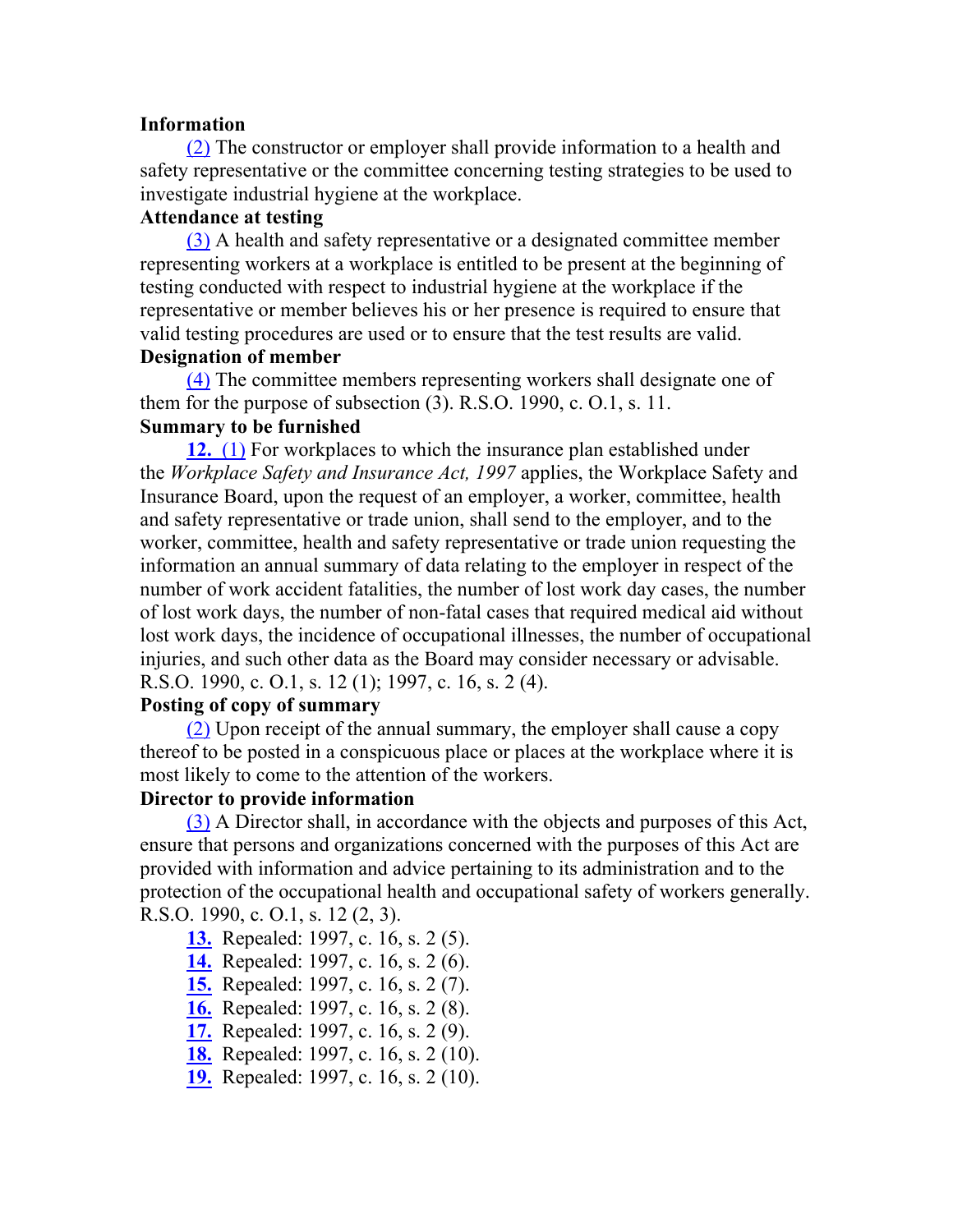#### **Testimony in civil proceedings, etc.**

**20.** (1) Except with the consent of the Board, no member of the Board, nor its registrar, nor any of its other officers, nor any of its clerks or servants shall be required to give testimony in any civil proceeding or in any proceeding before the Board or in any proceeding before any other tribunal respecting information obtained in the discharge of their duties or while acting within the scope of their employment under this Act.

#### **Non-disclosure**

(2) No information or material furnished to or received by a labour relations officer under this Act shall be disclosed except to the Board or as authorized by the Board. 1998, c. 8, s. 51.

## **Advisory committees**

**21.** (1) The Minister may appoint committees, which are not committees as defined in subsection 1(1), or persons to assist or advise the Minister on any matter arising under this Act or to inquire into and report to the Minister on any matter that the Minister considers advisable. R.S.O. 1990, c. O.1, s. 21 (1).

#### **Remuneration and expenses**

(2) Any person appointed under subsection (1) who is not a public servant within the meaning of the *Public Service of Ontario Act, 2006* may be paid such remuneration and expenses as may be from time to time fixed by the Lieutenant Governor in Council. R.S.O. 1990, c. O.1, s. 21 (2); 2006, c. 35, Sched. C, s. 93 (2).

#### **Contribution to defray cost**

**22.** (1) The Workplace Safety and Insurance Board shall require Schedule 1 and Schedule 2 employers under the*Workplace Safety and Insurance Act, 1997* to make payments to defray the cost of administering this Act and the regulations. The Lieutenant Governor in Council may fix the total payment to be made by all employers for that purpose.

#### **Same**

(2) The Workplace Safety and Insurance Board shall remit the money collected from employers under this section to the Minister of Finance. 1997, c. 16, s.  $2(11)$ .

#### **Powers under federal legislation**

**22.1** (1) If a regulation under the *Canada Labour Code* incorporates by reference all or part of this Act, the*Smoking in the Workplace Act* or a regulation under either of those Acts, the Board and any person having powers under this Act or the *Smoking in the Workplace Act* may exercise any powers conferred under the regulation under the *Canada Labour Code*.

#### **Same**

(2) If a regulation under section 9 of the *Atomic Energy Control Act* (Canada) requires an employer to whom this Act or the *Smoking in the Workplace Act* applies to comply with all or part of this Act, the *Smoking in the Workplace Act*or a regulation under either of those Acts, the Board and any person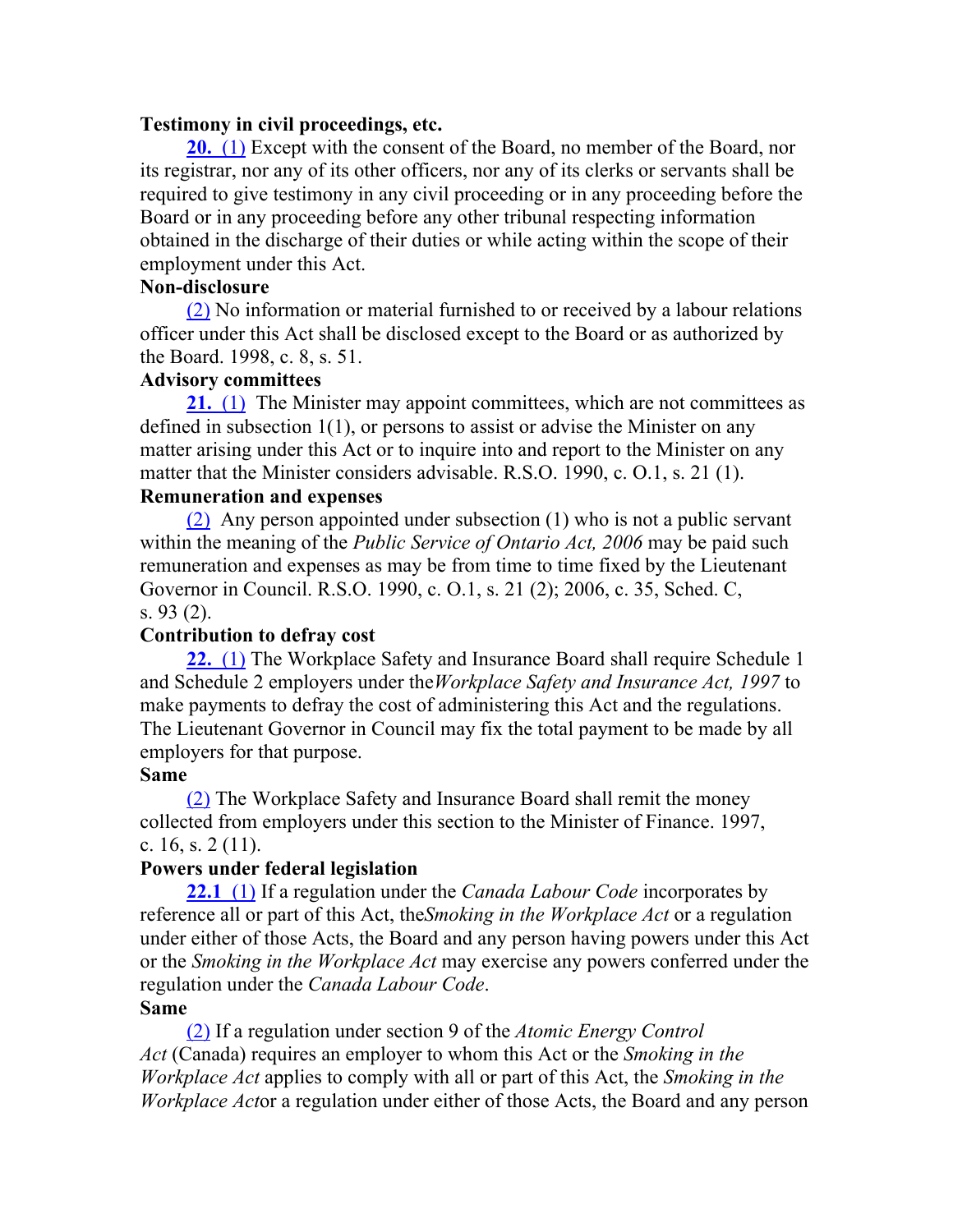having powers under this Act or the *Smoking in the Workplace Act* may exercise any powers conferred under the regulation under the *Atomic Energy Control Act* (Canada). 1998, c. 8, s. 52.

## **PART III**

## **DUTIES OF EMPLOYERS AND OTHER PERSONS**

## **Duties of constructor**

**23.** (1) A constructor shall ensure, on a project undertaken by the constructor that,

- (a) the measures and procedures prescribed by this Act and the regulations are carried out on the project;
- (b) every employer and every worker performing work on the project complies with this Act and the regulations; and
- (c) the health and safety of workers on the project is protected.

## **Notice of project**

(2) Where so prescribed, a constructor shall, before commencing any work on a project, give to a Director notice in writing of the project containing such information as may be prescribed. R.S.O. 1990, c. O.1, s. 23.

## **Duties of licensees**

**24.** (1) A licensee shall ensure that,

- (a) the measures and procedures prescribed by this Act and the regulations are carried out with respect to logging in the licensed area;
- (b) every employer performing logging in the licensed area for the licensee complies with this Act and the regulations; and
- (c) the health and safety of workers employed by employers referred to in clause (b) is protected. R.S.O. 1990, c. O.1, s. 24 (1).

## **Definition**

(2) In this section,

"licensed area" means the lands on which the licensee is authorized to harvest or use forest resources. R.S.O. 1990, c. O.1, s. 24 (2); 1994, c. 25, s. 83 (2).

## **Duties of employers**

**25.** (1) An employer shall ensure that,

- (a) the equipment, materials and protective devices as prescribed are provided;
- (b) the equipment, materials and protective devices provided by the employer are maintained in good condition;
- (c) the measures and procedures prescribed are carried out in the workplace;
- (d) the equipment, materials and protective devices provided by the employer are used as prescribed; and
- (e) a floor, roof, wall, pillar, support or other part of a workplace is capable of supporting all loads to which it may be subjected without causing the materials therein to be stressed beyond the allowable unit stresses established under the *Building Code Act*. R.S.O. 1990, c. O.1, s. 25 (1).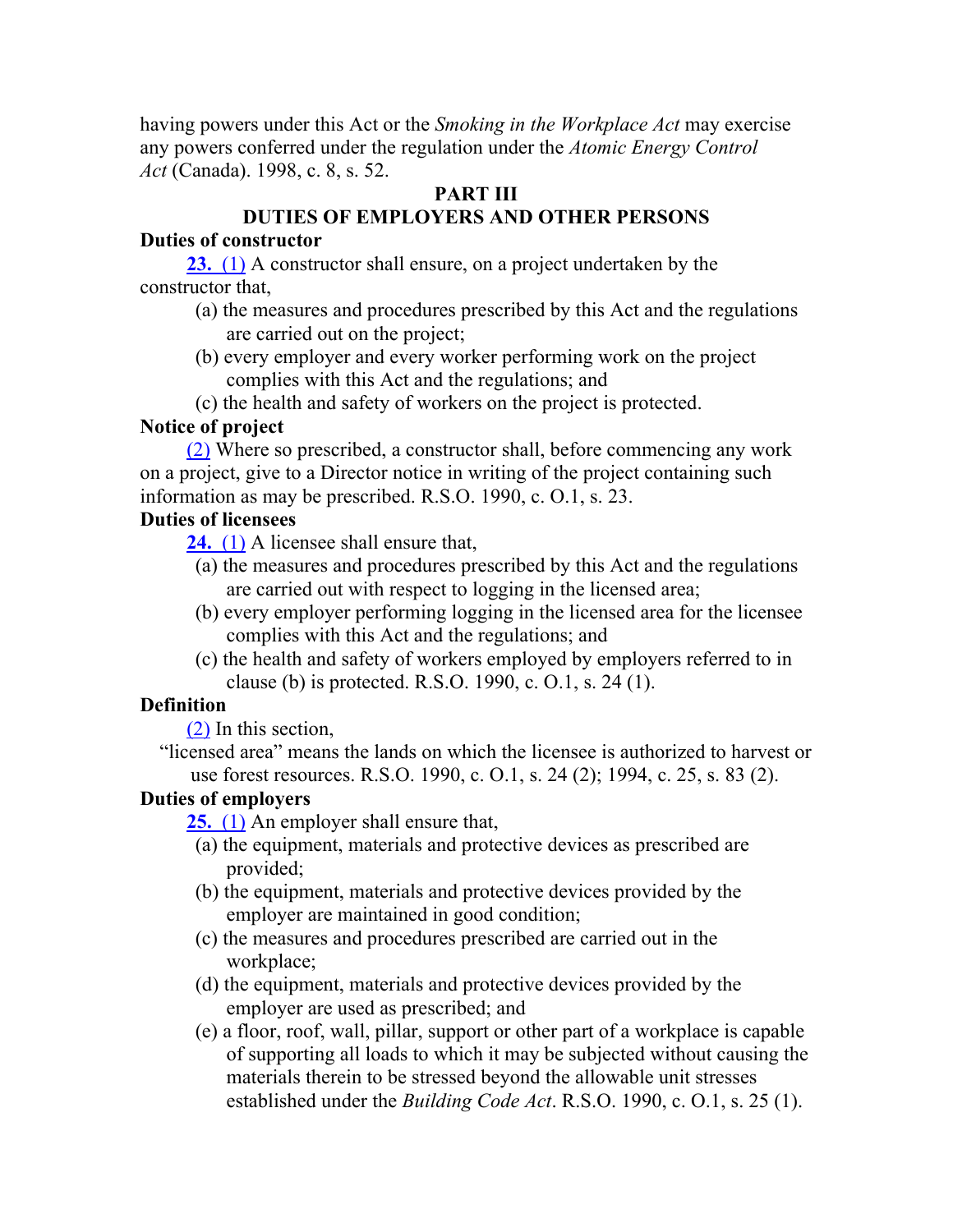(2) Without limiting the strict duty imposed by subsection (1), an employer shall,

- (a) provide information, instruction and supervision to a worker to protect the health or safety of the worker;
- (b) in a medical emergency for the purpose of diagnosis or treatment, provide, upon request, information in the possession of the employer, including confidential business information, to a legally qualified medical practitioner and to such other persons as may be prescribed;
- (c) when appointing a supervisor, appoint a competent person;
- (d) acquaint a worker or a person in authority over a worker with any hazard in the work and in the handling, storage, use, disposal and transport of any article, device, equipment or a biological, chemical or physical agent;
- (e) afford assistance and co-operation to a committee and a health and safety representative in the carrying out by the committee and the health and safety representative of any of their functions;
- (f) only employ in or about a workplace a person over such age as may be prescribed;
- (g) not knowingly permit a person who is under such age as may be prescribed to be in or about a workplace;
- (h) take every precaution reasonable in the circumstances for the protection of a worker;
- (i) post, in the workplace, a copy of this Act and any explanatory material prepared by the Ministry, both in English and the majority language of the workplace, outlining the rights, responsibilities and duties of workers;
- (j) prepare and review at least annually a written occupational health and safety policy and develop and maintain a program to implement that policy;
- (k) post at a conspicuous location in the workplace a copy of the occupational health and safety policy;
- (l) provide to the committee or to a health and safety representative the results of a report respecting occupational health and safety that is in the employer's possession and, if that report is in writing, a copy of the portions of the report that concern occupational health and safety; and
- (m) advise workers of the results of a report referred to in clause (l) and, if the report is in writing, make available to them on request copies of the portions of the report that concern occupational health and safety. R.S.O. 1990, c. O.1, s. 25 (2).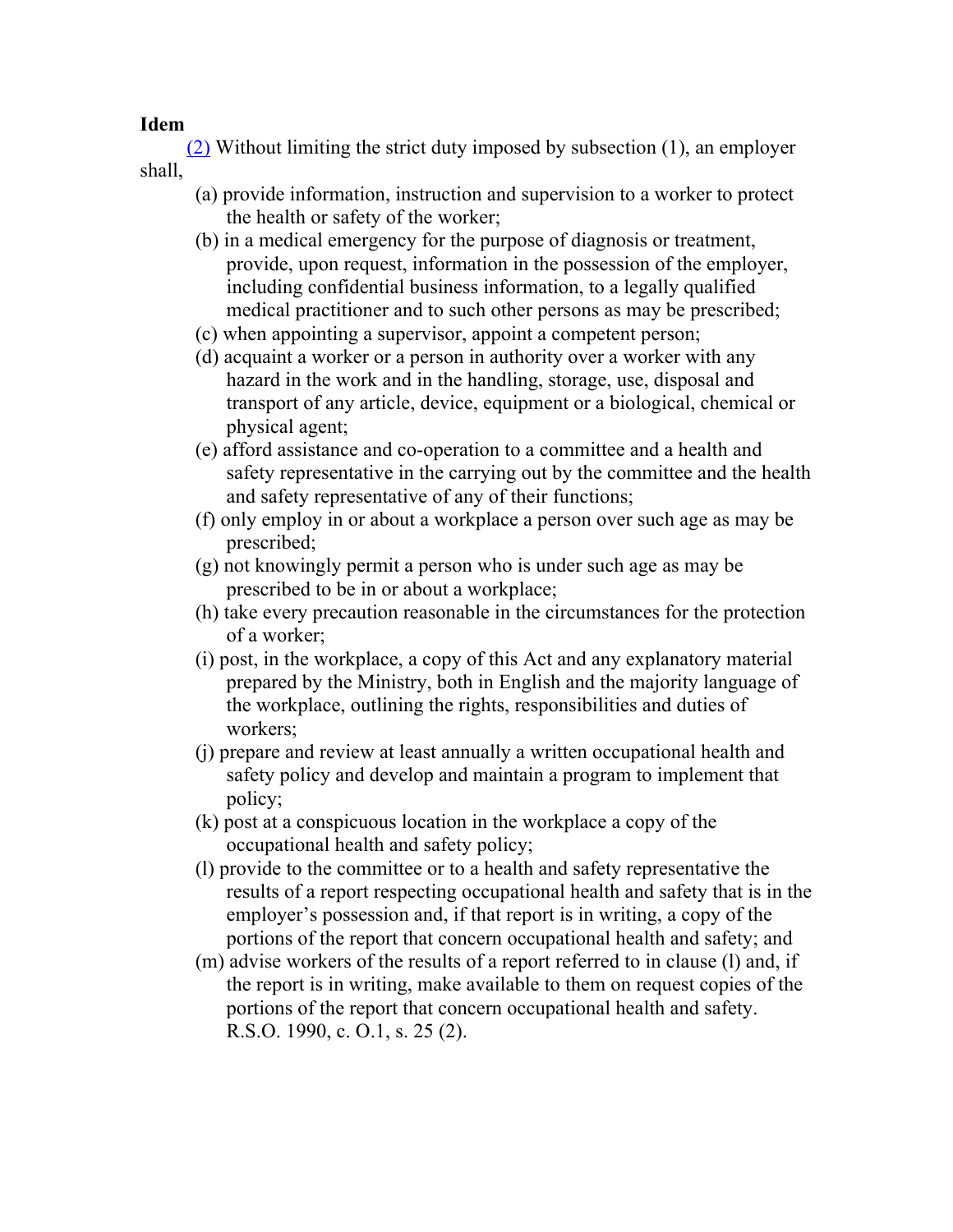(3) For the purposes of clause (2)(c), an employer may appoint himself or herself as a supervisor where the employer is a competent person. R.S.O. 1990, c.  $0.1$ , s.  $25(3)$ .

## **Same**

(3.1) Any explanatory material referred to under clause (2) (i) may be published as part of the poster required under section 2 of the *Employment Standards Act, 2000*. 2009, c. 23, s. 2.

## **Idem**

(4) Clause (2) (j) does not apply with respect to a workplace at which five or fewer employees are regularly employed. R.S.O. 1990, c. O.1, s. 25 (4).

## **Additional duties of employers**

**26.** (1) In addition to the duties imposed by section 25, an employer shall,

(a) establish an occupational health service for workers as prescribed;

- (b) where an occupational health service is established as prescribed, maintain the same according to the standards prescribed;
- (c) keep and maintain accurate records of the handling, storage, use and disposal of biological, chemical or physical agents as prescribed;
- (d) accurately keep and maintain and make available to the worker affected such records of the exposure of a worker to biological, chemical or physical agents as may be prescribed;
- (e) notify a Director of the use or introduction into a workplace of such biological, chemical or physical agents as may be prescribed;
- (f) monitor at such time or times or at such interval or intervals the levels of biological, chemical or physical agents in a workplace and keep and post accurate records thereof as prescribed;
- (g) comply with a standard limiting the exposure of a worker to biological, chemical or physical agents as prescribed;
- (h) establish a medical surveillance program for the benefit of workers as prescribed;
- (i) provide for safety-related medical examinations and tests for workers as prescribed;
- (j) where so prescribed, only permit a worker to work or be in a workplace who has undergone such medical examinations, tests or x-rays as prescribed and who is found to be physically fit to do the work in the workplace;
- (k) where so prescribed, provide a worker with written instructions as to the measures and procedures to be taken for the protection of a worker; and
- (l) carry out such training programs for workers, supervisors and committee members as may be prescribed.

## **Idem**

(2) For the purposes of clause  $(1)(a)$ , a group of employers, with the approval of a Director, may act as an employer. R.S.O. 1990, c. O.1, s. 26 (1, 2).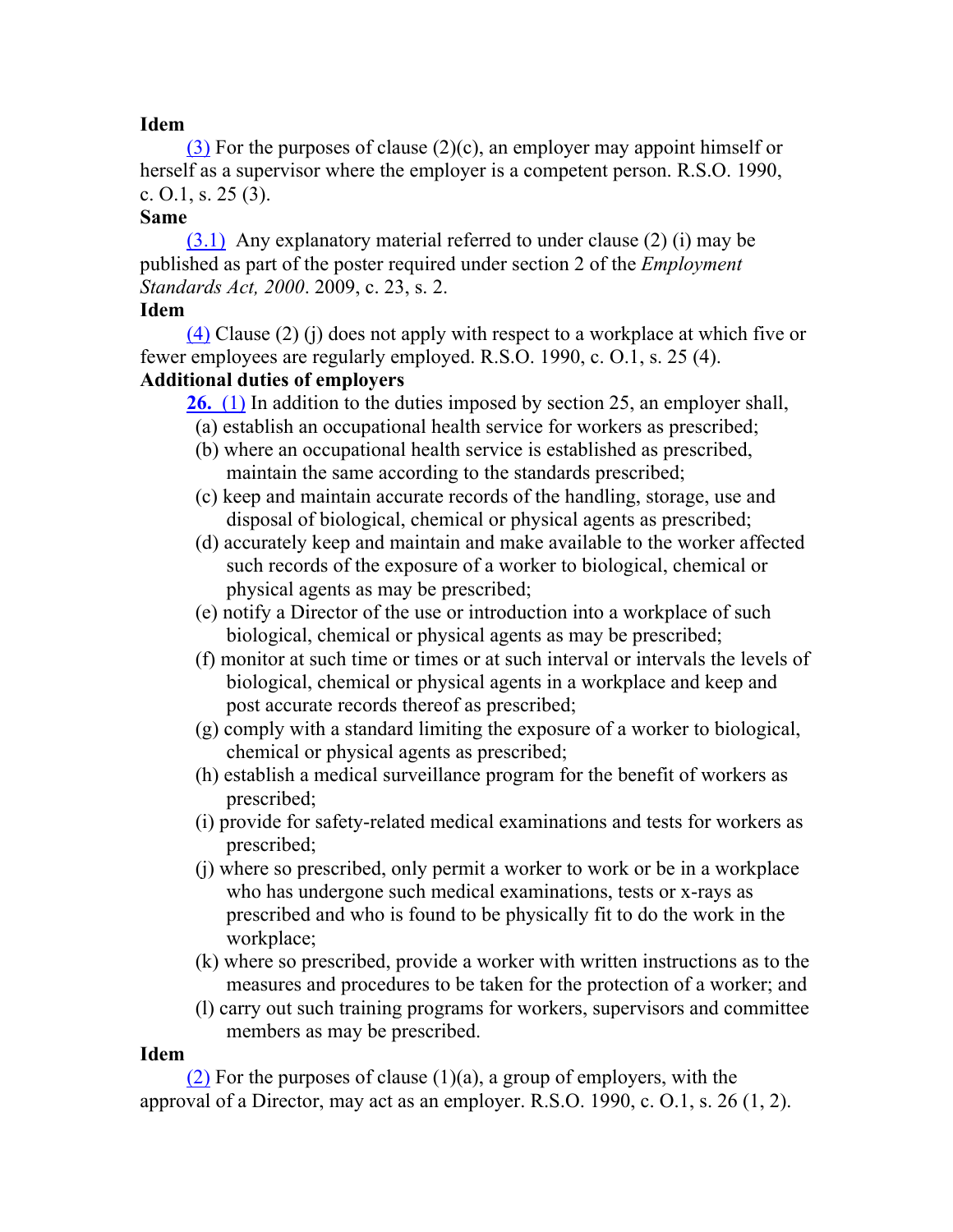(3) If a worker participates in a prescribed medical surveillance program or undergoes prescribed medical examinations or tests, his or her employer shall pay,

- (a) the worker's costs for medical examinations or tests required by the medical surveillance program or required by regulation;
- (b) the worker's reasonable travel costs respecting the examinations or tests; and
- (c) the time the worker spends to undergo the examinations or tests, including travel time, which shall be deemed to be work time for which the worker shall be paid at his or her regular or premium rate as may be proper. R.S.O. 1990, c. O.1, s. 26 (3); 1994, c. 27, s. 120 (3).

## **Duties of supervisor**

**27.** (1) A supervisor shall ensure that a worker,

- (a) works in the manner and with the protective devices, measures and procedures required by this Act and the regulations; and
- (b) uses or wears the equipment, protective devices or clothing that the worker's employer requires to be used or worn.

## **Additional duties of supervisor**

(2) Without limiting the duty imposed by subsection (1), a supervisor shall,

- (a) advise a worker of the existence of any potential or actual danger to the health or safety of the worker of which the supervisor is aware;
- (b) where so prescribed, provide a worker with written instructions as to the measures and procedures to be taken for protection of the worker; and
- (c) take every precaution reasonable in the circumstances for the protection of a worker. R.S.O. 1990, c. O.1, s. 27.

## **Duties of workers**

**28.** (1) A worker shall,

- (a) work in compliance with the provisions of this Act and the regulations;
- (b) use or wear the equipment, protective devices or clothing that the worker's employer requires to be used or worn;
- (c) report to his or her employer or supervisor the absence of or defect in any equipment or protective device of which the worker is aware and which may endanger himself, herself or another worker; and
- (d) report to his or her employer or supervisor any contravention of this Act or the regulations or the existence of any hazard of which he or she knows.

## **Idem**

(2) No worker shall,

(a) remove or make ineffective any protective device required by the regulations or by his or her employer, without providing an adequate temporary protective device and when the need for removing or making ineffective the protective device has ceased, the protective device shall be replaced immediately;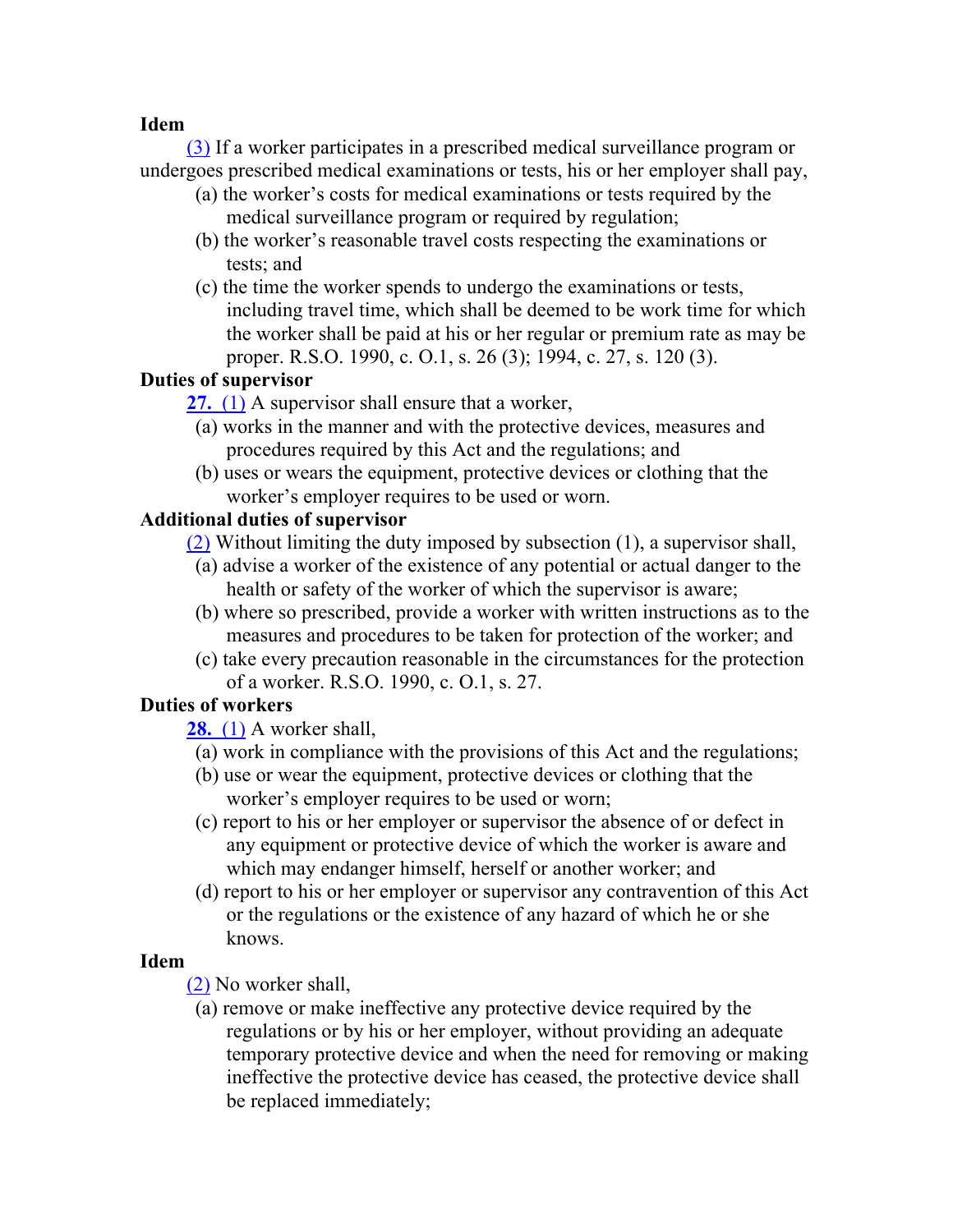- (b) use or operate any equipment, machine, device or thing or work in a manner that may endanger himself, herself or any other worker; or
- (c) engage in any prank, contest, feat of strength, unnecessary running or rough and boisterous conduct.

## **Consent to medical surveillance**

(3) A worker is not required to participate in a prescribed medical surveillance program unless the worker consents to do so. R.S.O. 1990, c. O.1, s. 28.

## **Duties of owners**

**29.** (1) The owner of a workplace that is not a project shall,

- (a) ensure that,
	- (i) such facilities as are prescribed are provided,
	- (ii) any facilities prescribed to be provided are maintained as prescribed,
	- (iii) the workplace complies with the regulations, and
	- (iv) no workplace is constructed, developed, reconstructed, altered or added to except in compliance with this Act and the regulations; and
- (b) where so prescribed, furnish to a Director any drawings, plans or specifications of any workplace as prescribed.

## **Mine plans**

(2) The owner of a mine shall cause drawings, plans or specifications to be maintained and kept up to date not more than six months last past on such scale and showing such matters or things as may be prescribed.

## **Plans of workplaces**

(3) Where so prescribed, an owner or employer shall,

- (a) not begin any construction, development, reconstruction, alteration, addition or installation to or in a workplace until the drawings, layout and specifications thereof and any alterations thereto have been filed with the Ministry for review by an engineer of the Ministry for compliance with this Act and the regulations; and
- (b) keep a copy of the drawings as reviewed in a convenient location at or near the workplace and such drawings shall be produced by the owner or employer upon the request of an inspector for his or her examination and inspection.

## **Additional information**

(4) An engineer of the Ministry may require the drawings, layout and specifications to be supplemented by the owner or employer with additional information.

## **Fees**

(5) Fees as prescribed for the filing and review of drawings, layout or specifications shall become due and payable by the owner or employer upon filing. R.S.O. 1990, c. O.1, s. 29.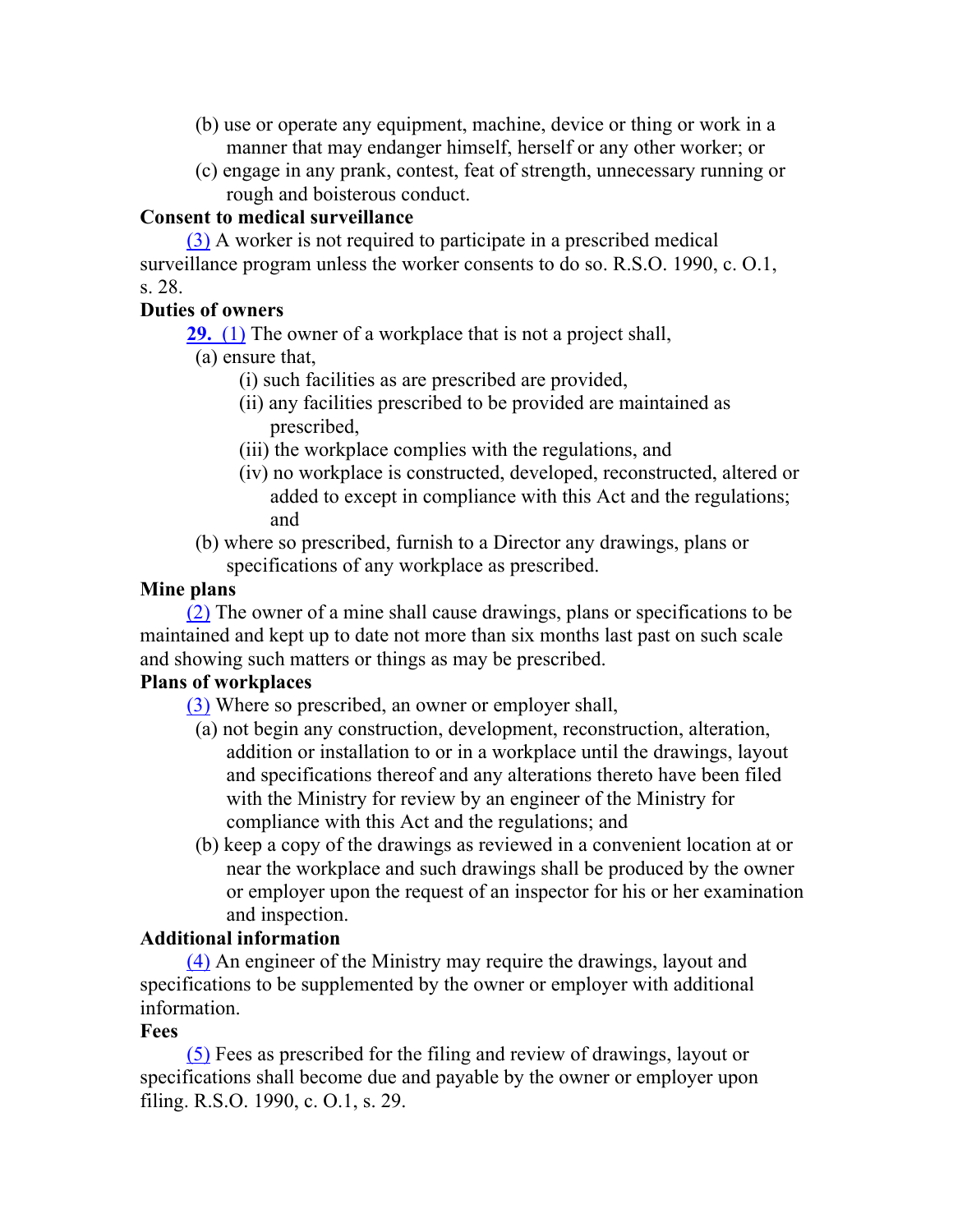## **Duty of project owners**

**30.** (1) Before beginning a project, the owner shall determine whether any designated substances are present at the project site and shall prepare a list of all designated substances that are present at the site.

## **Tenders**

(2) If any work on a project is tendered, the person issuing the tenders shall include, as part of the tendering information, a copy of the list referred to in subsection  $(1)$ .

## **Idem**

(3) An owner shall ensure that a prospective constructor of a project on the owner's property has received a copy of the list referred to in subsection (1) before entering into a binding contract with the constructor.

## **Duty of constructors**

(4) The constructor for a project shall ensure that each prospective contractor and subcontractor for the project has received a copy of the list referred to in subsection (1) before the prospective contractor or subcontractor enters into a binding contract for the supply of work on the project.

## **Liability**

(5) An owner who fails to comply with this section is liable to the constructor and every contractor and subcontractor who suffers any loss or damages as the result of the subsequent discovery on the project of a designated substance that the owner ought reasonably to have known of but that was not on the list prepared under subsection (1).

#### **Idem**

(6) A constructor who fails to comply with this section is liable to every contractor and subcontractor who suffers any loss or damages as the result of the subsequent discovery on the project of a designated substance that was on the list prepared under subsection (1). R.S.O. 1990, c. O.1, s. 30.

## **Duties of suppliers**

**31.** (1) Every person who supplies any machine, device, tool or equipment under any rental, leasing or similar arrangement for use in or about a workplace shall ensure,

(a) that the machine, device, tool or equipment is in good condition;

- (b) that the machine, device, tool or equipment complies with this Act and the regulations; and
- (c) if it is the person's responsibility under the rental, leasing or similar arrangement to do so, that the machine, device, tool or equipment is maintained in good condition.

## **Architects and engineers**

(2) An architect as defined in the *Architects Act*, and a professional engineer as defined in the *Professional Engineers Act*, contravenes this Act if, as a result of his or her advice that is given or his or her certification required under this Act that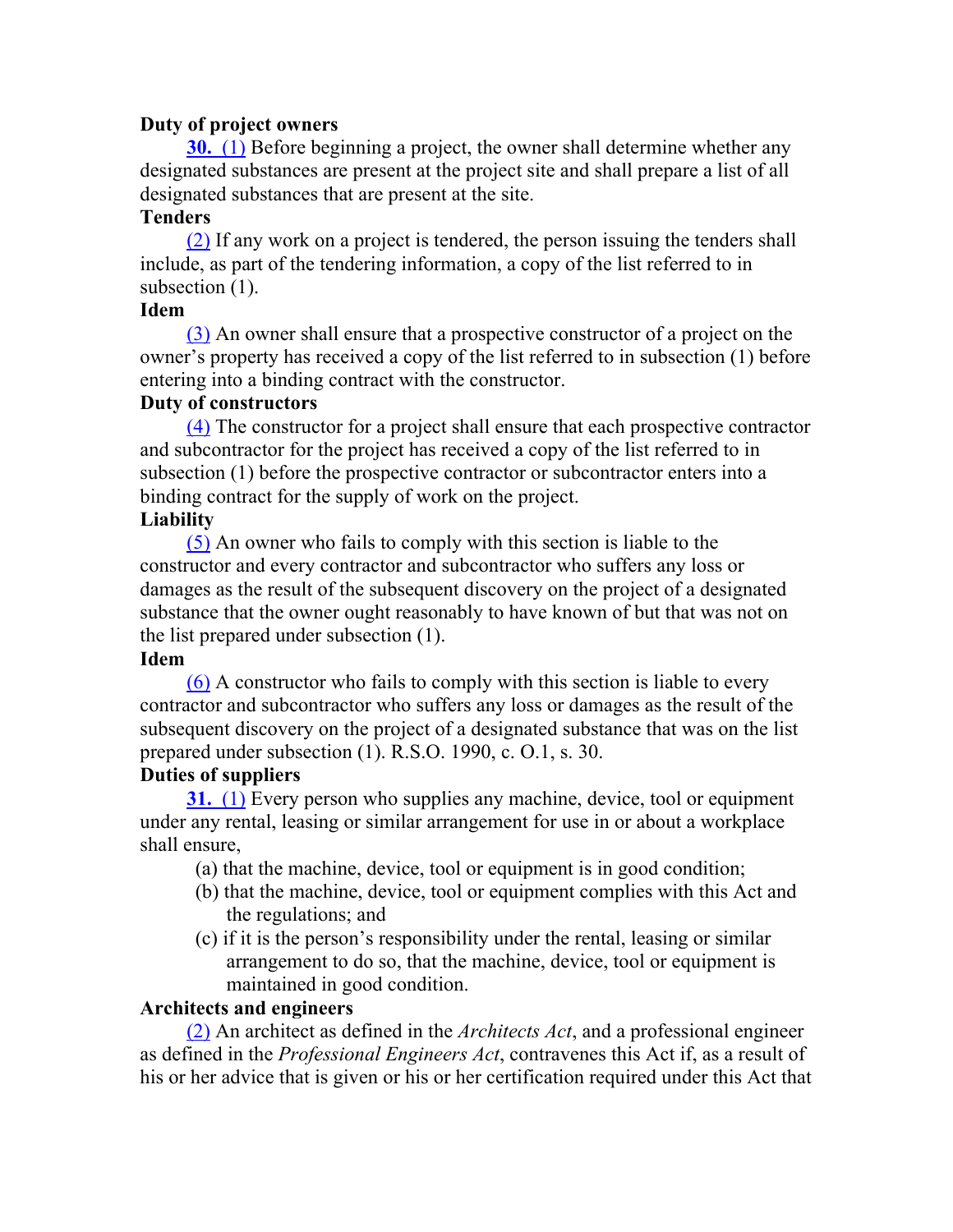is made negligently or incompetently, a worker is endangered. R.S.O. 1990, c. O.1, s. 31.

## **Duties of directors and officers of a corporation**

**32.** Every director and every officer of a corporation shall take all reasonable care to ensure that the corporation complies with,

(a) this Act and the regulations;

- (b) orders and requirements of inspectors and Directors; and
- (c) orders of the Minister. R.S.O. 1990, c. O.1, s. 32.

## **PART III.0.1**

## **VIOLENCE AND HARASSMENT**

## **Policies, violence and harassment**

**32.0.1** (1) An employer shall,

(a) prepare a policy with respect to workplace violence;

- (b) prepare a policy with respect to workplace harassment; and
- (c) review the policies as often as is necessary, but at least annually. 2009, c. 23, s. 3.

## **Written form, posting**

(2) The policies shall be in written form and shall be posted at a conspicuous place in the workplace. 2009, c. 23, s. 3.

## **Exception**

(3) Subsection (2) does not apply if the number of employees regularly employed at the workplace is five or fewer, unless an inspector orders otherwise. 2009, c. 23, s. 3.

## **Program, violence**

**32.0.2** (1) An employer shall develop and maintain a program to implement the policy with respect to workplace violence required under clause 32.0.1 (1) (a). 2009, c. 23, s. 3.

### **Contents**

(2) Without limiting the generality of subsection (1), the program shall,

- (a) include measures and procedures to control the risks identified in the assessment required under subsection 32.0.3 (1) as likely to expose a worker to physical injury;
- (b) include measures and procedures for summoning immediate assistance when workplace violence occurs or is likely to occur;
- (c) include measures and procedures for workers to report incidents of workplace violence to the employer or supervisor;
- (d) set out how the employer will investigate and deal with incidents or complaints of workplace violence; and
- (e) include any prescribed elements. 2009, c. 23, s. 3.

## **Assessment of risks of violence**

**32.0.3** (1) An employer shall assess the risks of workplace violence that may arise from the nature of the workplace, the type of work or the conditions of work. 2009, c. 23, s. 3.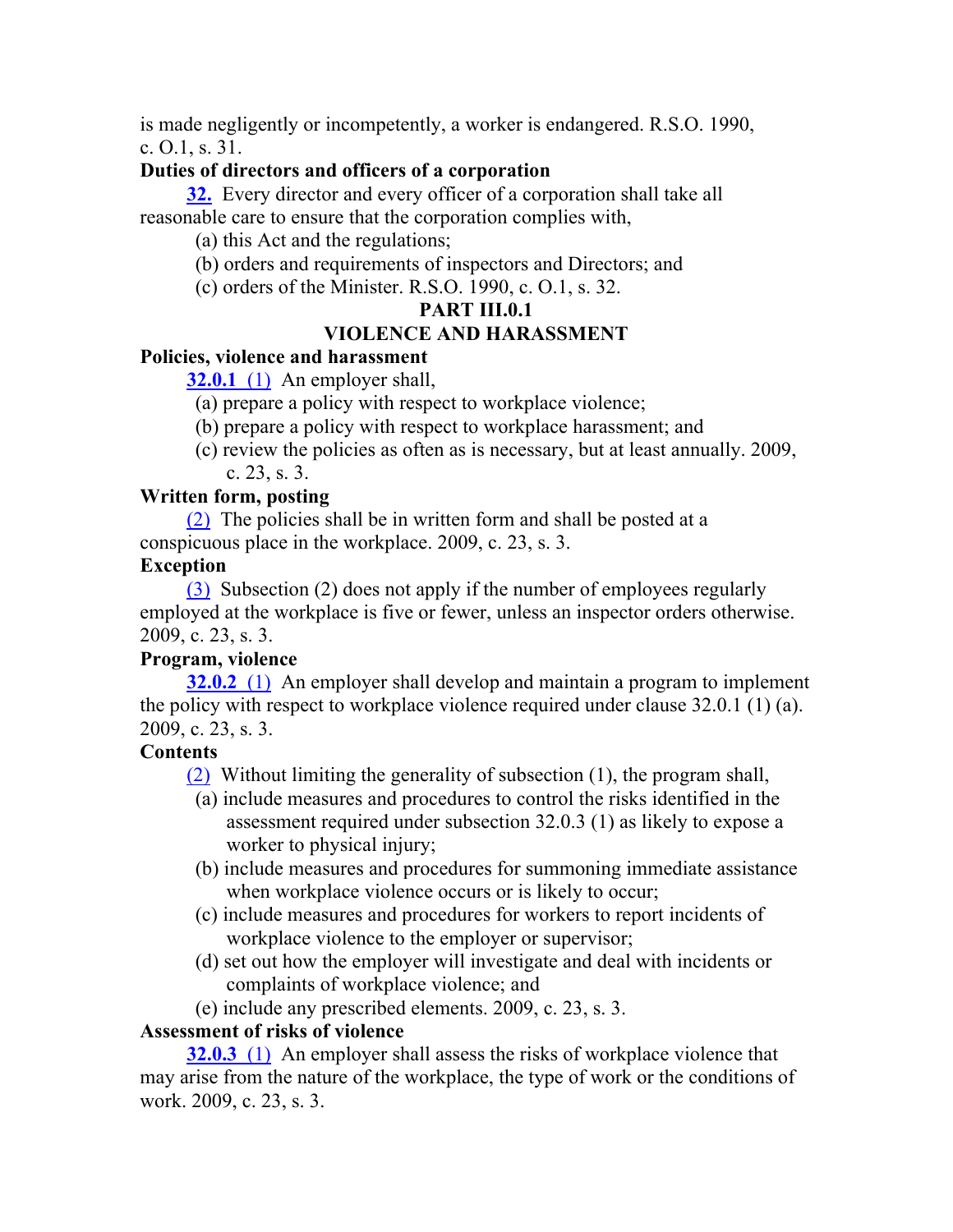## **Considerations**

(2) The assessment shall take into account,

- (a) circumstances that would be common to similar workplaces;
- (b) circumstances specific to the workplace; and
- (c) any other prescribed elements. 2009, c. 23, s. 3.

#### **Results**

(3) An employer shall,

- (a) advise the committee or a health and safety representative, if any, of the results of the assessment, and provide a copy if the assessment is in writing; and
- (b) if there is no committee or health and safety representative, advise the workers of the results of the assessment and, if the assessment is in writing, provide copies on request or advise the workers how to obtain copies. 2009, c. 23, s. 3.

#### **Reassessment**

(4) An employer shall reassess the risks of workplace violence as often as is necessary to ensure that the related policy under clause 32.0.1 (1) (a) and the related program under subsection 32.0.2 (1) continue to protect workers from workplace violence. 2009, c. 23, s. 3.

#### **Same**

(5) Subsection (3) also applies with respect to the results of the reassessment. 2009, c. 23, s. 3.

### **Domestic violence**

**32.0.4** If an employer becomes aware, or ought reasonably to be aware, that domestic violence that would likely expose a worker to physical injury may occur in the workplace, the employer shall take every precaution reasonable in the circumstances for the protection of the worker. 2009, c. 23, s. 3.

#### **Duties re violence**

**32.0.5** (1) For greater certainty, the employer duties set out in section 25, the supervisor duties set out in section 27, and the worker duties set out in section 28 apply, as appropriate, with respect to workplace violence. 2009, c. 23, s. 3. **Information**

(2) An employer shall provide a worker with,

- (a) information and instruction that is appropriate for the worker on the contents of the policy and program with respect to workplace violence; and
- (b) any other prescribed information or instruction. 2009, c. 23, s. 3.

#### **Provision of information**

(3) An employer's duty to provide information to a worker under clause 25 (2) (a) and a supervisor's duty to advise a worker under clause 27 (2) (a) include the duty to provide information, including personal information, related to a risk of workplace violence from a person with a history of violent behaviour if,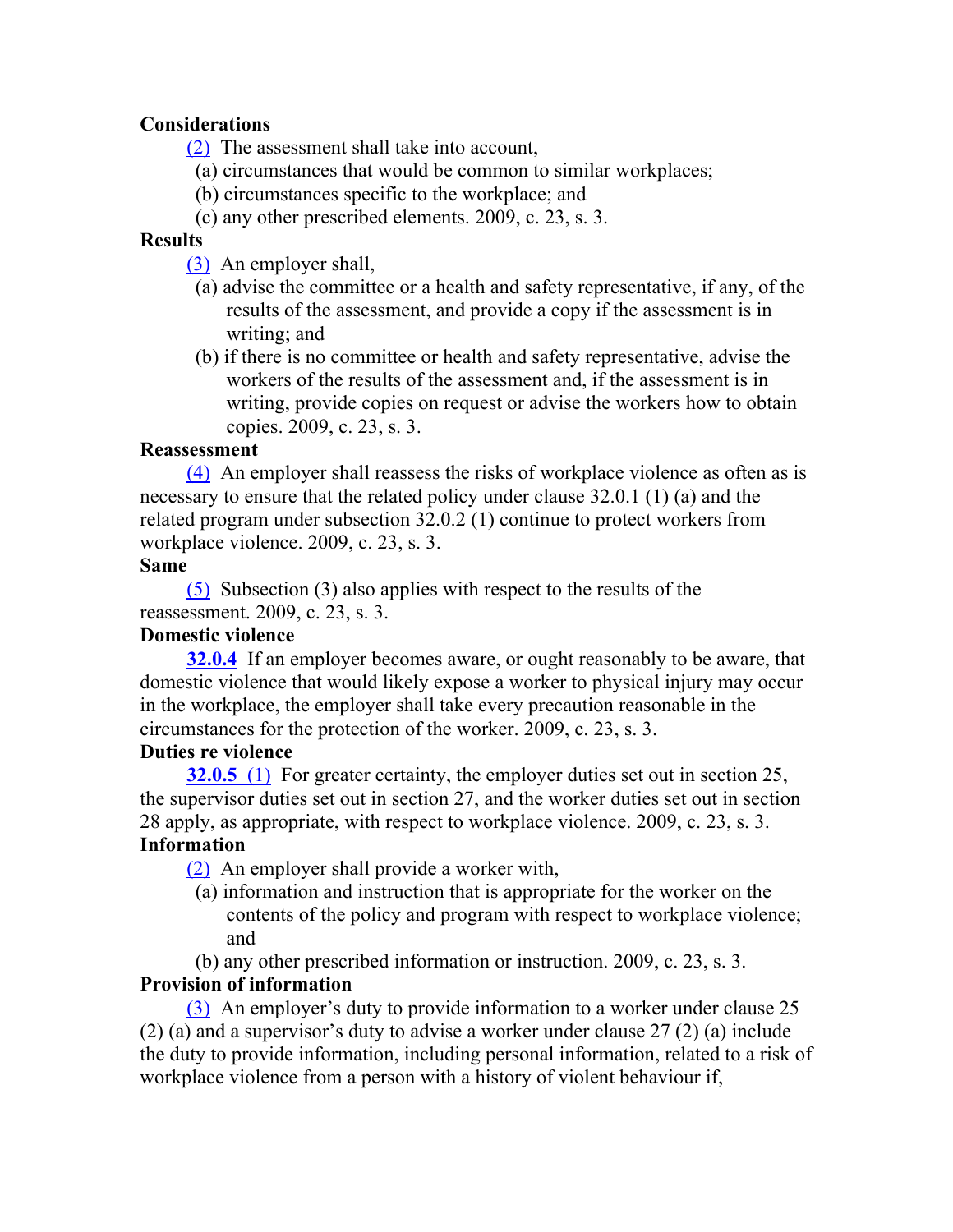- (a) the worker can be expected to encounter that person in the course of his or her work; and
- (b) the risk of workplace violence is likely to expose the worker to physical injury. 2009, c. 23, s. 3.

## **Limit on disclosure**

(4) No employer or supervisor shall disclose more personal information in the circumstances described in subsection (3) than is reasonably necessary to protect the worker from physical injury. 2009, c. 23, s. 3.

#### **Program, harassment**

**32.0.6** (1) An employer shall develop and maintain a program to implement the policy with respect to workplace harassment required under clause 32.0.1 (1) (b). 2009, c. 23, s. 3.

#### **Contents**

(2) Without limiting the generality of subsection (1), the program shall,

- (a) include measures and procedures for workers to report incidents of workplace harassment to the employer or supervisor;
- (b) set out how the employer will investigate and deal with incidents and complaints of workplace harassment; and
- (c) include any prescribed elements. 2009, c. 23, s. 3.

## **Information and instruction, harassment**

**32.0.7** An employer shall provide a worker with,

- (a) information and instruction that is appropriate for the worker on the contents of the policy and program with respect to workplace harassment; and
- (b) any other prescribed information. 2009, c. 23, s. 3.

#### **PART III.1**

## **CODES OF PRACTICE**

## **Definition**

**32.1** In this Part,

"regulatory requirement" means a requirement under a regulation made under this Act. 2001, c. 9, Sched. I, s. 3 (4).

#### **Approval of code of practice**

**32.2** (1) The Minister may approve all or part of a code or standard of practice made by any person or body or by the Ministry and, if the Minister does so, that code or standard of practice may be followed to comply with a regulatory requirement specified in the approval. 2001, c. 9, Sched. I, s. 3 (4).

#### **Withdrawal of approval**

(2) The Minister may withdraw an approval under subsection (1). 2001, c. 9, Sched. I, s. 3 (4).

## *Legislation Act, 2006***, Part III**

(3) Part III (Regulations) of the *Legislation Act, 2006* does not apply with respect to an approval under this section or the withdrawal of such an approval. 2001, c. 9, Sched. I, s. 3 (4); 2006, c. 21, Sched. F, s. 136 (1).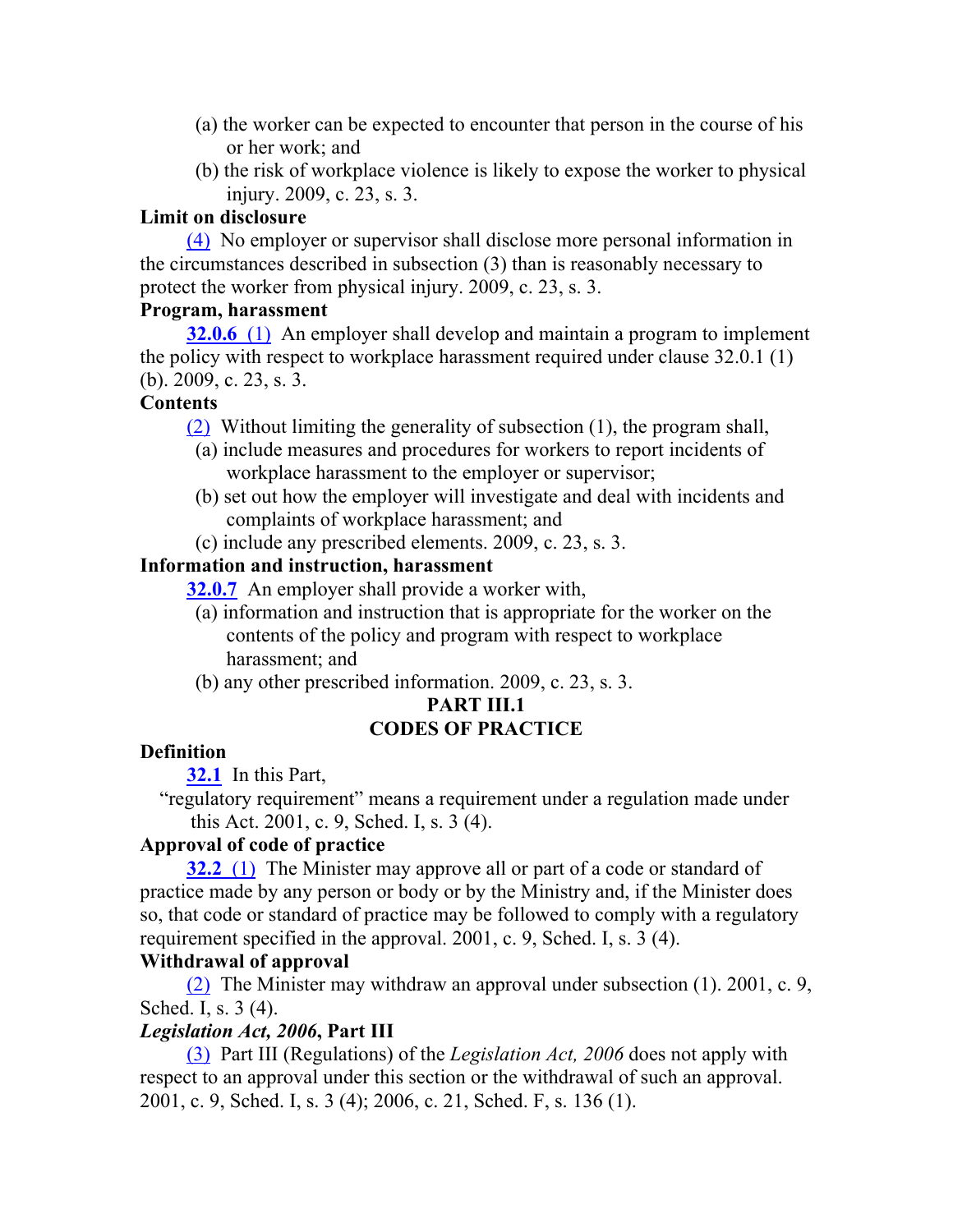## **Delegation**

(4) The Minister may delegate the Minister's power under this section to the Deputy Minister. 2001, c. 9, Sched. I, s. 3 (4).

## **Publication of approval, etc.**

**32.3** (1) An approval or a withdrawal of an approval under section 32.2 shall be published in *The Ontario Gazette*. 2001, c. 9, Sched. I, s. 3 (4).

## **Effect of publication**

(2) Publication of an approval or withdrawal of approval in *The Ontario Gazette*,

- (a) is, in the absence of evidence to the contrary, proof of the approval or withdrawal of approval; and
- (b) shall be deemed to be notice of the approval or withdrawal of approval to everyone affected by it. 2001, c. 9, Sched. I, s. 3 (4).

## **Judicial notice**

(3) Judicial notice shall be taken of an approval or withdrawal of approval published in *The Ontario Gazette*. 2001, c. 9, Sched. I, s. 3 (4).

## **Effect of approved code of practice**

**32.4** The following apply if a code of practice is approved under section 32.2:

- 1. Compliance with the approved code of practice shall be deemed to be compliance with the regulatory requirement.
- 2. A failure to comply with the approved code of practice is not, in itself, a breach of the regulatory requirement.
- 3. It is a defence on a prosecution for failing to comply with the regulatory requirement for an accused to prove that whatever was done afforded protection for the health and safety of workers that was at least equal to the protection that would have been given if the approved code of practice had been complied with. 2001, c. 9, Sched. I, s. 3 (4).

## **PART IV TOXIC SUBSTANCES**

## **Orders of Director**

**33.** (1) Where a biological, chemical or physical agent or combination of such agents is used or intended to be used in the workplace and its presence in the workplace or the manner of its use is in the opinion of a Director likely to endanger the health of a worker, the Director shall by notice in writing to the employer order that the use, intended use, presence or manner of use be,

- (a) prohibited;
- (b) limited or restricted in such manner as the Director specifies; or
- (c) subject to such conditions regarding administrative control, work practices, engineering control and time limits for compliance as the Director specifies. R.S.O. 1990, c. O.1, s. 33 (1).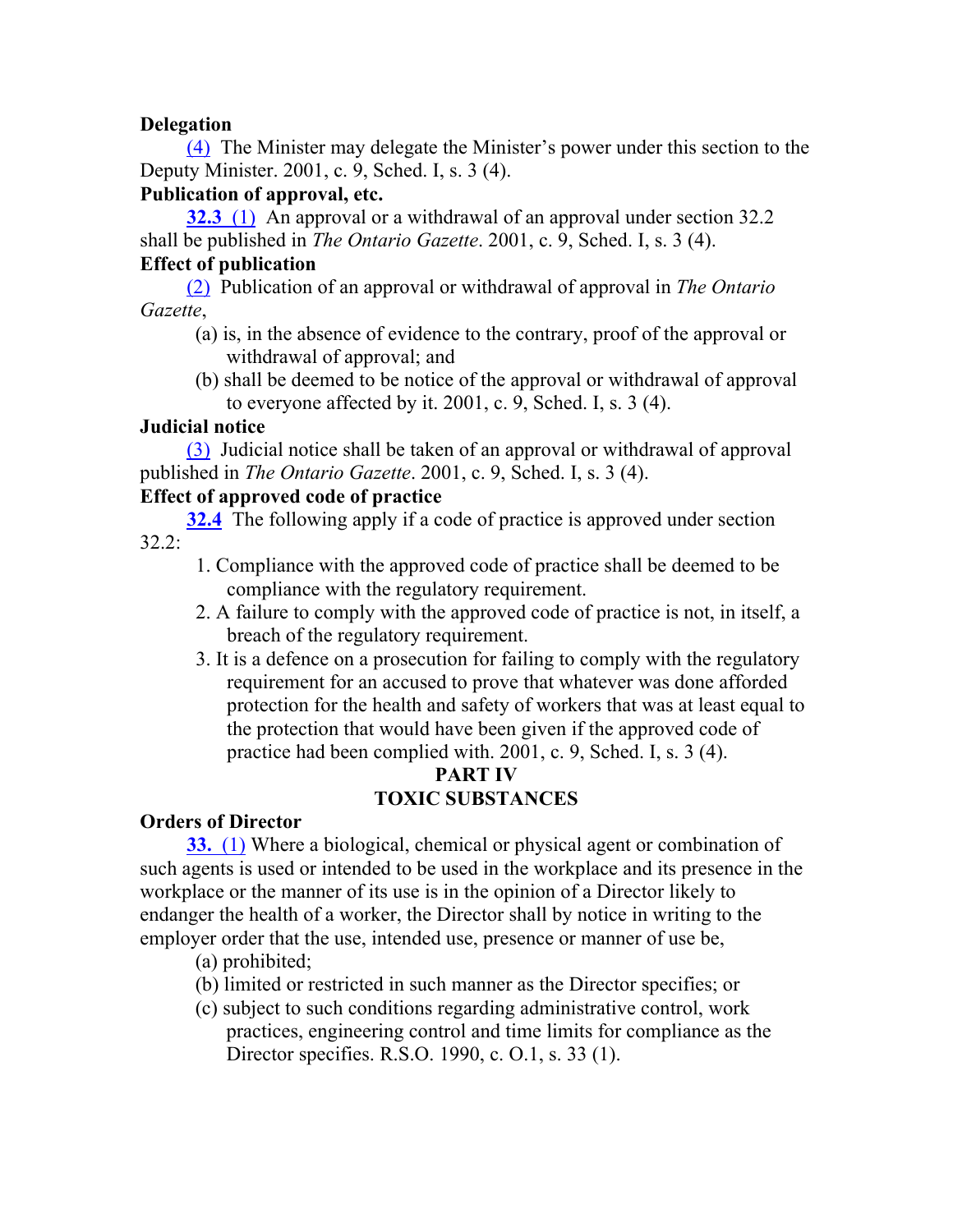## **Contents of order**

(2) Where a Director makes an order to an employer under subsection (1), the order shall,

- (a) identify the biological, chemical or physical agent, or combination of such agents, and the manner of use that is the subject-matter of the order; and
- (b) state the opinion of the Director as to the likelihood of the danger to the health of a worker, and the Director's reasons in respect thereof, including the matters or causes which give rise to his or her opinion. R.S.O. 1990, c. O.1, s. 33 (2).

## **Posting of order**

(3) The employer shall provide a copy of an order made under subsection (1) to the committee, health and safety representative and trade union, if any, and shall cause a copy of the order to be posted in a conspicuous place in the workplace where it is most likely to come to the attention of the workers who may be affected by the use, presence or intended use of the biological, chemical or physical agent or combination of agents. R.S.O. 1990, c. O.1, s. 33 (3).

## **Appeal to Minister**

(4) Where the employer, a worker or a trade union considers that he, she or it is aggrieved by an order made under subsection (1), the employer, worker or trade union may by notice in writing given within fourteen days of the making of the order appeal to the Minister. R.S.O. 1990, c. O.1, s. 33 (4).

### **Delegation**

(5) The Minister may, having regard to the circumstances, direct that an appeal under subsection (4) be determined on his or her behalf by a person appointed by the Minister for that purpose. R.S.O. 1990, c. O.1, s. 33 (5). **Procedure**

(6) The Minister or, where a person has been appointed under subsection (5), the person so appointed, may give such directions and issue such orders as he or she considers proper or necessary concerning the procedures to be adopted or followed and shall have all the powers of a chair of a board of arbitration under subsection 48 (12) of the *Labour Relations Act, 1995*. R.S.O. 1990, c. O.1, s. 33 (6); 2001, c. 9, Sched. I, s. 3 (5).

## **Substitution of findings**

(7) On an appeal, the Minister or, where a person has been appointed under subsection (5), the person so appointed, may substitute his or her findings for those of the Director and may rescind or affirm the order appealed from or make a new order in substitution therefor and such order shall stand in the place of and have the like effect under this Act and the regulations as the order of the Director, and such order shall be final and not subject to appeal under this section. R.S.O. 1990, c. O.1, s. 33 (7).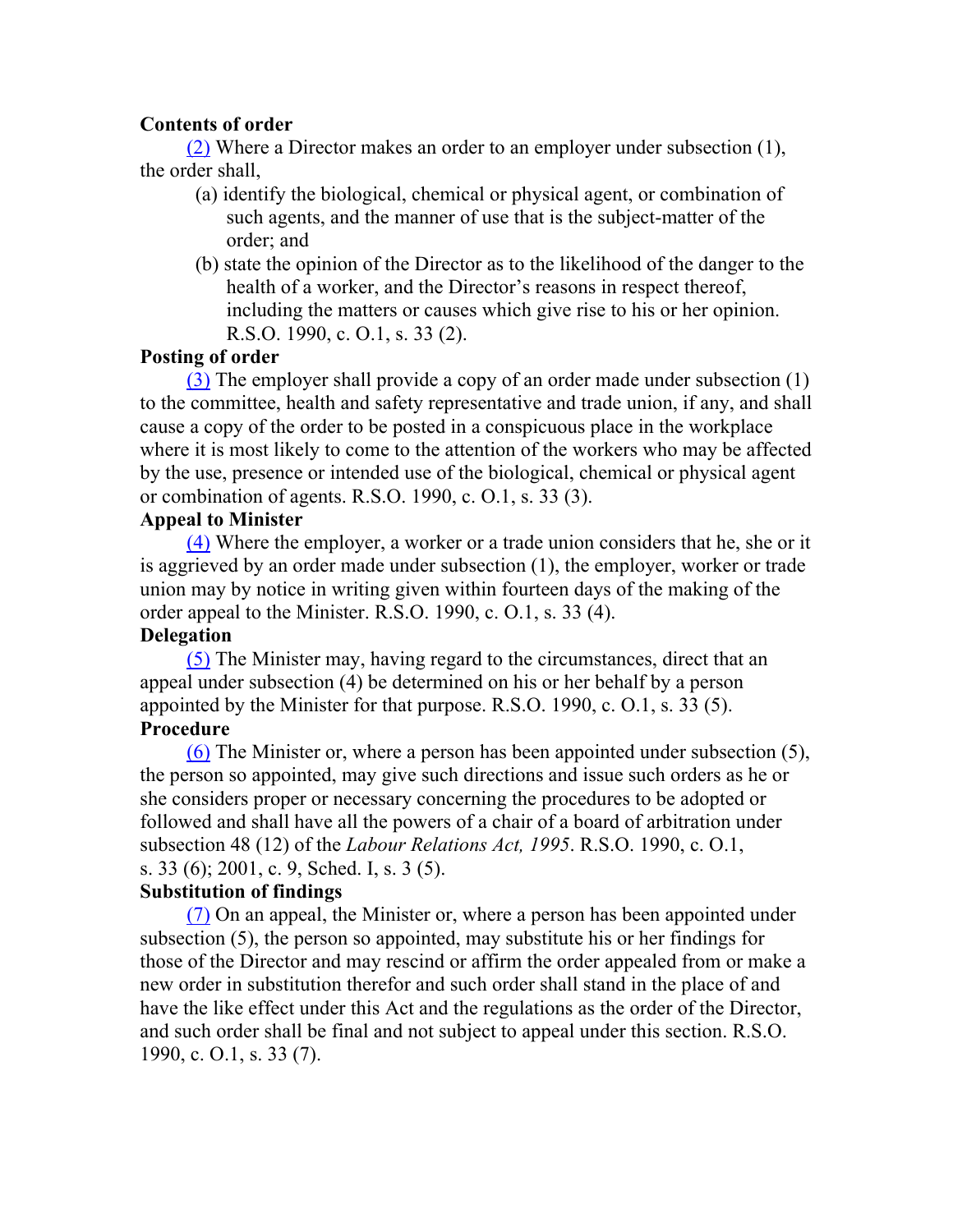## **Matters to be considered**

(8) In making a decision or order under subsection (1) or (7), a Director, the Minister or, where a person has been appointed under subsection (5), the person so appointed shall consider as relevant factors,

- (a) the relation of the agent, combination of agents or by-product to a biological or chemical agent that is known to be a danger to health;
- (b) the quantities of the agent, combination of agents or by-product used or intended to be used or present;
- (c) the extent of exposure;
- (d) the availability of other processes, agents or equipment for use or intended use;
- (e) data regarding the effect of the process or agent on health; and
- (f) any criteria or guide with respect to the exposure of a worker to a biological, chemical or physical agent or combination of such agents that are adopted by a regulation. R.S.O. 1990, c. O.1, s. 33 (8).

## **Suspension of order by Minister, etc., pending disposition of appeal**

(9) On an appeal under subsection (4), the Minister or, where a person has been appointed under subsection (5), the person so appointed may suspend the operation of the order appealed from pending the disposition of the appeal. R.S.O. 1990, c. O.1, s. 33 (9).

## **Remuneration of appointee**

(10) A person appointed under subsection (5) shall be paid such remuneration and expenses as the Minister, with the approval of the Lieutenant Governor in Council, determines. R.S.O. 1990, c. O.1, s. 33 (10).

## **Application**

(11) This section does not apply to designated substances. R.S.O. 1990, c. O.1, s. 33 (11).

## **No hearing required prior to issuing order**

(12) A Director is not required to hold or afford to an employer or any other person an opportunity for a hearing before making an order under subsection (1). R.S.O. 1990, c. O.1, s. 33 (12).

## **New biological or chemical agents**

**34.** (1) Except for purposes of research and development, no person shall,

- (a) manufacture;
- (b) distribute; or

(c) supply,

for commercial or industrial use in a workplace any new biological or chemical agent unless the person first submits to a Director notice in writing of the person's intention to manufacture, distribute or supply such new agent and the notice shall include the ingredients of such new agent and their common or generic name or names and the composition and properties thereof.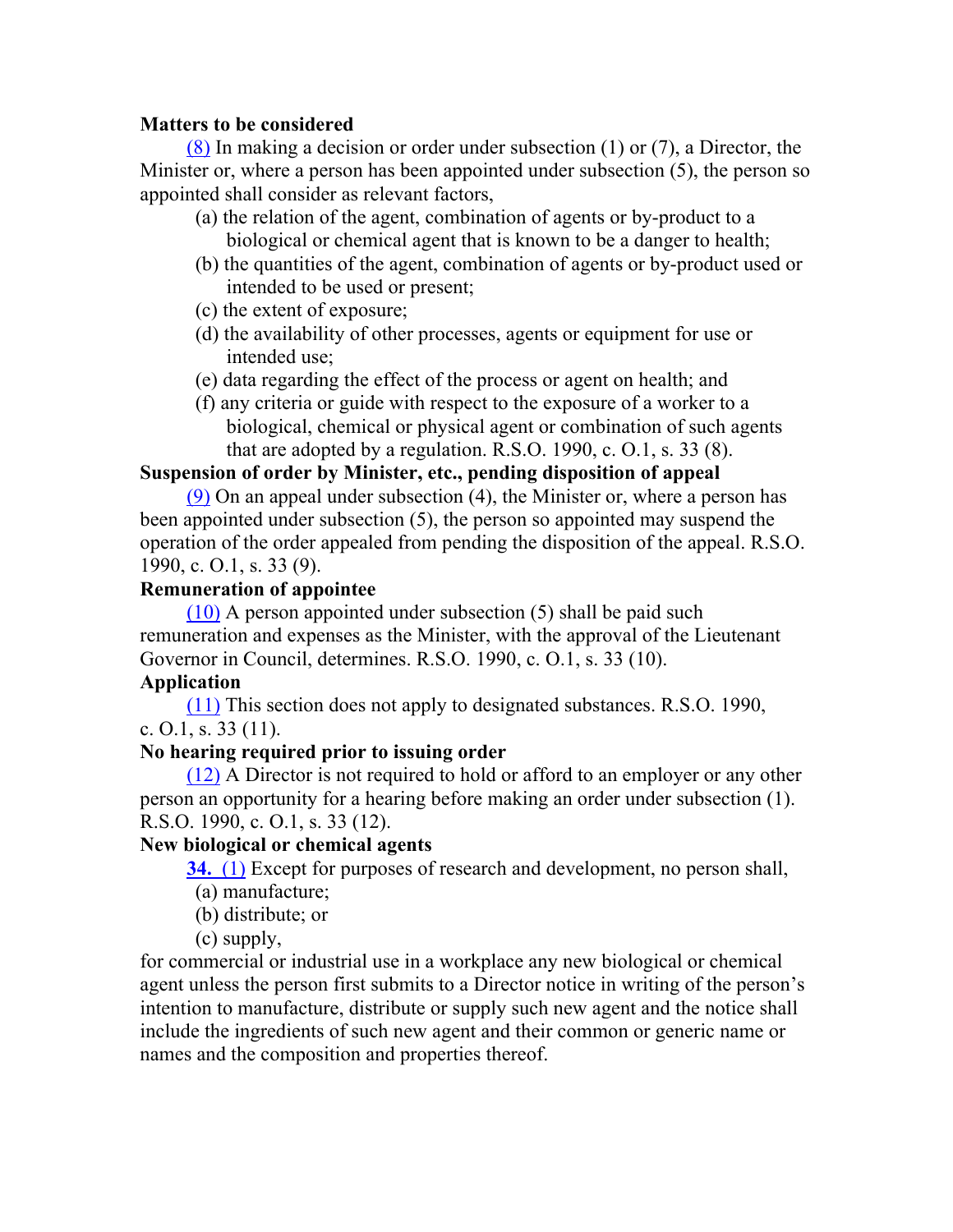#### **Report on assessment**

(2) Where in the opinion of the Director, which opinion shall be made promptly, the introduction of the new biological or chemical agent referred to in subsection (1) may endanger the health or safety of the workers in a workplace, the Director shall require the manufacturer, distributor or supplier, as the case may be, to provide, at the expense of the manufacturer, distributor or supplier, a report or assessment, made or to be made by a person possessing such special, expert or professional knowledge or qualifications as are specified by the Director, of the agent intended to be manufactured, distributed or supplied and the manner of use including the matters referred to in subclauses 54 (1) (o) (i) to (vii).

## **Interpretation**

(3) For the purpose of this section, a biological or chemical agent is not considered to be new if, before a person manufactures, distributes or supplies the agent, it was used in a workplace other than the person's workplace or it is included in an inventory compiled or adopted by the Minister. R.S.O. 1990, c. O.1, s. 34.

**Note: On a day to be named by proclamation of the Lieutenant Governor, section 34 is repealed by the Statutes of Ontario, 2001, chapter 9, Schedule I, subsection 3 (6). See: 2001, c. 9, Sched. I, ss. 3 (6), 5 (2).**

## **Designation of substances**

**35.** Prior to a substance being designated under paragraph 23 of subsection 70 (2), the Minister,

- (a) shall publish in *The Ontario Gazette* a notice stating that the substance may be designated and calling for briefs or submissions in relation to the designation; and
- (b) shall publish in *The Ontario Gazette* a notice setting forth the proposed regulation relating to the designation of the substance at least sixty days before the regulation is filed with the Registrar of Regulations. R.S.O. 1990, c. O.1, s. 35.

**36.** Repealed: 2001, c. 9, Sched. I, s. 3 (7).

#### **Hazardous material identification and data sheets**

**37.** (1) An employer,

- (a) shall ensure that all hazardous materials present in the workplace are identified in the prescribed manner;
- (b) shall obtain or prepare, as may be prescribed, an unexpired material safety data sheet for all hazardous materials present in the workplace; and
- (c) shall ensure that the identification required by clause (a) and material safety data sheets required by clause (b) are available in English and such other languages as may be prescribed.

#### **Prohibition**

(2) No person shall remove or deface the identification described in clause (1) (a) for a hazardous material.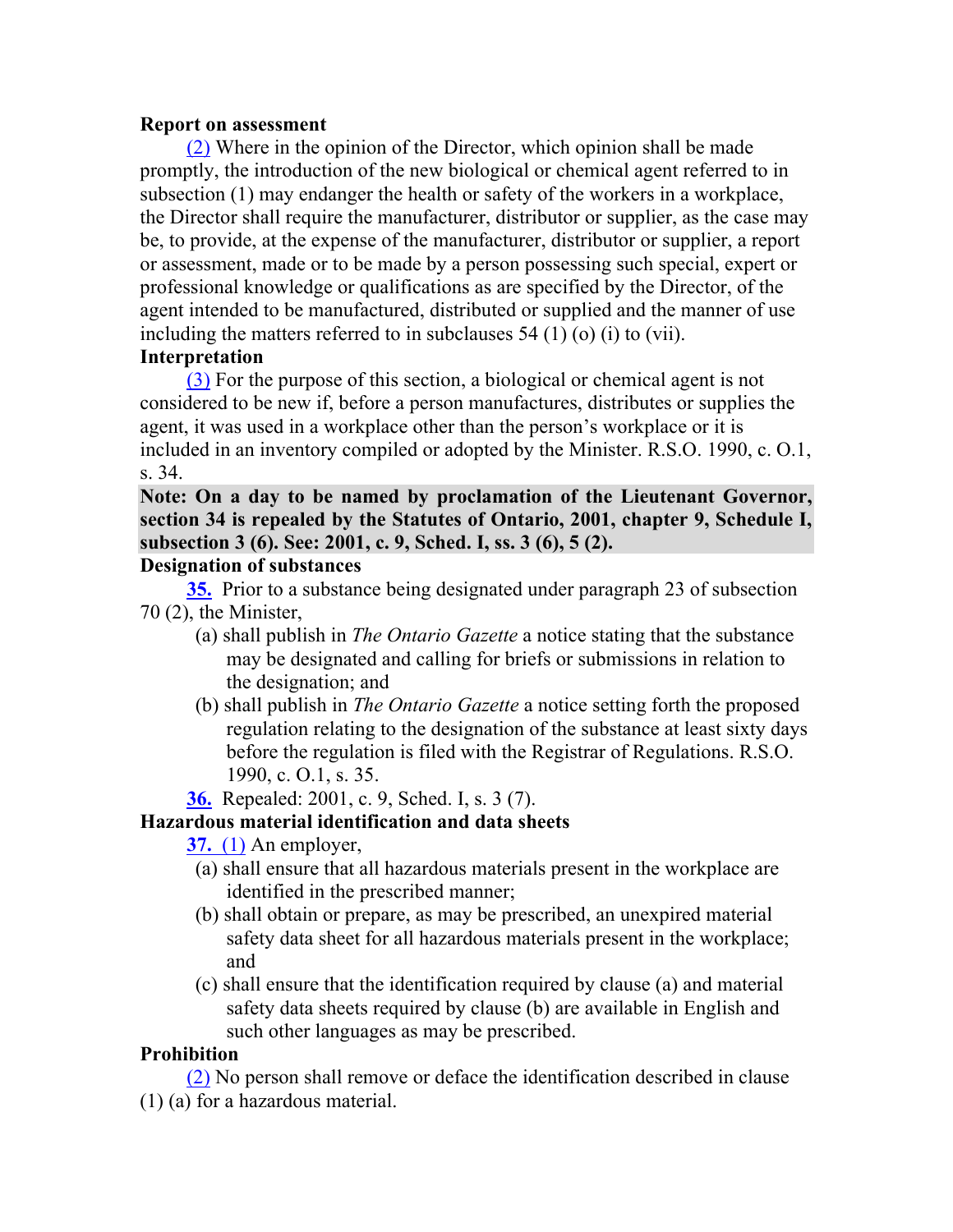#### **Hazardous material not to be used**

(3) An employer shall ensure that a hazardous material is not used, handled or stored at a workplace unless the prescribed requirements concerning identification, material safety data sheets and worker instruction and training are met.

## **Notice to Director**

(4) An employer shall advise a Director in writing if the employer, after making reasonable efforts, is unable to obtain a label or material safety data sheet required by subsection (1).

## **Expiry of material safety data sheet**

(5) A material safety data sheet expires three years after the date of its publication. R.S.O. 1990, c. O.1, s.37.

## **Material safety data sheets to be made available**

**38.** (1) A copy of every unexpired material safety data sheet required by this Part in respect of hazardous materials in a workplace shall be,

- (a) made available by the employer in the workplace in such a manner as to allow examination by the workers;
- (b) furnished by the employer to the committee or health and safety representative, if any, for the workplace or to a worker selected by the workers to represent them, if there is no committee or health and safety representative;
- (c) furnished by the employer on request or if so prescribed to the medical officer of health of the health unit in which the workplace is located;
- (d) furnished by the employer on request or if so prescribed to the fire department which serves the location in which the workplace is located; and
- (e) filed by the employer with a Director on request or if so prescribed. 2001, c. 9, Sched. I, s. 3 (8).

## **Public access**

(2) The medical officer of health, at the request of any person, shall request an employer to furnish a copy of an unexpired material safety data sheet. 2001, c. 9, Sched. I, s. 3 (9).

## **Same**

(3) At the request of any person, the medical officer of health shall make available to the person for inspection a copy of any material safety data sheet requested by the person and in the possession of the medical officer of health. 2001, c. 9, Sched. I, s. 3 (9).

#### **Idem**

(4) A medical officer of health shall not disclose the name of any person who makes a request under subsection (2) or (3). R.S.O. 1990, c. O.1, s. 38 (4). **Additional requirement**

(5) In addition to the requirements imposed under subsection (1), a copy of every material safety data sheet required by subsection (1) shall be made available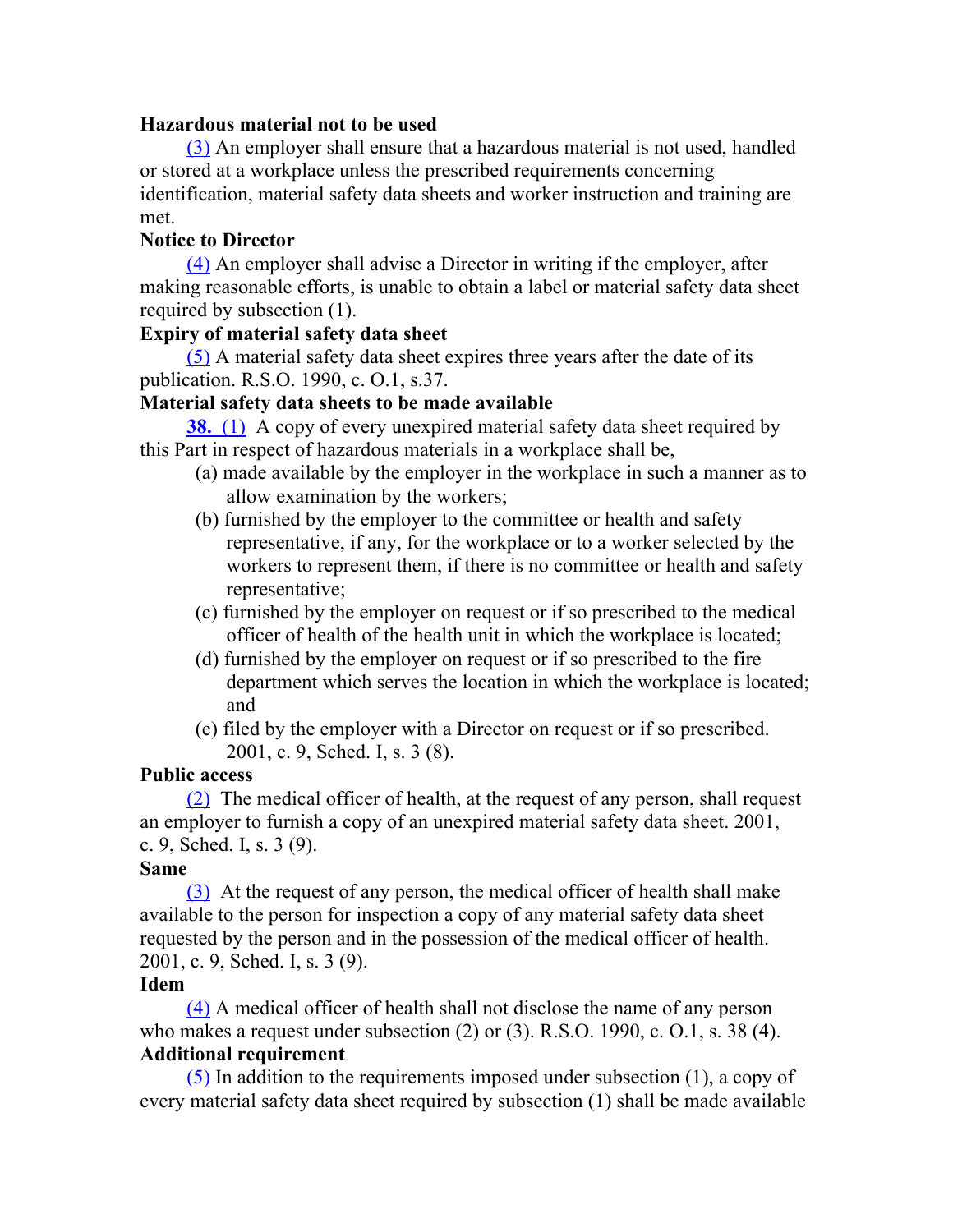by the employer in the workplace in such a manner that it is readily accessible by all workers who may be exposed to the hazardous material to which it relates. R.S.O. 1990, c. O.1, s. 38 (5).

## **Idem**

(6) An employer who makes a material safety data sheet readily accessible on a computer terminal at a workplace,

- (a) shall take all reasonable steps necessary to keep the terminal in working order;
- (b) shall give a worker upon request a copy of the material safety data sheet; and
- (c) shall teach all workers who work with or in proximity to hazardous materials, the health and safety representative, if any, at the workplace and the members of the committee how to retrieve the material safety data sheet on the computer terminal. R.S.O. 1990, c. O.1, s. 38 (6).

## **Assessment for hazardous materials**

**39.** (1) Where so prescribed, an employer shall assess all biological and chemical agents produced in the workplace for use therein to determine if they are hazardous materials.

## **Assessments to be made available**

(2) The assessment required by subsection (1) shall be in writing and a copy of it shall be,

- (a) made available by the employer in the workplace in such a manner as to allow examination by the workers;
- (b) furnished by the employer to the committee or health and safety representative, if any, for the workplace or to a worker selected by the workers to represent them, if there is no committee or health and safety representative. R.S.O. 1990, c. O.1, s. 39.

## **Confidential business information**

**40.** (1) An employer may file a claim with the claims board for an exemption from disclosing,

- (a) information required under this Part in a label or material safety data sheet; or
- (b) the name of a toxicological study used by the employer to prepare a material safety data sheet,

on the grounds that it is confidential business information. R.S.O. 1990, c. O.1, s. 40 (1); 2001, c. 9, Sched. I, s. 3 (10).

## **Idem**

(2) An application under subsection (1) shall be made only in respect of such types of confidential business information as may be prescribed. R.S.O. 1990, c.  $Q_1$ , s. 40 (2).

## **Powers and duties of the claims board**

(3) The claims board shall exercise the powers and perform the functions of the Hazardous Materials Information Review Commission under sections 11 to 18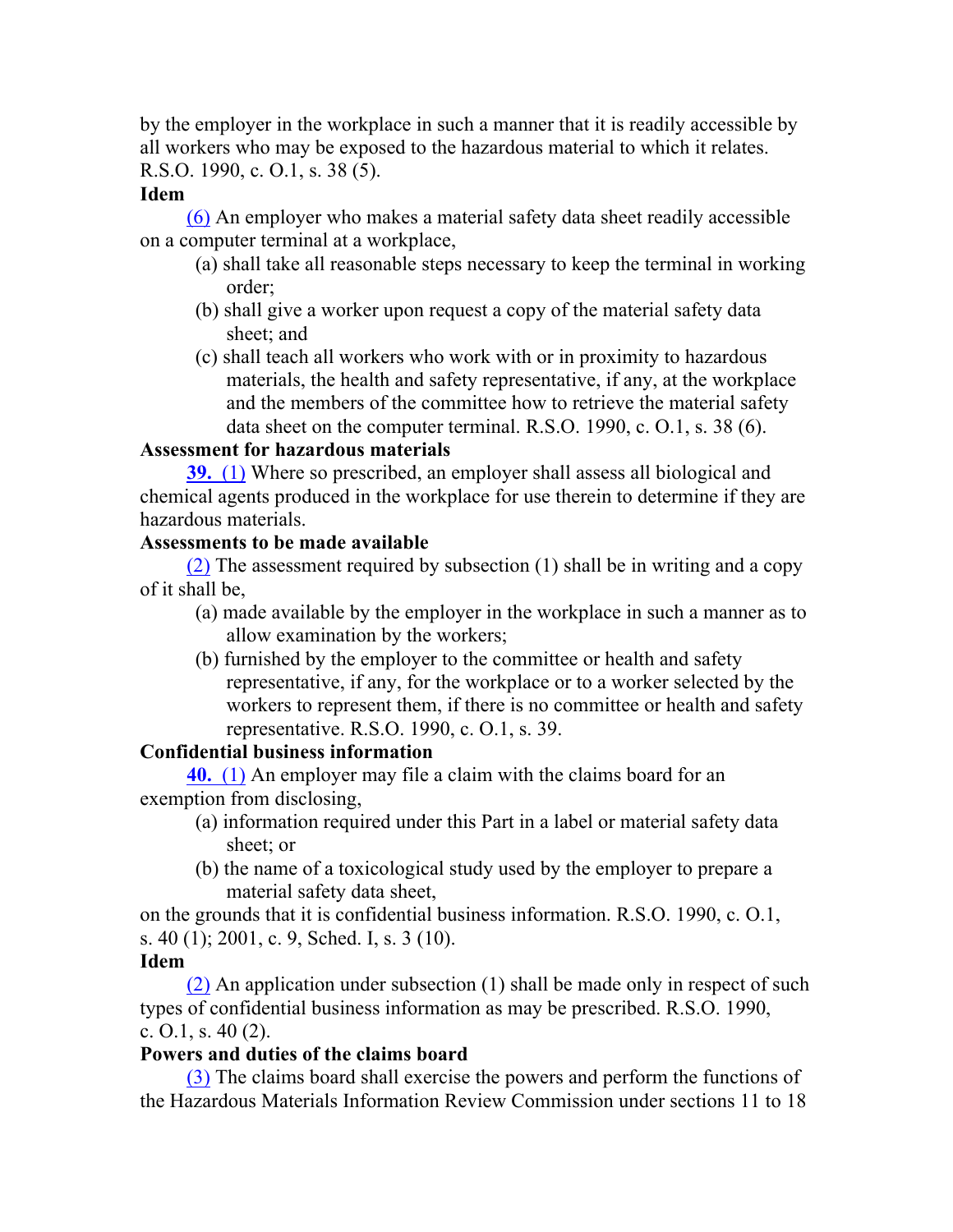and 20 to 27 of the *Hazardous Materials Information Review Act* (Canada). R.S.O. 1990, c. O.1, s. 40 (3).

#### **Appeal**

(4) The employer or any worker of the employer or any trade union representing the workers of the employer may, in accordance with the regulations, appeal a determination made under subsection (3). R.S.O. 1990, c. O.1, s. 40 (4).

## **Determination of claim**

(5) The claims board, in accordance with its procedures, shall determine every appeal under subsection (4). R.S.O. 1990, c. O.1, s. 40 (5).

## **Effect of claim**

(6) Information that an employer considers to be confidential business information is exempt from disclosure from the time a claim is filed under subsection (1) until the claim is finally determined and for three years thereafter, if the claim is found to be valid. R.S.O. 1990, c. O.1, s. 40 (6).

## **Federal agency**

(7) Where the Parliament of Canada establishes an agency that has the power to determine whether information related to any hazardous material is confidential business information, the Lieutenant Governor in Council may by regulation name that agency as the claims board and adopt its procedures for the purposes of this section. R.S.O. 1990, c. O.1, s. 40 (7).

## **Definition**

(8) In this section,

"claims board" means an agency designated by the regulations as the claims board. R.S.O. 1990, c. O.1, s. 40 (8).

## **Information privileged**

**40.1** (1) Subject to subsection (2), all information obtained by an employee in the Ministry from the Hazardous Materials Information Review Commission under subsection 46(2) of the *Hazardous Materials Information Review Act*(Canada) is privileged and no employee in the Ministry shall knowingly, without the consent in writing of the Commission,

- (a) communicate or allow to be communicated to any person any information obtained under that section;
- (b) allow any person to inspect or to have access to any part of a book, record, writing or other document containing any information obtained under that section. 1992, c. 14, s. 2 (1); 2006, c. 35, Sched. C, s. 93 (3).

## **Exception**

(2) An employee in the Ministry may communicate or allow to be communicated information described in subsection (1) or allow inspection of or access to any part of a book, record, writing or other document containing any such information to or by,

(a) another employee in the Ministry for the purpose of administering or enforcing this Act; or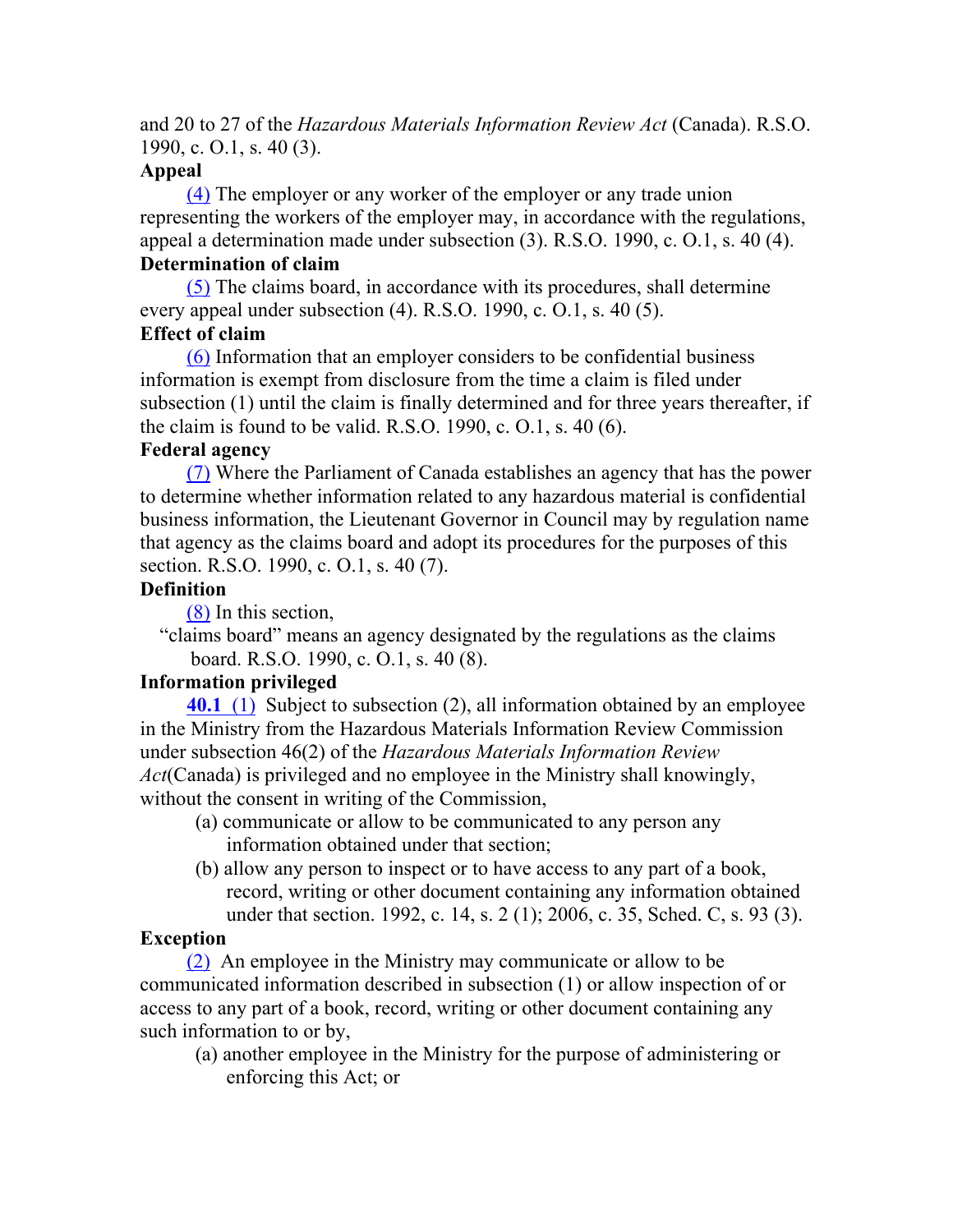(b) a physician or a medical professional prescribed under the *Hazardous Materials Information Review Act*(Canada) who requests that information for the purpose of making a medical diagnosis of, or rendering medical treatment to, a person in an emergency. 1992, c. 14, s. 2 (1); 2006, c. 35, Sched. C, s. 93 (4).

#### **Conditions**

(3) No person who obtains any information under subsection (2) shall knowingly disclose that information to any other person or knowingly allow any other person to have access to that information except as may be necessary for the purposes mentioned in that subsection. 1992, c. 14, s. 2 (1).

## **Non-disclosure prevails**

(4) Despite subsection 63(1), the requirements in this section that information received from the Hazardous Materials Information Review Commission not be disclosed prevail over any other law. 1992, c. 14, s. 2 (1). **Hazardous physical agents**

**41.** (1) A person who distributes or supplies, directly or indirectly, or manufactures, produces or designs a thing for use in a workplace that causes, emits or produces a hazardous physical agent when the thing is in use or operation shall ensure that such information as may be prescribed is readily available respecting the hazardous physical agent and the proper use or operation of the thing.

#### **Duty of employer**

(2) Where an employer has a thing described in subsection (1) in the workplace, the employer shall ensure that the information referred to in that subsection has been obtained and is,

- (a) made available in the workplace for workers who use or operate the thing or who are likely to be exposed to the hazardous physical agent; and
- (b) furnished by the employer to the committee or health and safety representative, if any, for the workplace or a worker selected by the workers to represent them, if there is no committee or health and safety representative.

#### **Notices**

(3) An employer to whom subsection (2) applies shall post prominent notices identifying and warning of the hazardous physical agent in the part of the workplace in which the thing is used or operated or is to be used or operated. **Idem**

(4) Notices required by subsection (3) shall contain such information as may be prescribed and shall be in English and such other language or languages as may be prescribed. R.S.O. 1990, c. O.1, s. 41.

#### **Instruction and training**

**42.** (1) In addition to providing information and instruction to a worker as required by clause 25 (2) (a), an employer shall ensure that a worker exposed or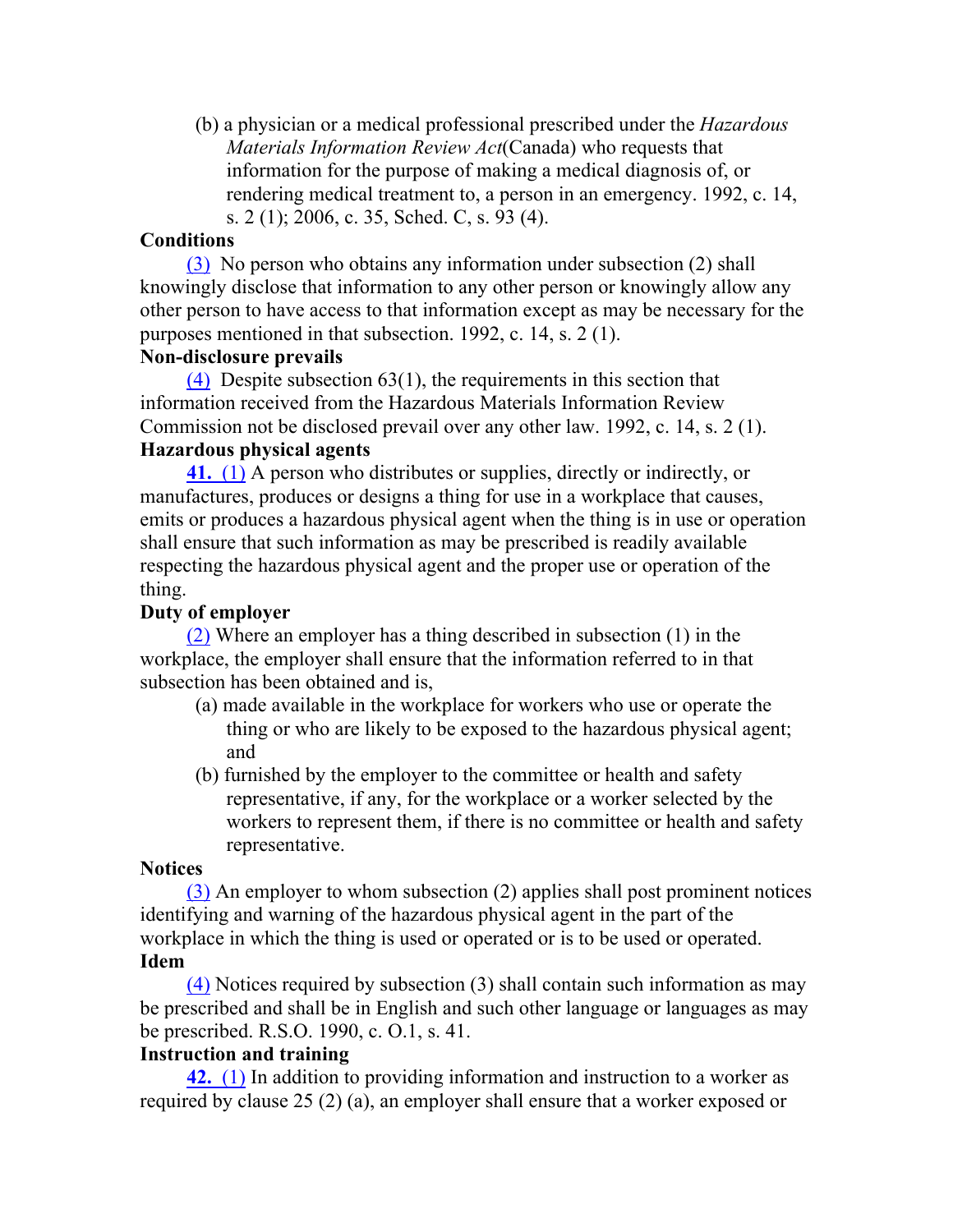likely to be exposed to a hazardous material or to a hazardous physical agent receives, and that the worker participates in, such instruction and training as may be prescribed.

## **Consultation**

(2) The instruction and training to be given under subsection (1) shall be developed and implemented by the employer in consultation with the committee or health and safety representative, if any, for the workplace.

## **Review**

(3) An employer shall review, in consultation with the committee or health and safety representative, if any, for the workplace, the training and instruction provided to a worker and the worker's familiarity therewith at least annually. **Idem**

(4) The review described in subsection (3) shall be held more frequently than annually, if,

- (a) the employer, on the advice of the committee or health and safety representative, if any, for the workplace, determines that such reviews are necessary; or
- (b) there is a change in circumstances that may affect the health or safety of a worker. R.S.O. 1990, c. O.1, s. 42.

## **PART V**

## **RIGHT TO REFUSE OR TO STOP WORK WHERE HEALTH OR SAFETY IN DANGER**

## **Refusal to work**

## **Non-application to certain workers**

**43.** (1) This section does not apply to a worker described in subsection (2),

- (a) when a circumstance described in clause  $(3)$  (a), (b), (b, 1) or (c) is inherent in the worker's work or is a normal condition of the worker's employment; or
- (b) when the worker's refusal to work would directly endanger the life, health or safety of another person. R.S.O. 1990, c. O.1, s. 43 (1); 2009, c. 23, s.  $4(1)$ .

## **Idem**

(2) The worker referred to in subsection (1) is,

- (a) a person employed in, or a member of, a police force to which the *Police Services Act* applies;
- (b) a firefighter as defined in subsection 1 (1) of the *Fire Protection and Prevention Act, 1997*;
- (c) a person employed in the operation of,
	- (i) a correctional institution or facility,
	- (ii) a place of secure custody designated under section 24.1 of the *Young Offenders Act* (Canada), whether in accordance with section 88 of the *Youth Criminal Justice Act* (Canada) or otherwise,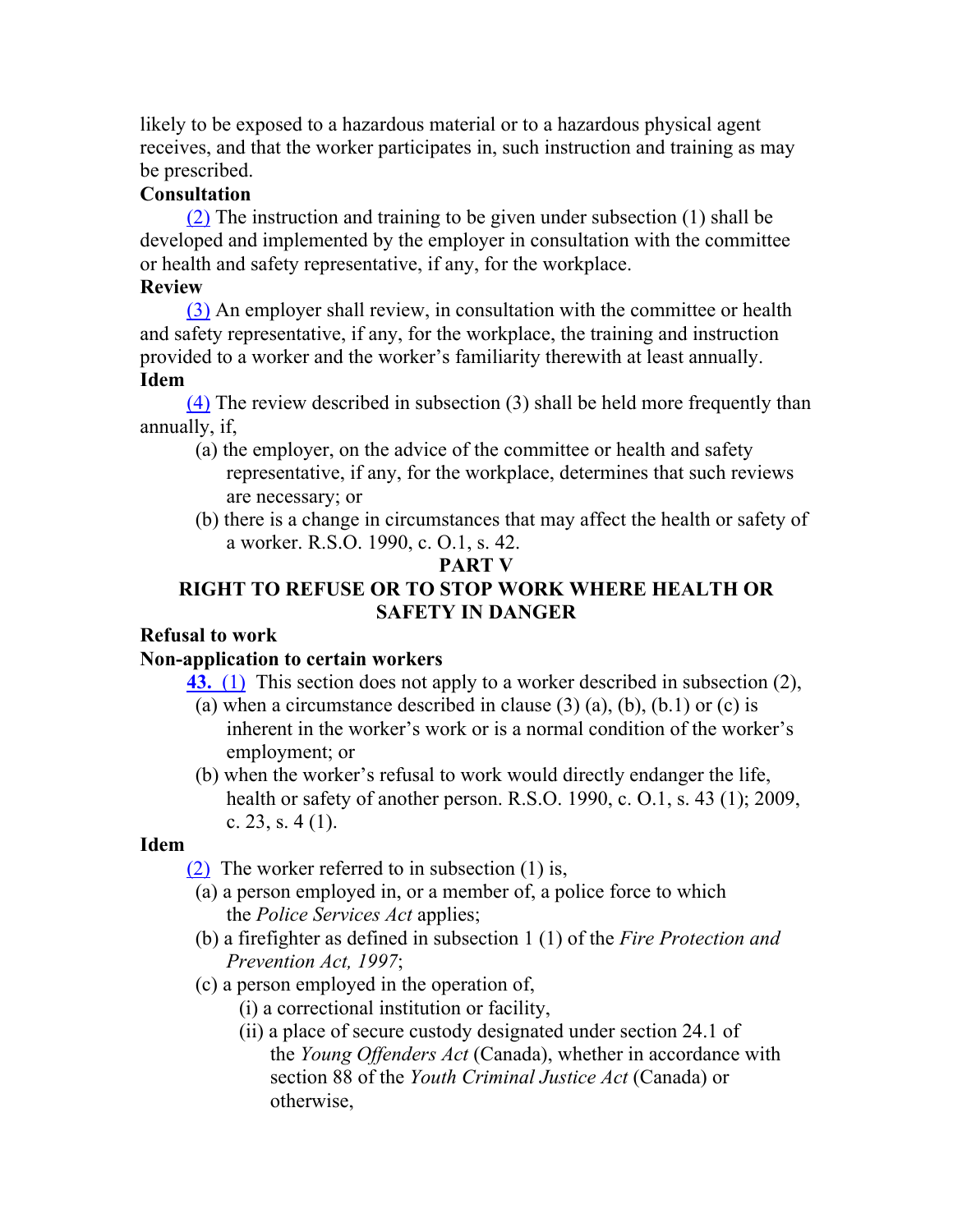- (iii) a place of temporary detention under the *Youth Criminal Justice Act* (Canada), or
- (iv) a similar institution, facility or place;
- (d) a person employed in the operation of,
	- (i) a hospital, sanatorium, long-term care home, psychiatric institution, mental health centre or rehabilitation facility,
	- (ii) a residential group home or other facility for persons with behavioural or emotional problems or a physical, mental or developmental disability,
	- (iii) an ambulance service or a first aid clinic or station,
	- (iv) a laboratory operated by the Crown or licensed under the *Laboratory and Specimen Collection Centre Licensing Act*, or
	- (v) a laundry, food service, power plant or technical service or facility used in conjunction with an institution, facility or service described in subclause (i) to (iv). R.S.O. 1990, c. O.1, s. 43 (2); 1997, c. 4, s. 84; 2001, c. 13, s. 22; 2006, c. 19, Sched. D, s. 14; 2007, c. 8, s. 221.

## **Refusal to work**

(3) A worker may refuse to work or do particular work where he or she has reason to believe that,

- (a) any equipment, machine, device or thing the worker is to use or operate is likely to endanger himself, herself or another worker;
- (b) the physical condition of the workplace or the part thereof in which he or she works or is to work is likely to endanger himself or herself;
- (b.1) workplace violence is likely to endanger himself or herself; or
- (c) any equipment, machine, device or thing he or she is to use or operate or the physical condition of the workplace or the part thereof in which he or she works or is to work is in contravention of this Act or the regulations and such contravention is likely to endanger himself, herself or another worker. R.S.O. 1990, c. O.1, s. 43 (3); 2009, c. 23, s. 4 (2).

## **Report of refusal to work**

(4) Upon refusing to work or do particular work, the worker shall promptly report the circumstances of the refusal to the worker's employer or supervisor who shall forthwith investigate the report in the presence of the worker and, if there is such, in the presence of one of,

- (a) a committee member who represents workers, if any;
- (b) a health and safety representative, if any; or
- (c) a worker who because of knowledge, experience and training is selected by a trade union that represents the worker, or if there is no trade union, is selected by the workers to represent them,

who shall be made available and who shall attend without delay. R.S.O. 1990, c. O.1, s. 43 (4).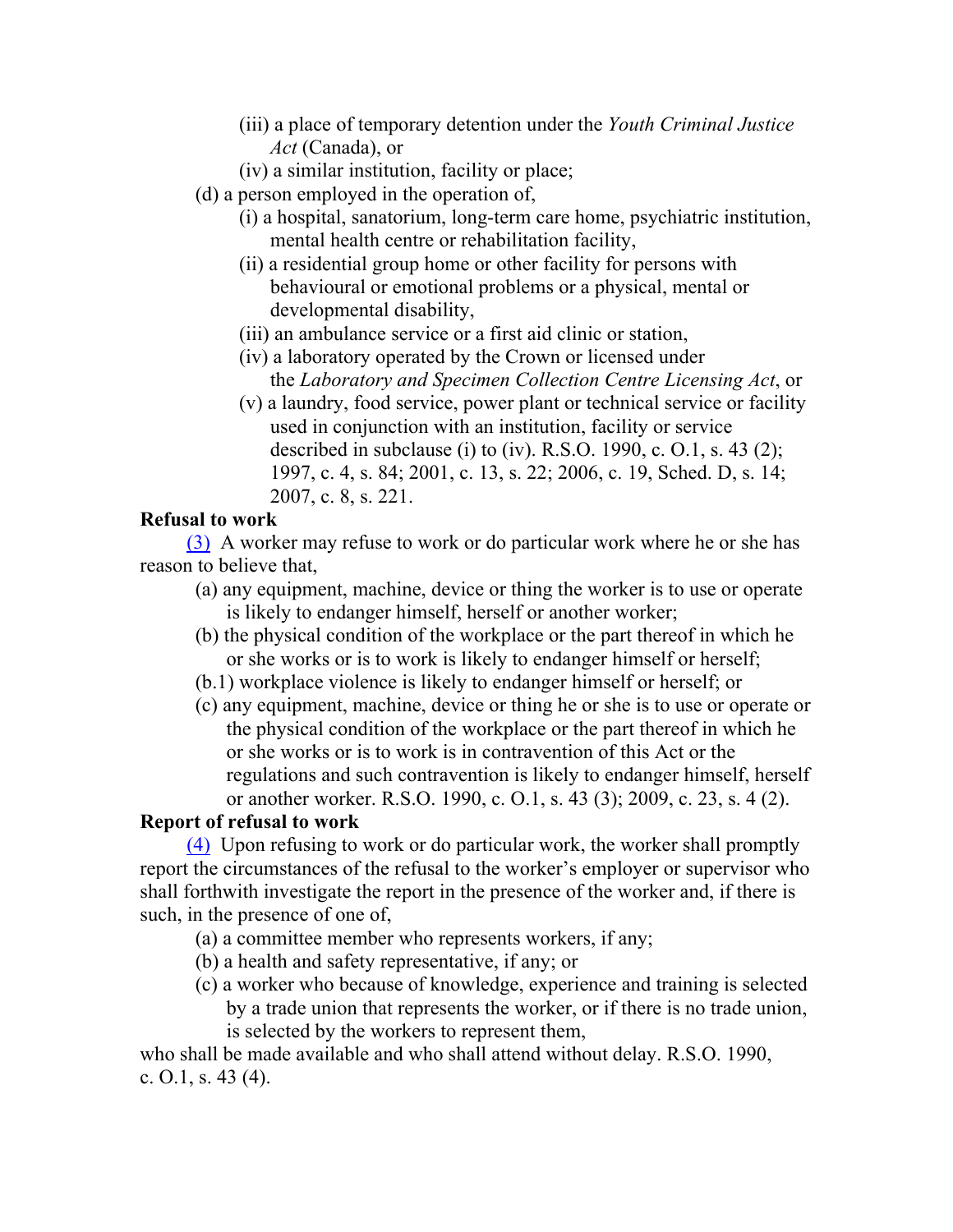#### **Worker to remain in safe place and available for investigation**

- (5) Until the investigation is completed, the worker shall remain,
- (a) in a safe place that is as near as reasonably possible to his or her work station; and
- (b) available to the employer or supervisor for the purposes of the investigation. 2009, c. 23, s. 4 (3).

#### **Refusal to work following investigation**

(6) Where, following the investigation or any steps taken to deal with the circumstances that caused the worker to refuse to work or do particular work, the worker has reasonable grounds to believe that,

- (a) the equipment, machine, device or thing that was the cause of the refusal to work or do particular work continues to be likely to endanger himself, herself or another worker;
- (b) the physical condition of the workplace or the part thereof in which he or she works continues to be likely to endanger himself or herself;
- (b.1) workplace violence continues to be likely to endanger himself or herself; or
- (c) any equipment, machine, device or thing he or she is to use or operate or the physical condition of the workplace or the part thereof in which he or she works or is to work is in contravention of this Act or the regulations and such contravention continues to be likely to endanger himself, herself or another worker,

the worker may refuse to work or do the particular work and the employer or the worker or a person on behalf of the employer or worker shall cause an inspector to be notified thereof. R.S.O. 1990, c. O.1, s. 43 (6); 2009, c. 23, s. 4 (4).

#### **Investigation by inspector**

(7) An inspector shall investigate the refusal to work in consultation with the employer or a person representing the employer, the worker, and if there is such, the person mentioned in clause  $(4)$   $(a)$ ,  $(b)$  or  $(c)$ . 2001, c. 9, Sched. I, s. 3 (11).

#### **Decision of inspector**

(8) The inspector shall, following the investigation referred to in subsection (7), decide whether a circumstance described in clause  $(6)$   $(a)$ ,  $(b)$ ,  $(b)$ ,  $(b)$  or  $(c)$  is likely to endanger the worker or another person. 2009, c. 23, s. 4 (5). **Idem**

(9) The inspector shall give his or her decision, in writing, as soon as is practicable, to the employer, the worker, and, if there is such, the person mentioned in clause (4) (a), (b) or (c). R.S.O. 1990, c. O.1, s. 43 (9).

## **Worker to remain in safe place and available for investigation**

(10) Pending the investigation and decision of the inspector, the worker shall remain, during the worker's normal working hours, in a safe place that is as near as reasonably possible to his or her work station and available to the inspector for the purposes of the investigation. 2009, c. 23, s. 4 (6).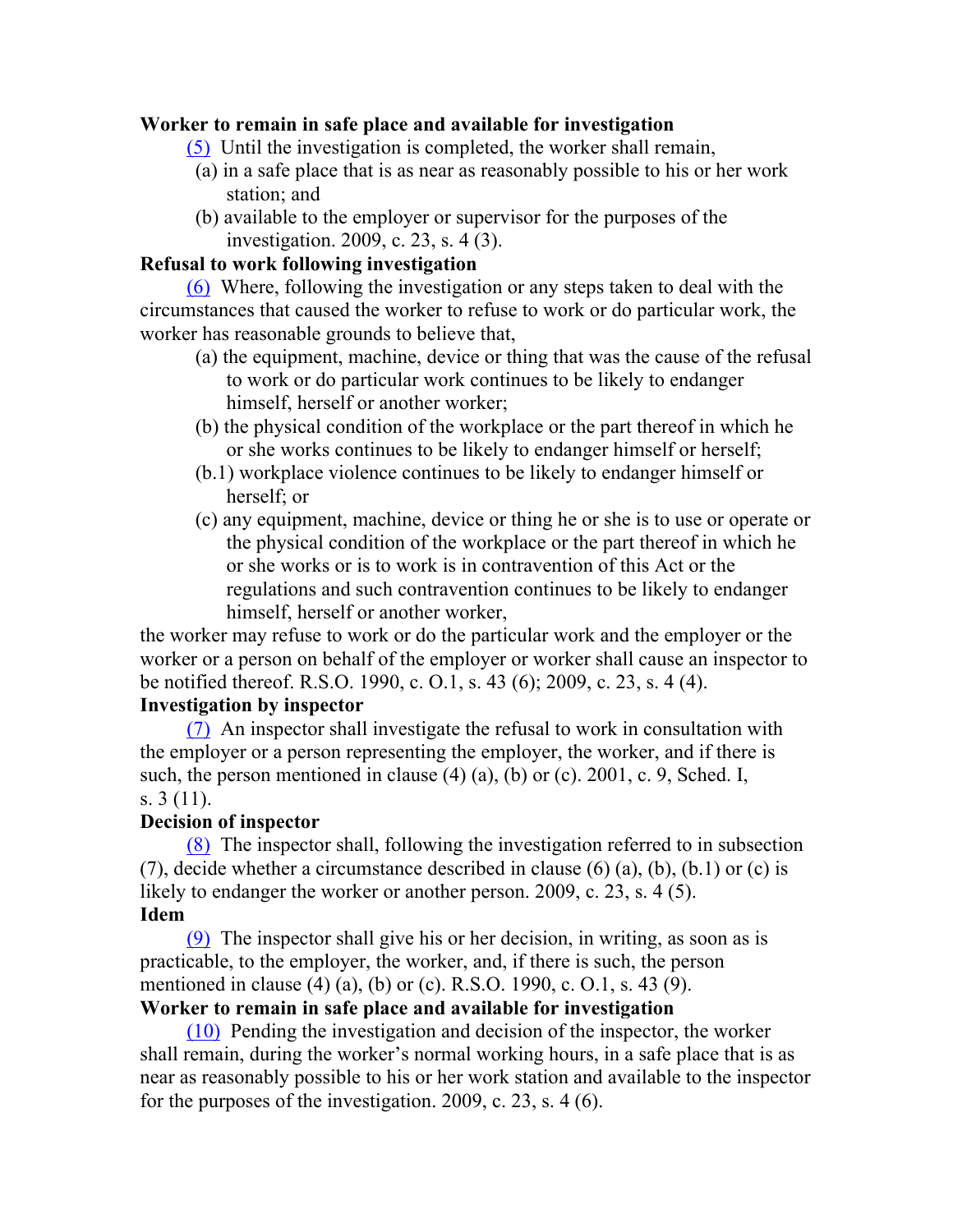## **Exception**

(10.1) Subsection (10) does not apply if the employer, subject to the provisions of a collective agreement, if any,

- (a) assigns the worker reasonable alternative work during the worker's normal working hours; or
- (b) subject to section 50, where an assignment of reasonable alternative work is not practicable, gives other directions to the worker. 2009, c. 23, s.  $4(6)$ .

## **Duty to advise other workers**

(11) Pending the investigation and decision of the inspector, no worker shall be assigned to use or operate the equipment, machine, device or thing or to work in the workplace or in the part of the workplace being investigated unless, in the presence of a person described in subsection (12), the worker has been advised of the other worker's refusal and of his or her reasons for the refusal. R.S.O. 1990, c.  $0.1$ , s.  $43(11)$ .

## **Idem**

(12) The person referred to in subsection (11) must be,

- (a) a committee member who represents workers and, if possible, who is a certified member;
- (b) a health and safety representative; or
- (c) a worker who because of his or her knowledge, experience and training is selected by the trade union that represents the worker or, if there is no trade union, by the workers to represent them. R.S.O. 1990, c. O.1, s. 43 (12).

## **Entitlement to be paid**

(13) A person shall be deemed to be at work and the person's employer shall pay him or her at the regular or premium rate, as may be proper,

- (a) for the time spent by the person carrying out the duties under subsections (4) and (7) of a person mentioned in clause (4) (a), (b) or (c); and
- (b) for time spent by the person carrying out the duties under subsection (11) of a person described in subsection (12). R.S.O. 1990, c. O.1, s. 43 (13).

## **Definition and non-application Definition**

**44.** (1) In sections 45 to 48,

"dangerous circumstances" means a situation in which,

- (a) a provision of this Act or the regulations is being contravened,
- (b) the contravention poses a danger or a hazard to a worker, and
- (c) the danger or hazard is such that any delay in controlling it may seriously endanger a worker.

## **Non-application**

(2) Sections 45 to 49 do not apply to,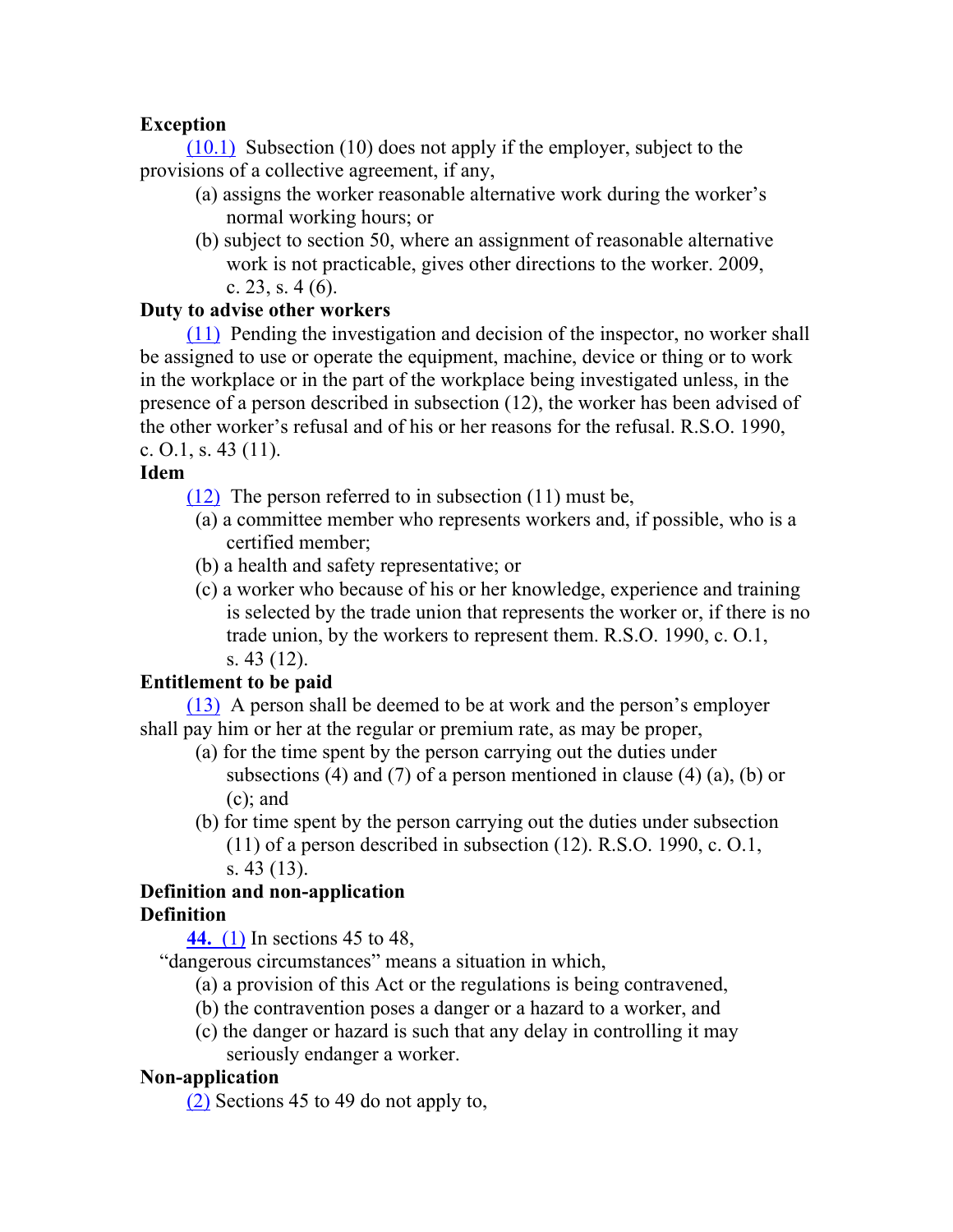- (a) a workplace at which workers described in clause 43 (2) (a), (b) or (c) are employed; or
- (b) a workplace at which workers described in clause 43 (2) (d) are employed if a work stoppage would directly endanger the life, health or safety of another person. R.S.O. 1990, c. O.1, s. 44.

#### **Bilateral work stoppage**

**45.** (1) A certified member who has reason to believe that dangerous circumstances exist at a workplace may request that a supervisor investigate the matter and the supervisor shall promptly do so in the presence of the certified member.

#### **Investigation by second certified member**

(2) The certified member may request that a second certified member representing the other workplace party investigate the matter if the first certified member has reason to believe that dangerous circumstances continue after the supervisor's investigation and remedial actions, if any.

#### **Idem**

(3) The second certified member shall promptly investigate the matter in the presence of the first certified member.

#### **Direction following investigation**

(4) If both certified members find that the dangerous circumstances exist, the certified members may direct the constructor or employer to stop the work or to stop the use of any part of a workplace or of any equipment, machine, device, article or thing.

#### **Constructor's or employer's duties**

(5) The constructor or employer shall immediately comply with the direction and shall ensure that compliance is effected in a way that does not endanger a person.

#### **Investigation by inspector**

(6) If the certified members do not agree whether dangerous circumstances exist, either certified member may request that an inspector investigate the matter and the inspector shall do so and provide the certified members with a written decision.

#### **Cancellation of direction**

(7) After taking steps to remedy the dangerous circumstances, the constructor or employer may request the certified members or an inspector to cancel the direction.

## **Idem**

(8) The certified members who issued a direction may jointly cancel it or an inspector may cancel it.

#### **Delegation by certified member**

(9) In such circumstances as may be prescribed, a certified member who represents the constructor or employer shall designate a person to act under this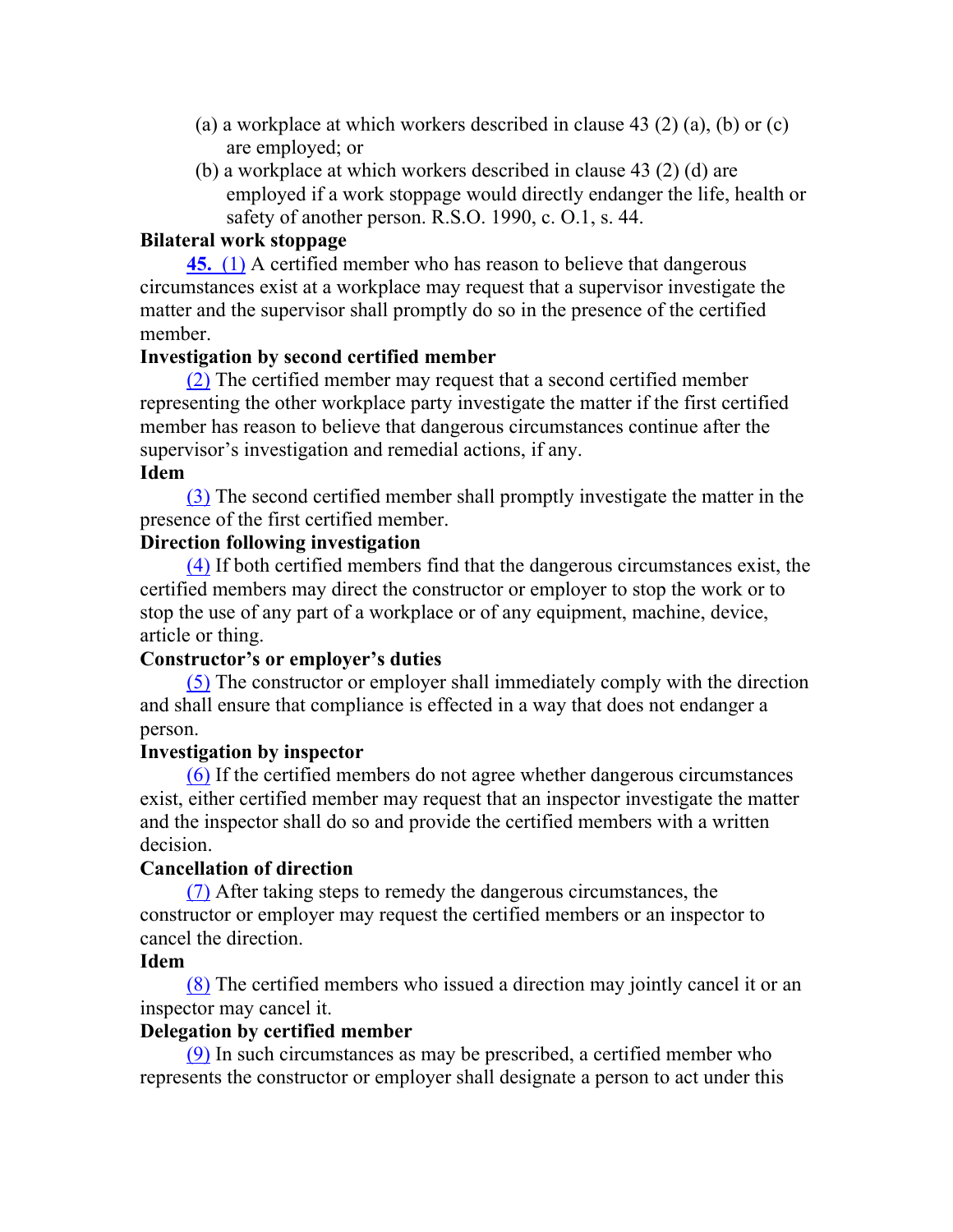section in his or her stead when the certified member is not available at the workplace. R.S.O. 1990, c. O.1, s. 45.

#### **Declaration against constructor, etc.**

**46.** (1) A certified member at a workplace or an inspector who has reason to believe that the procedure for stopping work set out in section 45 will not be sufficient to protect a constructor's or employer's workers at the workplace from serious risk to their health or safety may apply to the Board for a declaration or recommendation described in subsection (5), or both. R.S.O. 1990, c. O.1, s. 46 (1); 1998, c. 8, s. 53 (1).

(2) Repealed: 1998, c. 8, s. 53 (2).

#### **Minister a party**

(3) The Minister is entitled to be a party to a proceeding before the Board. R.S.O. 1990, c. O.1, s. 46 (3); 1998, c. 8, s. 53 (3).

#### **Board procedure, etc.**

(4) Subsections 61 (2) to (3.13) and subsection 61 (8) apply, with necessary modifications, with respect to applications under this section. 1998, c. 8, s. 53 (4). **Declaration and recommendation**

(5) If the Board finds that the procedure for stopping work set out in section 45 will not be sufficient to protect the constructor's or employer's workers at the workplace from serious risk to their health or safety, the Board,

- (a) may issue a declaration that the constructor or employer is subject to the procedure for stopping work set out in section 47 for the period specified; and
- (b) may recommend to the Minister that an inspector be assigned to oversee the health and safety practices of the constructor or employer at the workplace on a full-time or part-time basis for a specified period. R.S.O. 1990, c. O.1, s. 46 (5); 1998, c. 8, s. 53 (5).

#### **Criteria**

(6) In making a finding under subsection (5), the Board shall determine, using the prescribed criteria, whether the constructor or employer has demonstrated a failure to protect the health and safety of workers and shall consider such other matters as may be prescribed. R.S.O. 1990, c. O.1, s. 46 (6); 1998, c. 8, s. 53 (6).

## **Decision final**

(7) The decision of the Board on an application is final. R.S.O. 1990, c. O.1, s. 46 (7); 1998, c. 8, s. 53 (7).

#### **Costs of inspector**

(8) The employer shall reimburse the Province of Ontario for the wages, benefits and expenses of an inspector assigned to the employer as recommended by the Board. 1998, c. 8, s. 53 (8).

#### **Unilateral work stoppage**

**47.** (1) This section applies, and section 45 does not apply, to a constructor or an employer,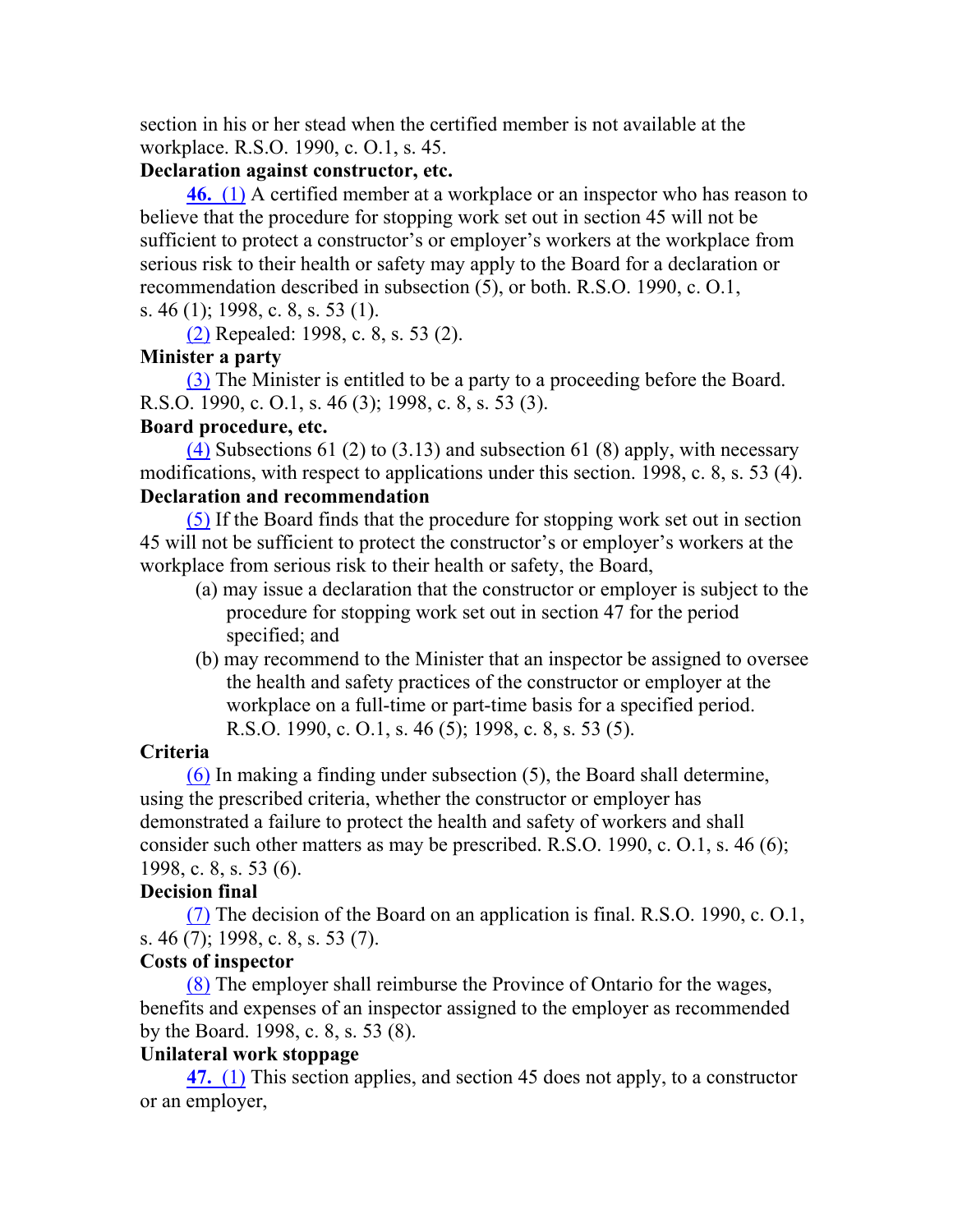- (a) against whom the Board has issued a declaration under section 46; or
- (b) who advises the committee at a workplace in writing that the constructor or employer adopts the procedures set out in this section respecting work stoppages. R.S.O. 1990, c. O.1, s. 47 (1); 1998, c. 8, s. 54.

#### **Direction re work stoppage**

(2) A certified member may direct the constructor or employer to stop specified work or to stop the use of any part of a workplace or of any equipment, machine, device, article or thing if the certified member finds that dangerous circumstances exist.

#### **Constructor's or employer's duties**

(3) The constructor or employer shall immediately comply with the direction and shall ensure that compliance is effected in a way that does not endanger a person.

#### **Investigation by constructor, etc.**

(4) After complying with the direction, the constructor or employer shall promptly investigate the matter in the presence of the certified member.

## **Investigation by inspector**

(5) If the certified member and the constructor or employer do not agree whether dangerous circumstances exist, the constructor or employer or the certified member may request that an inspector investigate the matter and the inspector shall do so and provide them with a written decision.

#### **Cancellation of direction**

(6) After taking steps to remedy the dangerous circumstances, the constructor or employer may request the certified member or an inspector to cancel the direction.

#### **Idem**

(7) The certified member who made the direction or an inspector may cancel it. R.S.O. 1990, c. O.1, s. 47 (2-7).

#### **Entitlement to investigate**

**48.** (1) A certified member who receives a complaint that dangerous circumstances exist is entitled to investigate the complaint.

#### **Entitlement to be paid**

(2) The time spent by a certified member in exercising powers and carrying out duties under this section and sections 45 and 47 shall be deemed to be work time for which the member's employer shall pay the member at the regular or premium rate as may be proper. R.S.O. 1990, c. O.1, s. 48.

#### **Complaint re direction to stop work**

**49.** (1) A constructor, an employer, a worker at the workplace or a representative of a trade union that represents workers at the workplace may file a complaint with the Board if he, she or it has reasonable grounds to believe that a certified member at the workplace recklessly or in bad faith exercised or failed to exercise a power under section 45 or 47. R.S.O. 1990, c. O.1, s. 49 (1); 1998, c. 8, s. 55 (1).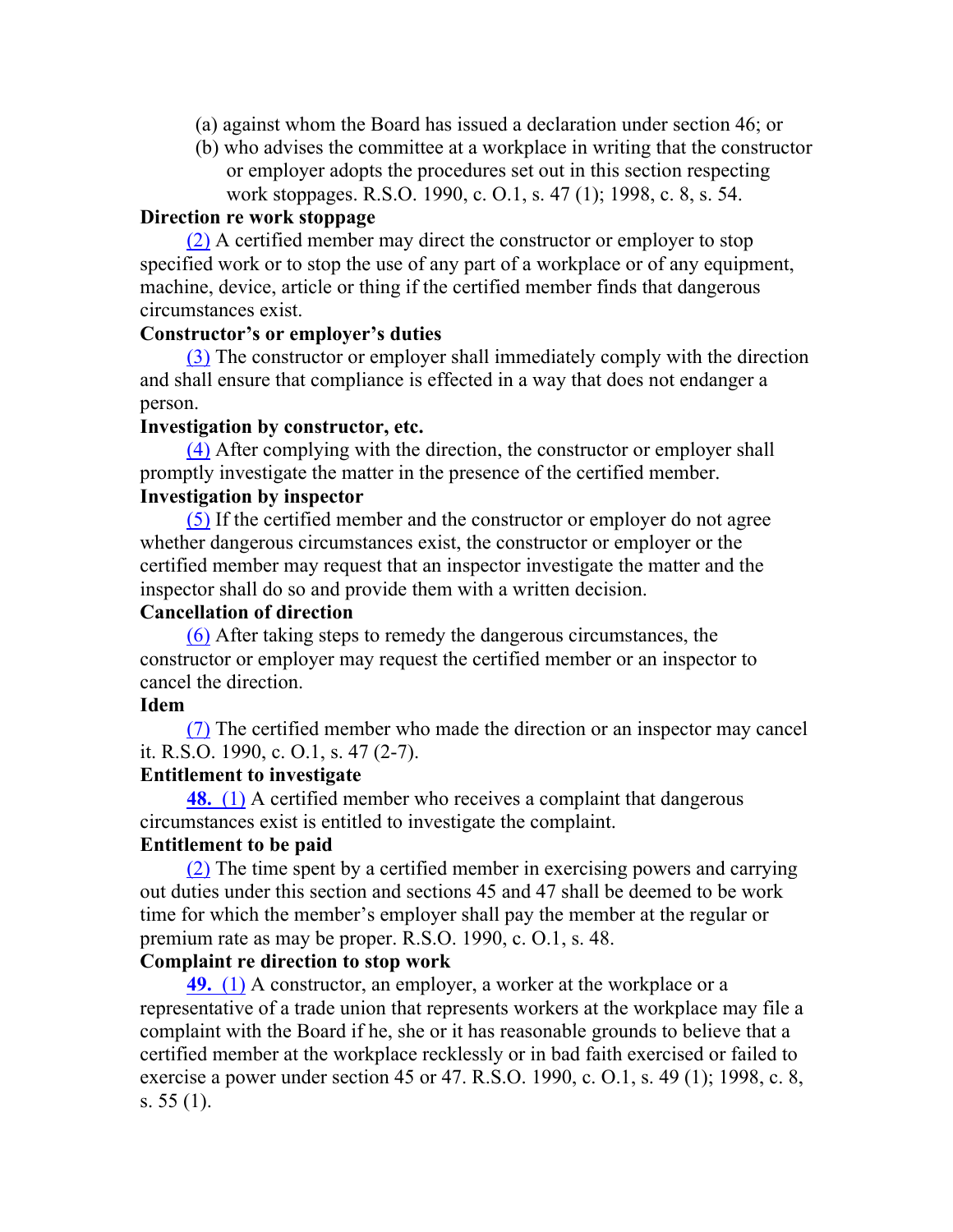## **Limitation**

(2) A complaint must be filed not later than 30 days after the event to which the complaint relates. R.S.O. 1990, c. O.1, s. 49 (2); 1998, c. 8, s. 55 (2).

## **Minister a party**

(3) The Minister is entitled to be a party to a proceeding before the Board. R.S.O. 1990, c. O.1, s. 49 (3); 1998, c. 8, s. 55 (3).

## **Board procedure, etc.**

 $(3.1)$  Subsections 61 (2) to (3.13) and subsection 61 (8) apply, with necessary modifications, with respect to complaints under this section. 1998, c. 8, s. 55 (4).

## **Determination of complaint**

(4) The Board shall make a decision respecting the complaint and may make such order as it considers appropriate in the circumstances including an order decertifying a certified member. 1998, c. 8, s. 55 (5).

## **Decision final**

(5) The decision of the Board is final. R.S.O. 1990, c. O.1, s. 49 (5); 1998, c. 8, s. 55 (6).

## **PART VI**

## **REPRISALS BY EMPLOYER PROHIBITED**

## **No discipline, dismissal, etc., by employer**

**50.** (1) No employer or person acting on behalf of an employer shall,

(a) dismiss or threaten to dismiss a worker;

- (b) discipline or suspend or threaten to discipline or suspend a worker;
- (c) impose any penalty upon a worker; or
- (d) intimidate or coerce a worker,

because the worker has acted in compliance with this Act or the regulations or an order made thereunder, has sought the enforcement of this Act or the regulations or has given evidence in a proceeding in respect of the enforcement of this Act or the regulations or in an inquest under the *Coroners Act*. R.S.O. 1990, c. O.1, s. 50 (1).

## **Arbitration**

(2) Where a worker complains that an employer or person acting on behalf of an employer has contravened subsection (1), the worker may either have the matter dealt with by final and binding settlement by arbitration under a collective agreement, if any, or file a complaint with the Board in which case any rules governing the practice and procedure of the Board apply with all necessary modifications to the complaint. 1998, c. 8, s. 56 (1).

## **Inquiry by Board**

(3) The Board may inquire into any complaint filed under subsection (2) and section 96 of the *Labour Relations Act, 1995*, except subsection (5), applies with all necessary modifications as if such section, except subsection (5), is enacted in and forms part of this Act. 1998, c. 8, s. 56 (1).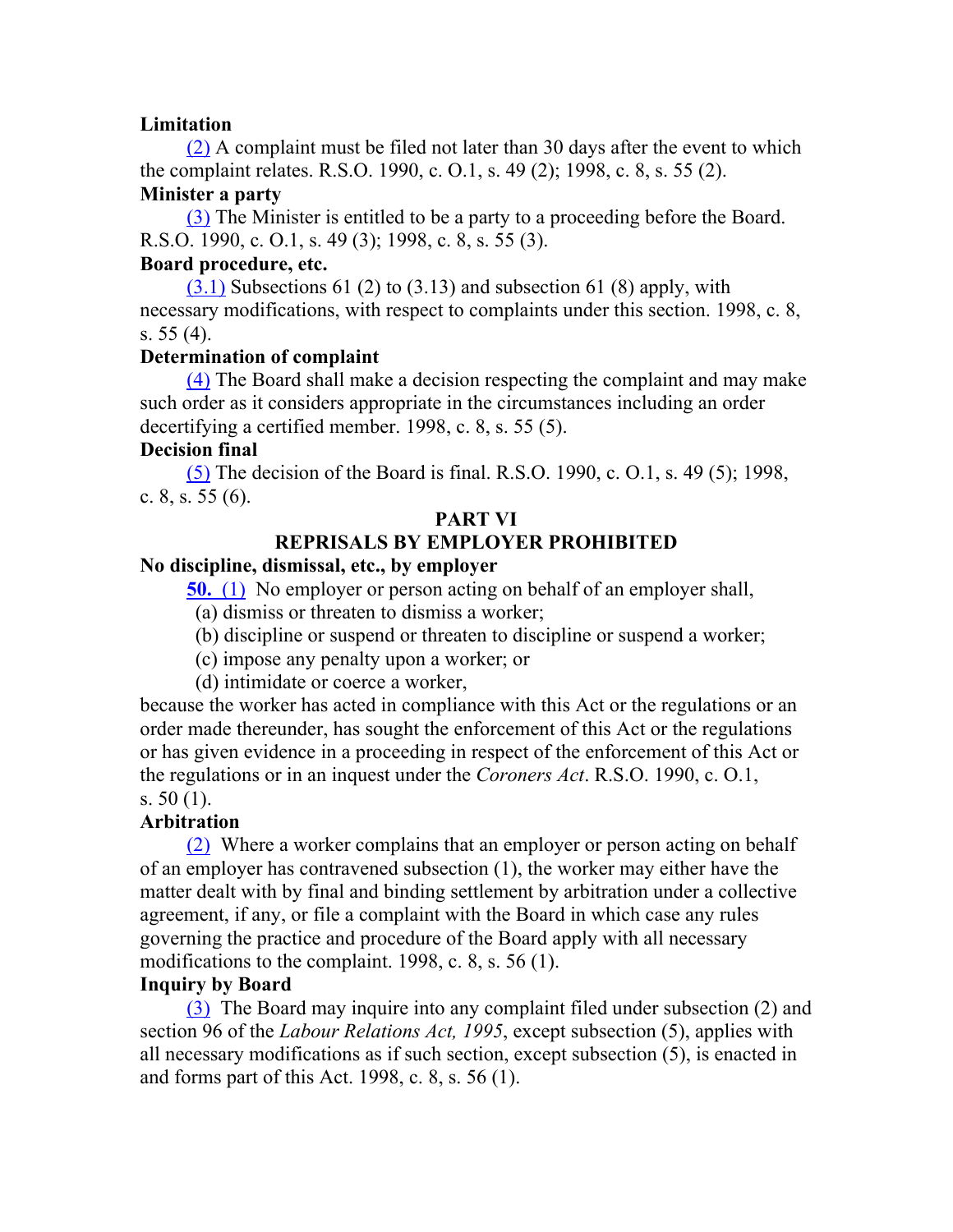#### **Same**

(4) On an inquiry by the Board into a complaint filed under subsection (2), sections 110, 111, 114 and 116 of the*Labour Relations Act, 1995* apply with all necessary modifications. 1998, c. 8, s. 56 (1).

## **Onus of proof**

(5) On an inquiry by the Board into a complaint filed under subsection (2), the burden of proof that an employer or person acting on behalf of an employer did not act contrary to subsection (1) lies upon the employer or the person acting on behalf of the employer. R.S.O. 1990, c. O.1, s. 50 (5); 1998, c. 8, s. 56 (2). **Jurisdiction when complaint by public servant**

(6) The Board shall exercise jurisdiction under this section on a complaint by a public servant within the meaning of the *Public Service of Ontario Act, 2006* that his or her employer has contravened subsection (1). 2006, c. 35, Sched. C, s. 93 (5).

#### **Board may substitute penalty**

(7) Where on an inquiry by the Board into a complaint filed under subsection (2), the Board determines that a worker has been discharged or otherwise disciplined by an employer for cause and the contract of employment or the collective agreement, as the case may be, does not contain a specific penalty for the infraction, the Board may substitute such other penalty for the discharge or discipline as to the Board seems just and reasonable in all the circumstances. 1995, c. 1, s. 84 (1); 1998, c. 8, s. 56 (4).

**Note: A complaint under subsection 50 (2) in which a final decision has not been issued on November 10, 1995 shall be decided as if subsection 50 (7), as re-enacted by the Statutes of Ontario, 1995, chapter 1, subsection 84 (1), were in force at all material times. See: 1995, c. 1, s. 84 (2).**

#### **Exception**

(8) Despite subsection (2), a person who is subject to a rule or code of discipline under the *Police Services Act*shall have his or her complaint in relation to an alleged contravention of subsection (1) dealt with under that Act. R.S.O. 1990, c. O.1, s. 50 (8).

#### **PART VII NOTICES**

#### **Notice of death or injury**

**51.** (1) Where a person is killed or critically injured from any cause at a workplace, the constructor, if any, and the employer shall notify an inspector, and the committee, health and safety representative and trade union, if any, immediately of the occurrence by telephone, telegram or other direct means and the employer shall, within forty-eight hours after the occurrence, send to a Director a written report of the circumstances of the occurrence containing such information and particulars as the regulations prescribe.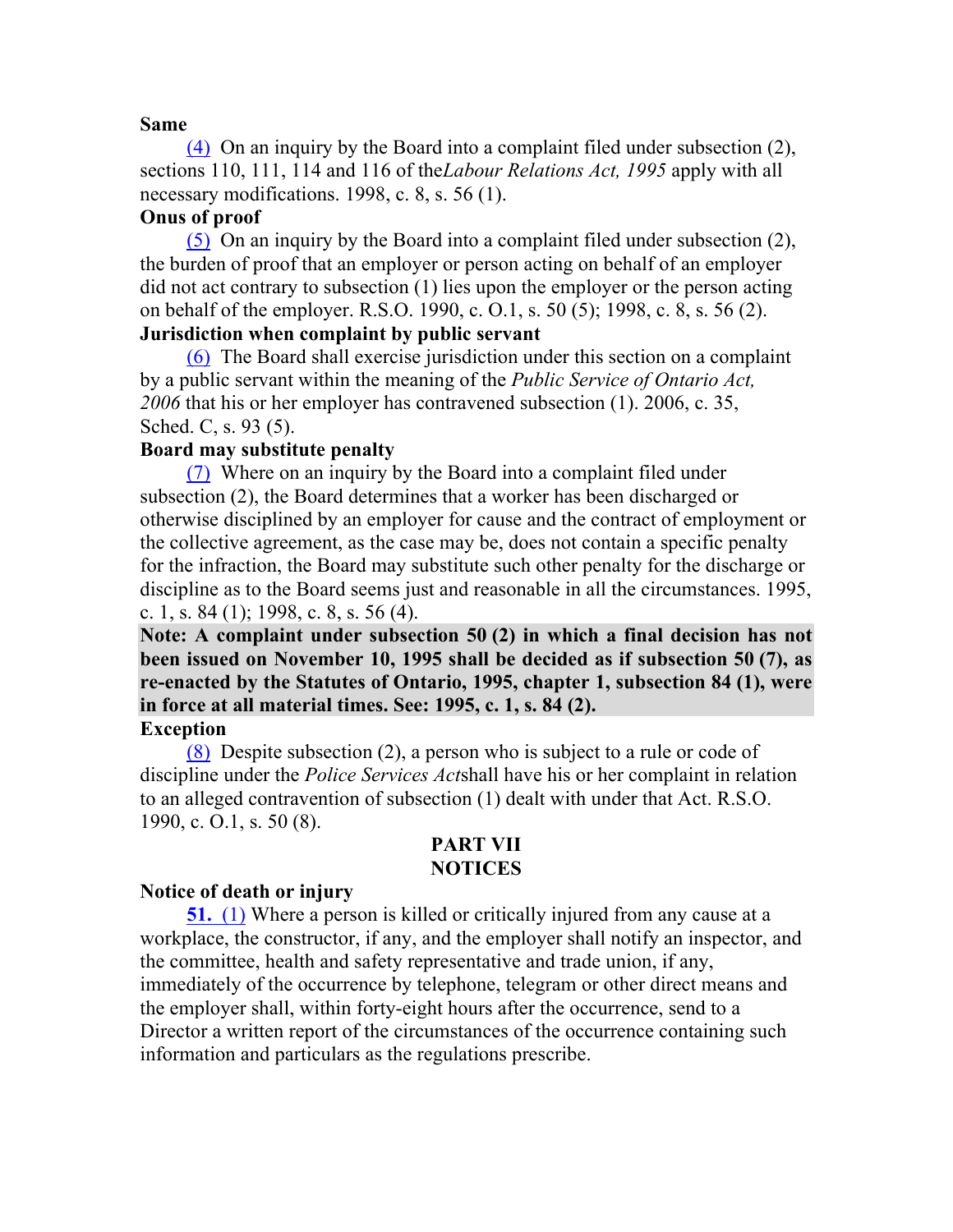## **Preservation of wreckage**

(2) Where a person is killed or is critically injured at a workplace, no person shall, except for the purpose of,

- (a) saving life or relieving human suffering;
- (b) maintaining an essential public utility service or a public transportation system; or

(c) preventing unnecessary damage to equipment or other property, interfere with, disturb, destroy, alter or carry away any wreckage, article or thing at the scene of or connected with the occurrence until permission so to do has been given by an inspector. R.S.O. 1990, c. O.1, s. 51.

## **Notice of accident, explosion, fire or violence causing injury**

**52.** (1) If a person is disabled from performing his or her usual work or requires medical attention because of an accident, explosion, fire or incident of workplace violence at a workplace, but no person dies or is critically injured because of that occurrence, the employer shall, within four days of the occurrence, give written notice of the occurrence containing the prescribed information and particulars to the following:

- 1. The committee, the health and safety representative and the trade union, if any.
- 2. The Director, if an inspector requires notification of the Director. 2001, c. 9, Sched. I, s. 3 (12); 2009, c. 23, s. 5.

## **Notice of occupational illness**

(2) If an employer is advised by or on behalf of a worker that the worker has an occupational illness or that a claim in respect of an occupational illness has been filed with the Workplace Safety and Insurance Board by or on behalf of the worker, the employer shall give notice in writing, within four days of being so advised, to a Director, to the committee or a health and safety representative and to the trade union, if any, containing such information and particulars as are prescribed. R.S.O. 1990, c. O.1, s. 52 (2); 1997, c. 16, s. 2 (12). **Idem**

(3) Subsection (2) applies with all necessary modifications if an employer is advised by or on behalf of a former worker that the worker has or had an occupational illness or that a claim in respect of an occupational illness has been filed with the Workplace Safety and Insurance Board by or on behalf of the worker. R.S.O. 1990, c. O.1, s. 52 (3); 1997, c. 16, s. 2 (13).

## **Accidents, explosions, etc., at a project site or mine**

**53.** Where a notice or report is not required under section 51 or 52 and an accident, premature or unexpected explosion, fire, flood or inrush of water, failure of any equipment, machine, device, article or thing, cave-in, subsidence, rockburst, or other incident as prescribed occurs at a project site, mine or mining plant, notice in writing of the occurrence shall be given to a Director and to the committee, health and safety representative and trade union, if any, by the constructor of the project or the owner of the mine or mining plant within two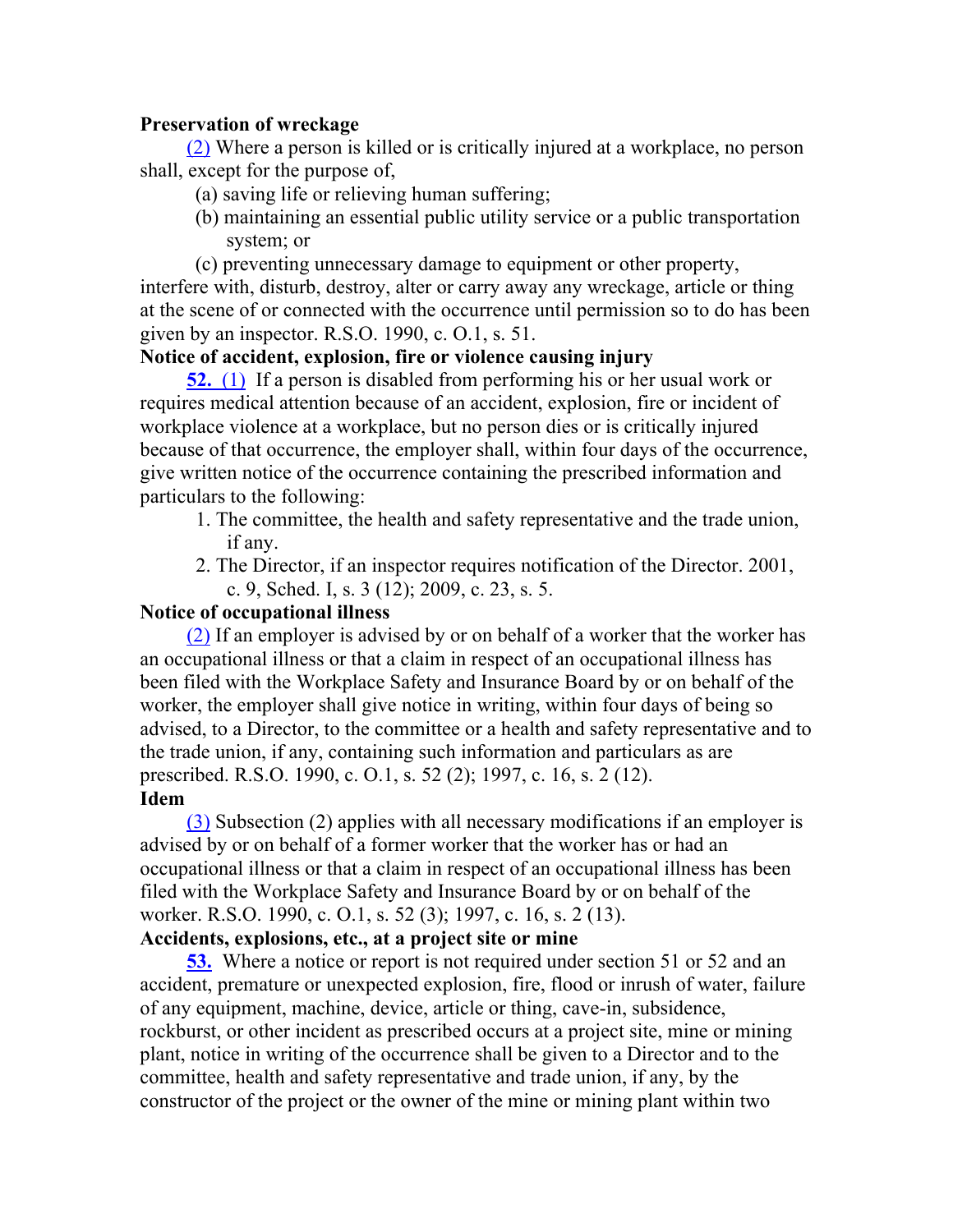days of the occurrence containing such information and particulars as are prescribed. R.S.O. 1990, c. O.1, s. 53.

## **PART VIII ENFORCEMENT**

## **Powers of inspector**

**54.** (1) An inspector may, for the purposes of carrying out his or her duties and powers under this Act and the regulations,

- (a) subject to subsection (2), enter in or upon any workplace at any time without warrant or notice;
- (b) take up or use any machine, device, article, thing, material or biological, chemical or physical agent or part thereof;
- (c) require the production of any drawings, specifications, licence, document, record or report, and inspect, examine and copy the same;
- (d) upon giving a receipt therefor, remove any drawings, specifications, licence, document, record or report inspected or examined for the purpose of making copies thereof or extracts therefrom, and upon making copies thereof or extracts therefrom, shall promptly return the same to the person who produced or furnished them;
- (e) conduct or take tests of any equipment, machine, device, article, thing, material or biological, chemical or physical agent in or about a workplace and for such purposes, take and carry away such samples as may be necessary;
- (f) require in writing an employer to cause any tests described in clause (e) to be conducted or taken, at the expense of the employer, by a person possessing such special expert or professional knowledge or qualifications as are specified by the inspector and to provide, at the expense of the employer, a report or assessment by that person;
- (g) in any inspection, examination, inquiry or test, be accompanied and assisted by or take with him or her any person or persons having special, expert or professional knowledge of any matter, take photographs, and take with him or her and use any equipment or materials required for such purpose;
- (h) make inquiries of any person who is or was in a workplace either separate and apart from another person or in the presence of any other person that are or may be relevant to an inspection, examination, inquiry or test;
- (i) require that a workplace or part thereof not be disturbed for a reasonable period of time for the purposes of carrying out an examination, investigation or test;
- (j) require that any equipment, machine, device, article, thing or process be operated or set in motion or that a system or procedure be carried out that may be relevant to an examination, inquiry or test;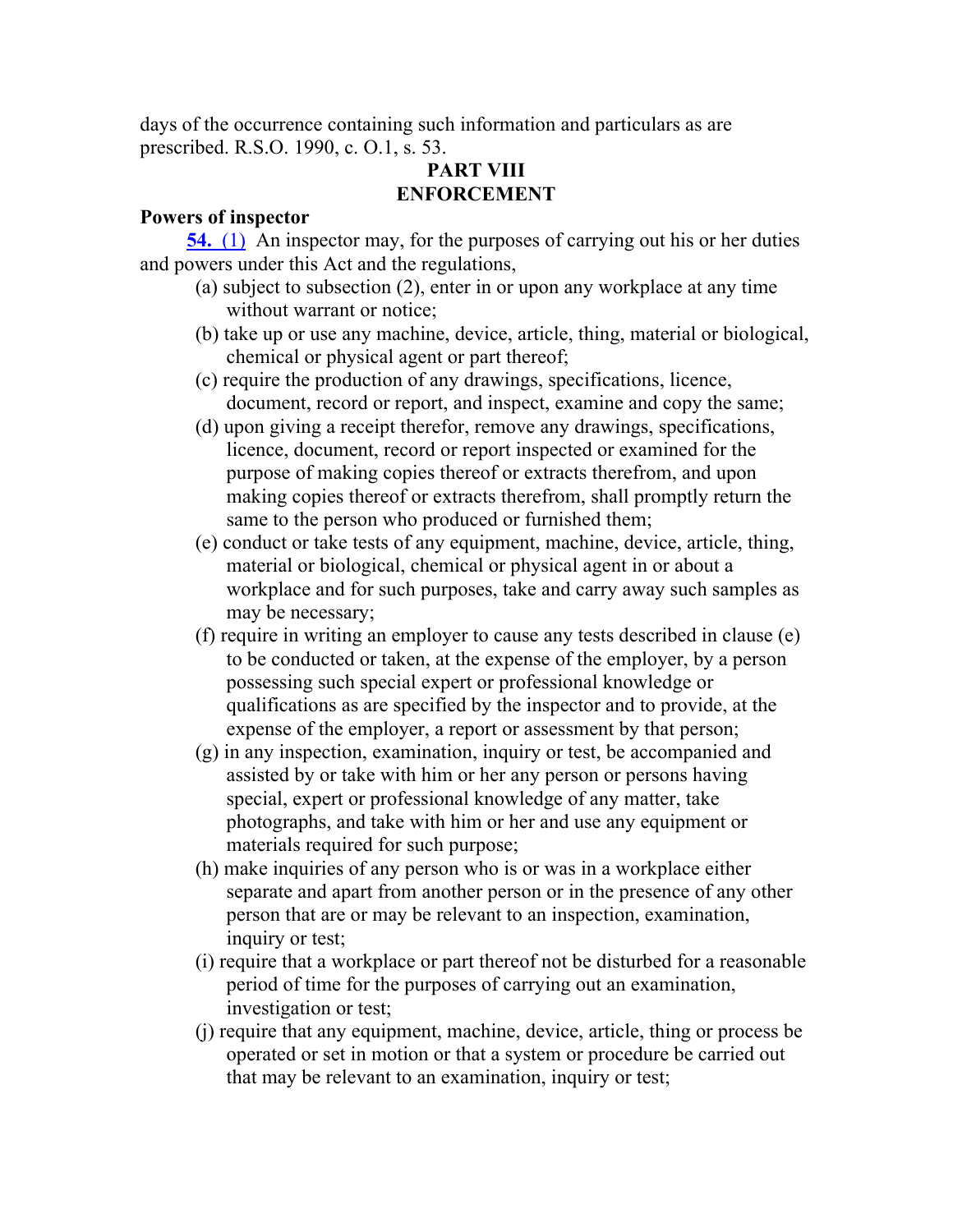- (k) require in writing an employer to have equipment, machinery or devices tested, at the expense of the employer, by a professional engineer and to provide, at the expense of the employer, a report bearing the seal and signature of the professional engineer stating that the equipment, machine or device is not likely to endanger a worker;
- (l) require in writing that any equipment, machinery or device not be used pending testing described in clause (k);
- (m) require in writing an owner, constructor or employer to provide, at the expense of the owner, constructor or employer, a report bearing the seal and signature of a professional engineer stating,
	- (i) the load limits of a floor, roof or temporary work or part of a building, structure or temporary work,
	- (ii) that a floor, roof or temporary work is capable of supporting or withstanding the loads being applied to it or likely to be applied to it, or
	- (iii) that a floor, roof or temporary work, or part of a building, structure or temporary work is capable of supporting or withstanding all loads to which it may be subjected without causing the materials therein to be stressed beyond the allowable unit stresses established under the *Building Code Act* or established by regulation;
- (n) require in writing an owner of a mine or part thereof to provide, at the owner's expense, a report in writing bearing the seal and signature of a professional engineer stating that the ground stability of, the mining methods and the support or rock reinforcement used in the mine or part thereof is such that a worker is not likely to be endangered;
- (o) require in writing, within such time as is specified, a person who is an employer, manufacturer, producer, importer, distributor or supplier to produce records or information, or to provide, at the expense of the person, a report or evaluation made or to be made by a person or organization having special, expert or professional knowledge or qualifications as are specified by the inspector of any process or biological, chemical or physical agents or combination of such agents present, used or intended for use in a workplace and the manner of use, including,
	- (i) the ingredients thereof and their common or generic name or names,
	- (ii) the composition and the properties thereof,
	- (iii) the toxicological effect thereof,
	- (iv) the effect of exposure thereto whether by contact, inhalation or ingestion,
	- (v) the protective measures used or to be used in respect thereof,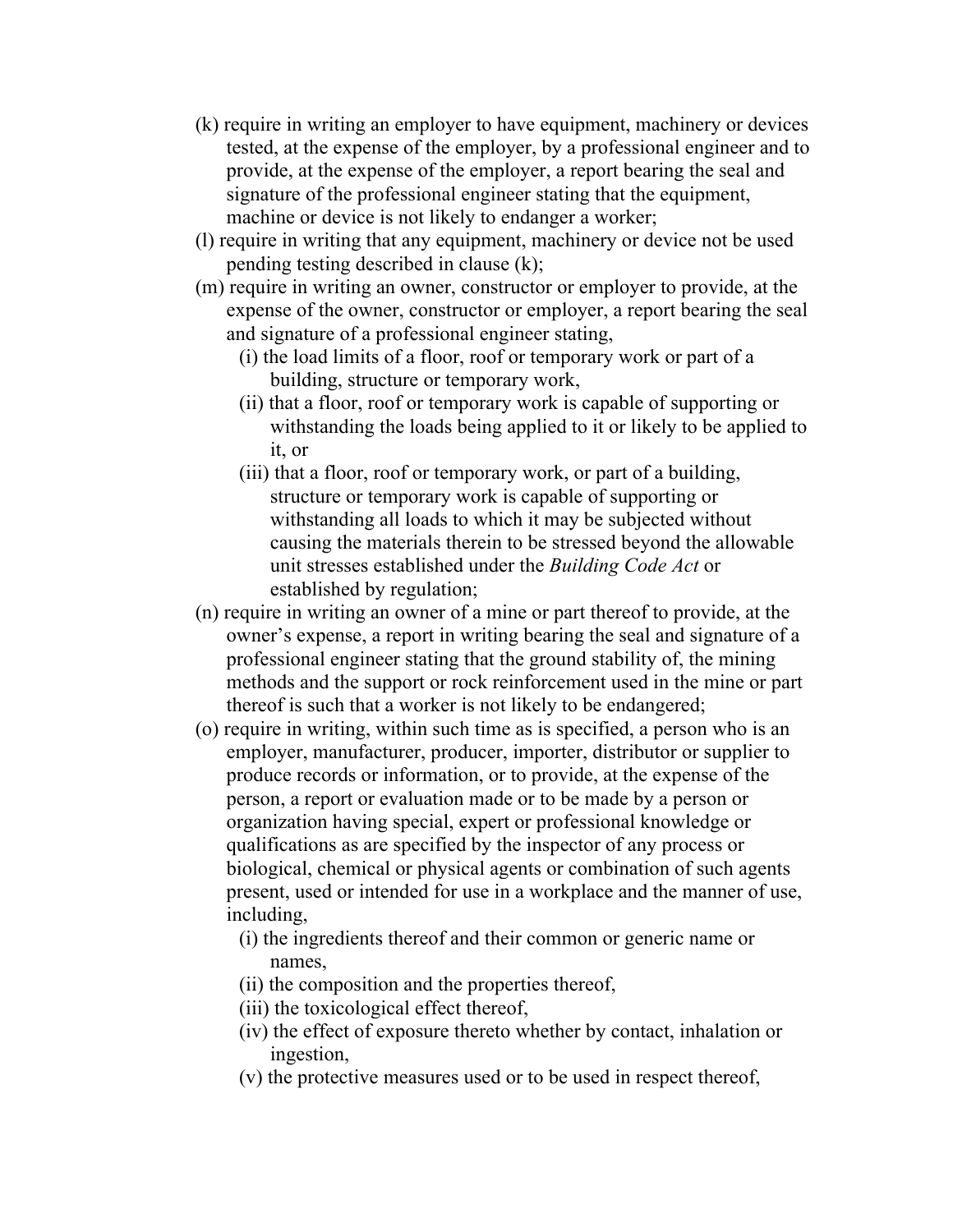- (vi) the emergency measures used or to be used to deal with exposure in respect thereof, and
- (vii) the effect of the use, transport and disposal thereof; and
- (p) require the production of any materials concerning the content, frequency and manner of instruction of any training program and inspect, examine and copy the materials and attend any such program. R.S.O. 1990, c. O.1, s. 54 (1).

## **Entry to dwellings**

(2) An inspector may only enter a dwelling or that part of a dwelling actually being used as a workplace with the consent of the occupier or under the authority of a warrant issued under this Act or the *Provincial Offences Act*. 2001, c. 26, s. 1.

#### **Representative to accompany inspector**

(3) Where an inspector makes an inspection of a workplace under the powers conferred upon him or her under subsection (1), the constructor, employer or group of employers shall afford a committee member representing workers or a health and safety representative, if any, or a worker selected by a trade union or trade unions, if any, because of knowledge, experience and training, to represent it or them and, where there is no trade union, a worker selected by the workers because of knowledge, training and experience to represent them, the opportunity to accompany the inspector during his or her physical inspection of a workplace, or any part or parts thereof. R.S.O. 1990, c. O.1, s. 54 (3).

## **Consultation with workers**

(4) Where there is no committee member representing workers, no health and safety representative or worker selected under subsection (3), the inspector shall endeavour to consult during his or her physical inspection with a reasonable number of the workers concerning matters of health and safety at their work. R.S.O. 1990, c. O.1, s. 54 (4).

#### **Entitlement to time from work**

(5) The time spent by a committee member representing workers, a health and safety representative or a worker selected in accordance with subsection (3) in accompanying an inspector during his or her physical inspection, shall be deemed to be work time for which he or she shall be paid by his or her employer at his or her regular or premium rate as may be proper. R.S.O. 1990, c. O.1, s. 54 (5).

#### **Order for inspections**

**55.** Subject to subsections 8 (6) and 9 (26), an inspector may in writing direct a health and safety representative or a member designated under subsection 9(23) to inspect the physical condition of all or part of a workplace at specified intervals. R.S.O. 1990, c. O.1, s. 55; 2009, c. 33, Sched. 20, s. 3 (2).

#### **Order for written policies**

**55.1** In the case of a workplace at which the number of employees regularly employed is five or fewer, an inspector may in writing order that the policies with respect to workplace violence and workplace harassment required under section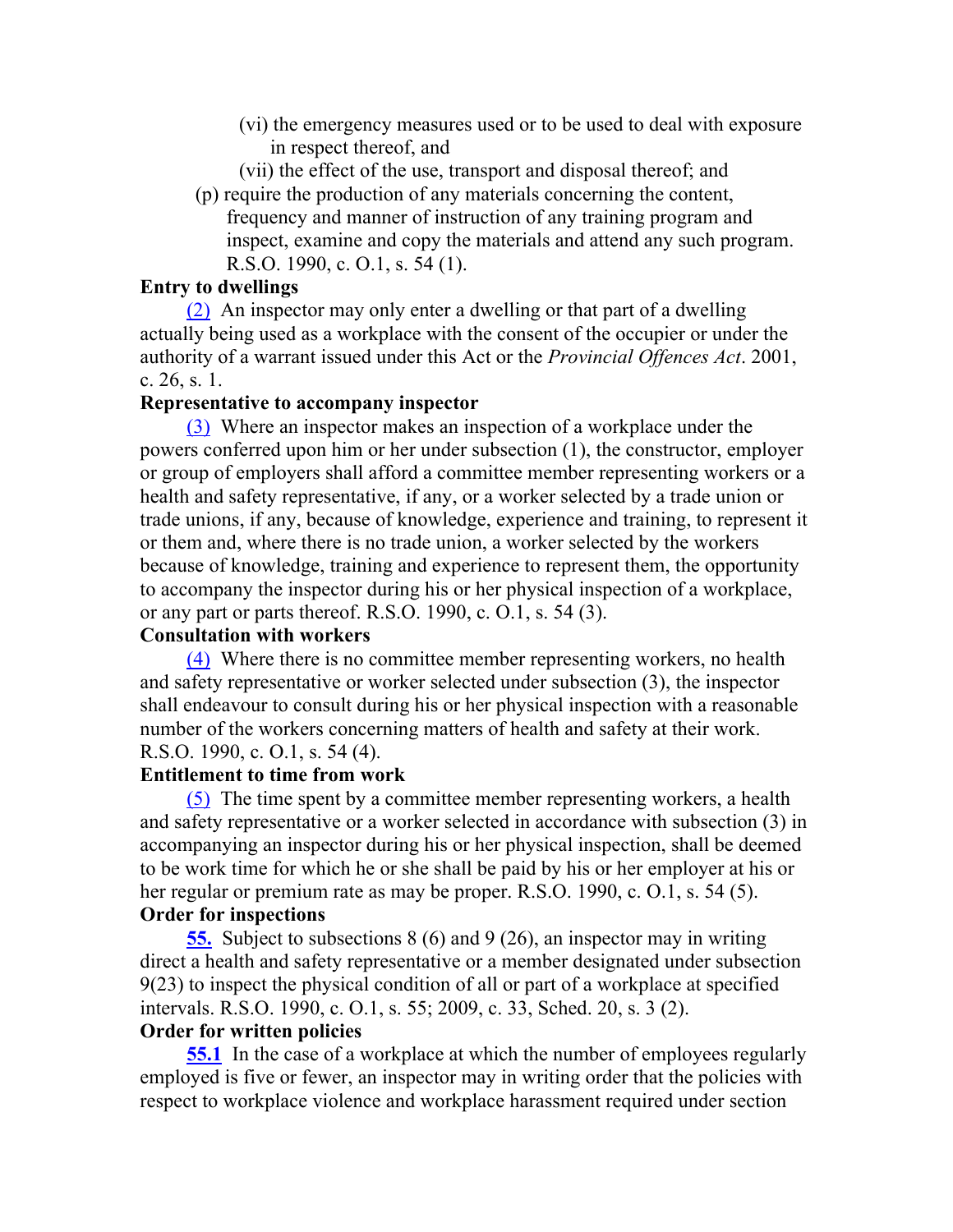32.0.1 be in written form and posted at a conspicuous place in the workplace. 2009, c. 23, s. 6.

## **Order for written assessment, etc.**

**55.2** An inspector may in writing order that the following be in written form:

1. The assessment of the risks of workplace violence required under subsection 32.0.3 (1).

2. A reassessment required under subsection 32.0.3 (4). 2009, c. 23, s. 6. **Warrants – investigative techniques, etc.**

**56.** (1) On application without notice, a justice of the peace or a provincial judge may issue a warrant authorizing an inspector, subject to this section, to use any investigative technique or procedure or to do any thing described in the warrant if the justice of the peace or provincial judge, as the case may be, is satisfied by information under oath that there are reasonable grounds to believe that an offence against this Act or the regulations has been or is being committed and that information and other evidence concerning the offence will be obtained through the use of the technique or procedure or the doing of the thing. 2001, c. 26, s. 2.

## **Expert help**

(1.1) The warrant may authorize persons who have special, expert or professional knowledge to accompany and assist the inspector in the execution of the warrant. 2001, c. 26, s. 2.

## **Terms and conditions of warrant**

(1.2) The warrant shall authorize the inspector to enter and search the place for which the warrant was issued and, without limiting the powers of the justice of the peace or the provincial judge under subsection (1), the warrant may, in respect of the alleged offence, authorize the inspector to,

- (a) seize or examine and copy any drawings, specifications, licence, document, record or report;
- (b) seize or examine any equipment, machine, device, article, thing, material or biological, chemical or physical agent;
- (c) require a person to produce any item described in clause (a) or (b);
- (d) conduct or take tests of any equipment, machine, device, article, thing, material or biological, chemical or physical agent, and take and carry away samples from the testing;
- (e) take measurements of and record by any means the physical circumstances of the workplace; and
- (f) make inquiries of any person either separate and apart from another person or in the presence of any other person. 2001, c. 26, s. 2.

## **Duration**

(1.3) The warrant is valid for 30 days or for such shorter period as may be specified in it. 2001, c. 26, s. 2.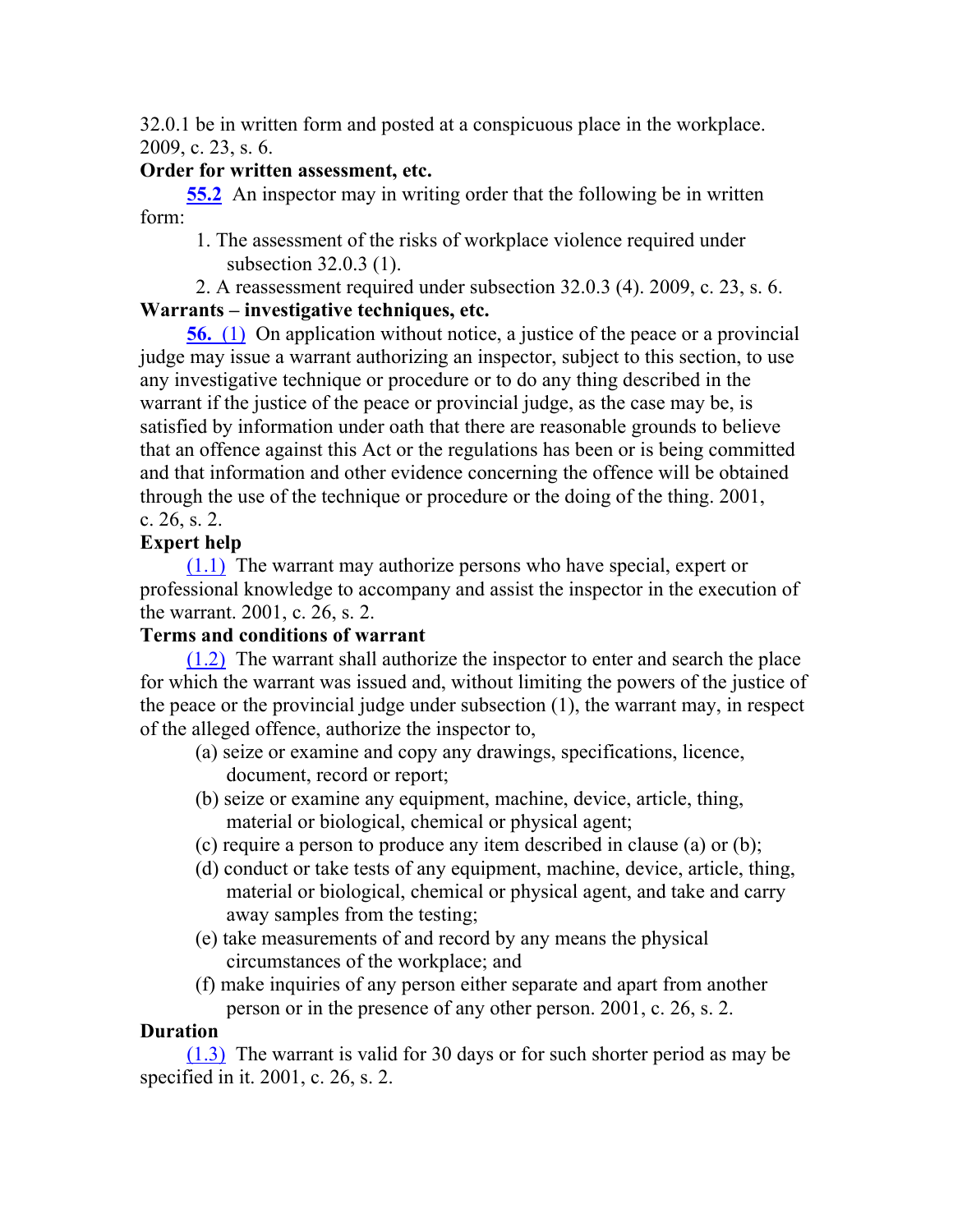#### **Other terms and conditions**

(1.4) The warrant may contain terms and conditions in addition to those provided for in subsections (1) to (1.3) as the justice of the peace or provincial judge, as the case may be, considers advisable in the circumstances. 2001, c. 26, s. 2.

## **Further warrants**

(1.5) A justice of the peace or provincial judge may issue further warrants under subsection (1). 2001, c. 26, s. 2.

## **Powers, duties not restricted**

(1.6) Nothing in this section restricts any power or duty of an inspector under this Act or the regulations. 2001, c. 26, s. 2.

#### **Possession**

(2) The inspector may remove any thing seized under a warrant from the place from which it was seized or may detain it in that place. 2001, c. 26, s. 2. **Notice and receipt**

(3) The inspector shall inform the person from whom the thing is seized as to the reason for the seizure and shall give the person a receipt for it. R.S.O. 1990, c. O.1, s.  $56(3)$ .

## **Report to justice**

(4) The inspector shall bring a thing seized under the authority of this section before a provincial judge or justice of the peace or, if that is not reasonably possible, shall report the seizure to a provincial judge or justice of the peace. R.S.O. 1990, c. O.1, s. 56 (4).

#### **Procedure**

(5) Sections 159 and 160 of the *Provincial Offences Act* apply with necessary modifications in respect of a thing seized under the authority of this section. R.S.O. 1990, c. O.1, s. 56 (5).

#### **Power of inspector to seize**

**56.1** (1) An inspector who executes a warrant issued under section 56 may seize or examine and copy any drawings, specifications, licence, document, record or report or seize or examine any equipment, machine, device, article, thing, material or biological, chemical or physical agent, in addition to those mentioned in the warrant, that he or she believes on reasonable grounds will afford evidence in respect of an offence under this Act or the regulations. 2001, c. 26, s. 3.

## **Searches in exigent circumstances**

(2) Although a warrant issued under section 56 would otherwise be required, an inspector may exercise any of the powers described in subsection 56 (1) without a warrant if the conditions for obtaining the warrant exist but by reason of exigent circumstances it would be impracticable to obtain the warrant. 2001, c. 26, s. 3.

## **Report to justice, etc.**

(3) Subsections 56 (3), (4) and (5) apply with necessary modifications to a thing seized under this section. 2001, c. 26, s. 3.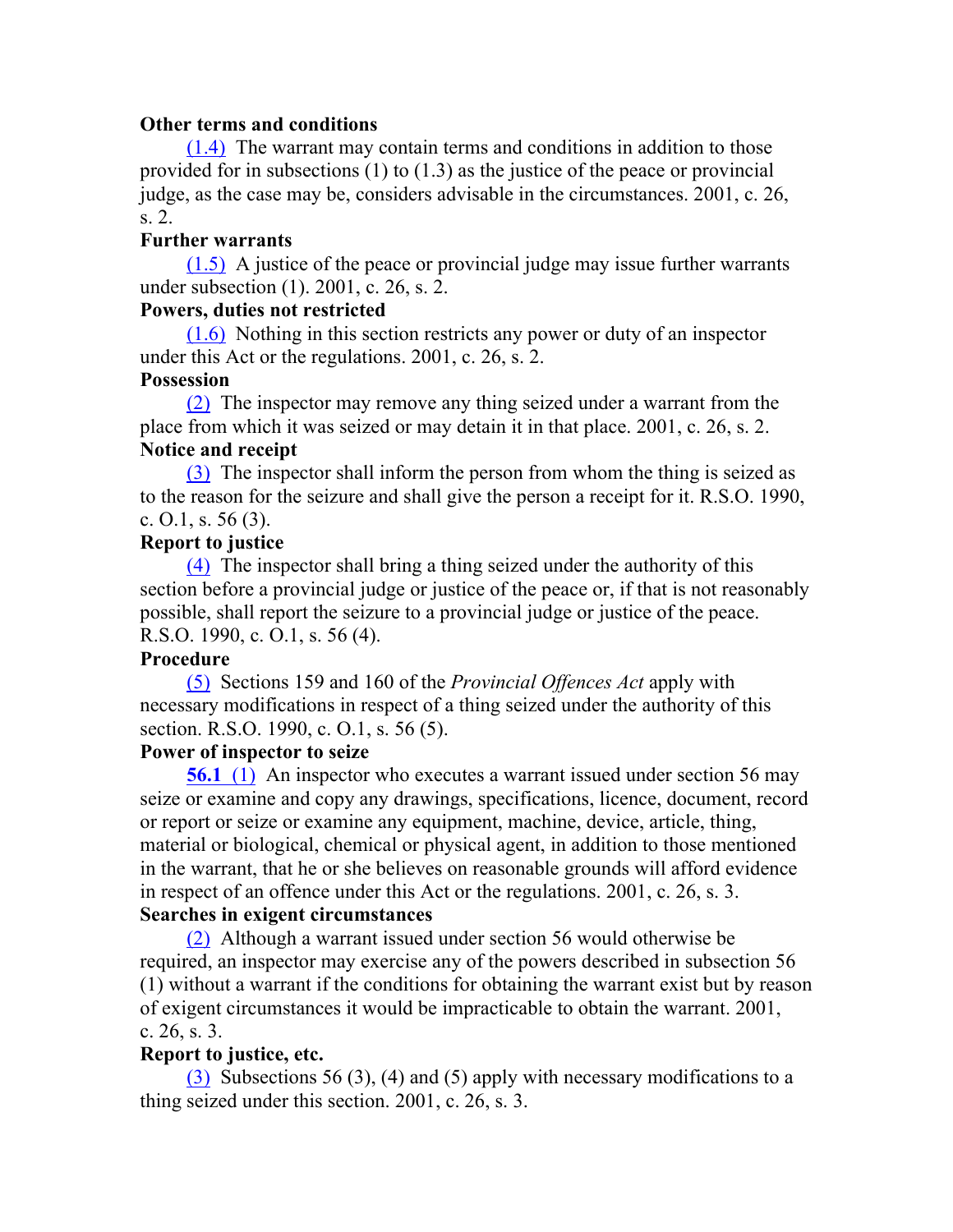#### **Orders by inspectors where non-compliance**

**57.** (1) Where an inspector finds that a provision of this Act or the regulations is being contravened, the inspector may order, orally or in writing, the owner, constructor, licensee, employer, or person whom he or she believes to be in charge of a workplace or the person whom the inspector believes to be the contravener to comply with the provision and may require the order to be carried out forthwith or within such period of time as the inspector specifies. R.S.O. 1990, c.  $0.1$ , s.  $57(1)$ .

#### **Idem**

(2) Where an inspector makes an oral order under subsection (1), the inspector shall confirm the order in writing before leaving the workplace. R.S.O. 1990, c. O.1, s. 57 (2).

#### **Contents of order**

(3) An order made under subsection (1) shall indicate generally the nature of the contravention and where appropriate the location of the contravention. R.S.O. 1990, c. O.1, s. 57 (3).

#### **Compliance plan**

(4) An order made under subsection (1) may require a constructor, a licensee or an employer to submit to the Ministry a compliance plan prepared in the manner and including such items as required by the order. R.S.O. 1990, c. O.1, s. 57 (4).

#### **Idem**

(5) The compliance plan shall specify what the constructor, licensee or employer plans to do to comply with the order and when the constructor, licensee or employer intends to achieve compliance. R.S.O. 1990, c. O.1, s. 57 (5).

#### **Orders by inspector where worker endangered**

(6) Where an inspector makes an order under subsection (1) and finds that the contravention of this Act or the regulations is a danger or hazard to the health or safety of a worker, the inspector may,

- (a) order that any place, equipment, machine, device, article or thing or any process or material shall not be used until the order is complied with;
- (b) order that the work at the workplace as indicated in the order shall stop until the order to stop work is withdrawn or cancelled by an inspector after an inspection;
- (c) order that the workplace where the contravention exists be cleared of workers and isolated by barricades, fencing or any other means suitable to prevent access thereto by a worker until the danger or hazard to the health or safety of a worker is removed. R.S.O. 1990, c. O.1, s. 57 (6).

#### **Resumption of work pending inspection**

(7) Despite clause (6) (b), a constructor, a licensee or an employer who gives notice to an inspector of compliance with an order made under subsection (6) may resume work pending an inspection and decision by an inspector respecting compliance with the order if, before the resumption of work, a committee member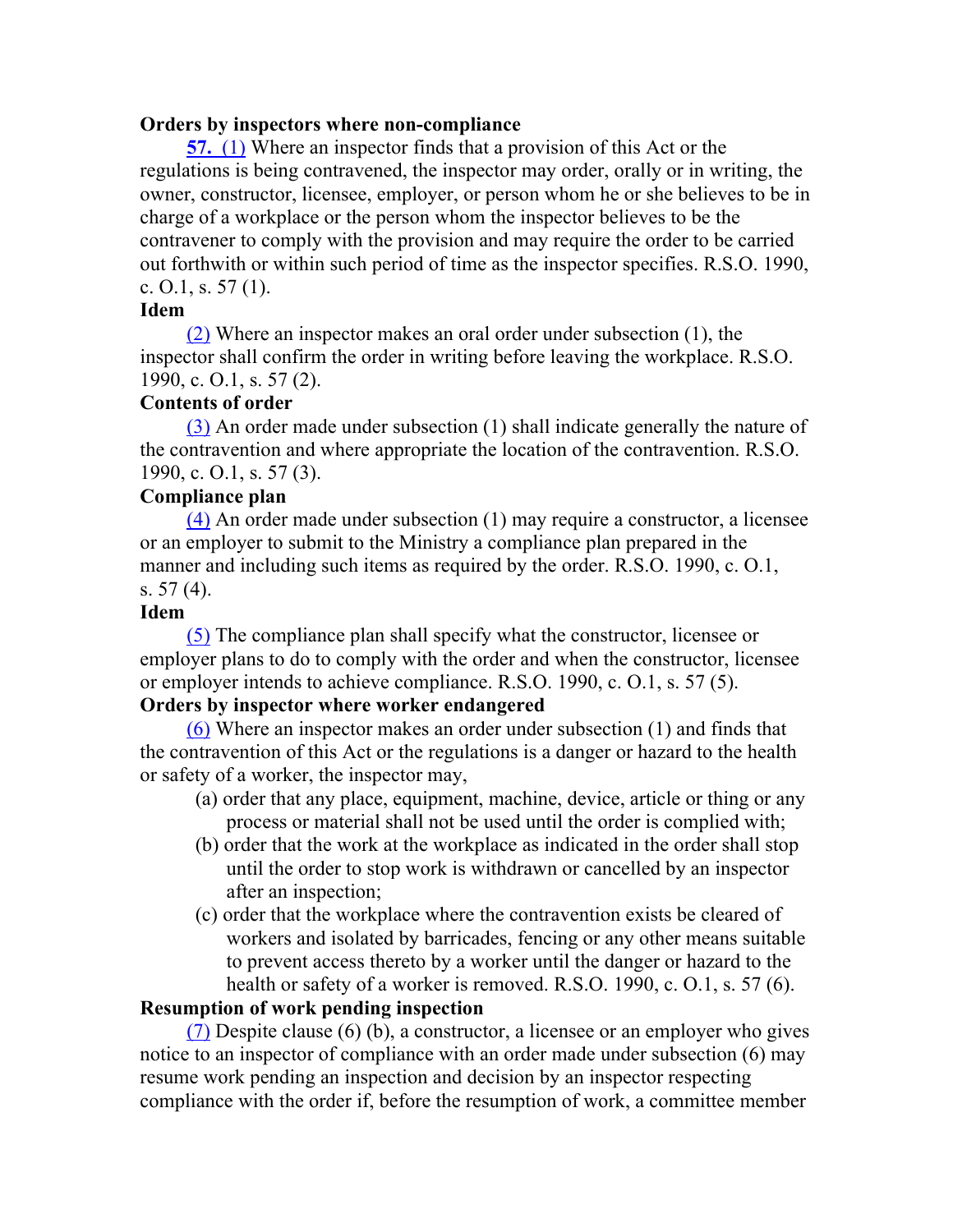representing workers or a health and safety representative, as the case may be, advises an inspector that in his or her opinion the order has been complied with. R.S.O. 1990, c. O.1, s. 57 (7).

## **Additional orders**

(8) In addition to the orders that may be made under subsection (6), where an inspector makes an order under subsection (1) for a contravention of section 37 or 41 or a Director has been advised of an employer's inability to obtain an unexpired material safety data sheet, the inspector may order that the hazardous material shall not be used or that the thing that causes, emits or produces the hazardous physical agent not be used or operated until the order is withdrawn or cancelled. R.S.O. 1990, c. O.1, s. 57 (8).

## **Posting of notice**

(9) Where an inspector makes an order under this section, he or she may affix to the workplace, or to any equipment, machine, device, article or thing, a copy thereof or a notice in the prescribed form and no person, except an inspector, shall remove such copy or notice unless authorized to do so by an inspector. R.S.O. 1990, c. O.1, s. 57 (9).

#### **Same**

(10) Where an inspector makes an order in writing or issues a report of his or her inspection to an owner, constructor, licensee, employer or person in charge of the workplace,

- (a) the owner, constructor, licensee, employer or person in charge of the workplace shall forthwith cause a copy or copies of it to be posted in a conspicuous place or places at the workplace where it is most likely to come to the attention of the workers and shall furnish a copy of the order or report to the health and safety representative and the committee, if any; and
- (b) if the order or report resulted from a complaint of a contravention of this Act or the regulations and the person who made the complaint requests a copy of it, the inspector shall cause a copy of it to be furnished to that person. 2001, c. 9, Sched. I, s. 3 (13).

#### **No hearing required prior to making order**

(11) An inspector is not required to hold or afford to an owner, constructor, licensee, employer or any other person an opportunity for a hearing before making an order. R.S.O. 1990, c. O.1, s. 57 (11).

#### **Entry into barricaded area**

**58.** Where an order is made under clause 57(6)(c), no owner, constructor, employer or supervisor shall require or permit a worker to enter the workplace except for the purpose of doing work that is necessary or required to remove the danger or hazard and only where the worker is protected from the danger or hazard. R.S.O. 1990, c. O.1, s. 58.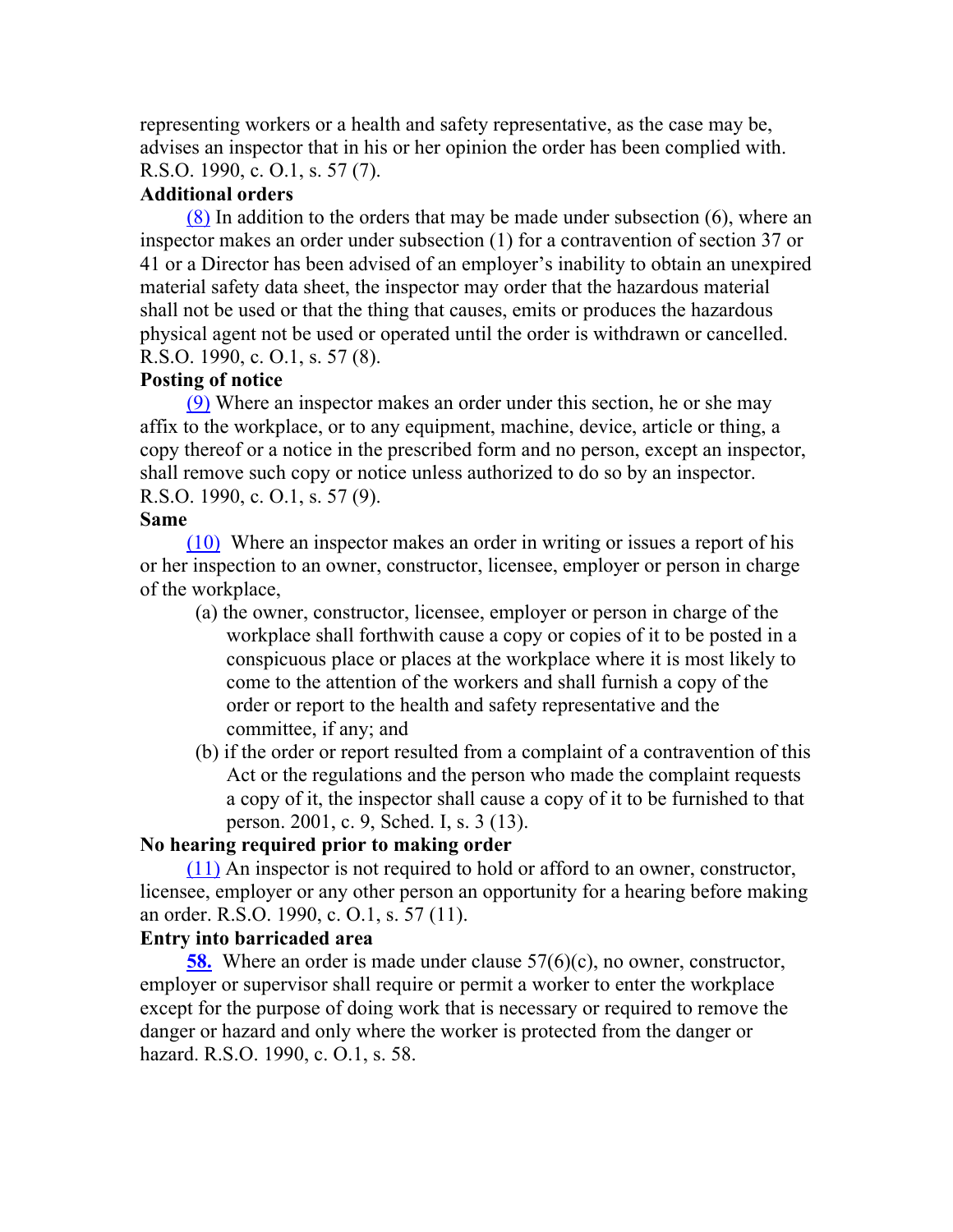## **Notice of compliance**

**59.** (1) Within three days after a constructor or employer who has received an order under section 57 believes that compliance with the order has been achieved, the constructor or employer shall submit to the Ministry a notice of compliance.

## **Idem**

(2) The notice shall be signed by the constructor or employer and shall be accompanied by,

- (a) a statement of agreement or disagreement with the contents of the notice, signed by a member of the committee representing workers or by a health and safety representative, as the case may be; or
- (b) a statement that the member or representative has declined to sign the statement referred to in clause (a).

#### **Idem**

(3) The constructor or employer shall post the notice and the order issued under section 57 for a period of fourteen days following its submission to the Ministry in a place or places in the workplace where it is most likely to come to the attention of workers.

#### **Compliance achieved**

(4) Despite the submission of a notice of compliance, a constructor or employer achieves compliance with an order under section 57 when an inspector determines that compliance has been achieved. R.S.O. 1990, c. O.1, s. 59.

# **Injunction proceedings**

**60.** In addition to any other remedy or penalty therefor, where an order made under subsection 57 (6) is contravened, such contravention may be restrained upon an application made without notice to a judge of the Superior Court of Justice made at the instance of a Director. R.S.O. 1990, c. O.1, s. 60; 2001, c. 9, Sched. I, s. 3 (14).

## **Appeals from order of an inspector**

**61.** (1) Any employer, constructor, licensee, owner, worker or trade union which considers himself, herself or itself aggrieved by any order made by an inspector under this Act or the regulations may appeal to the Board within 30 days after the making of the order. 1998, c.  $8$ , s.  $57(1)$ .

## **Parties**

- (2) The following are parties to the appeal:
- 1. The appellant.
- 2. In the case of an appeal by an employer, the employer's workers and each trade union representing any of the workers.
- 3. In the case of an appeal by a worker or trade union representing a worker, the worker's employer.
- 4. The inspector whose order is being appealed.
- 5. Such other persons as the Board may specify. 1998, c. 8, s. 57 (2).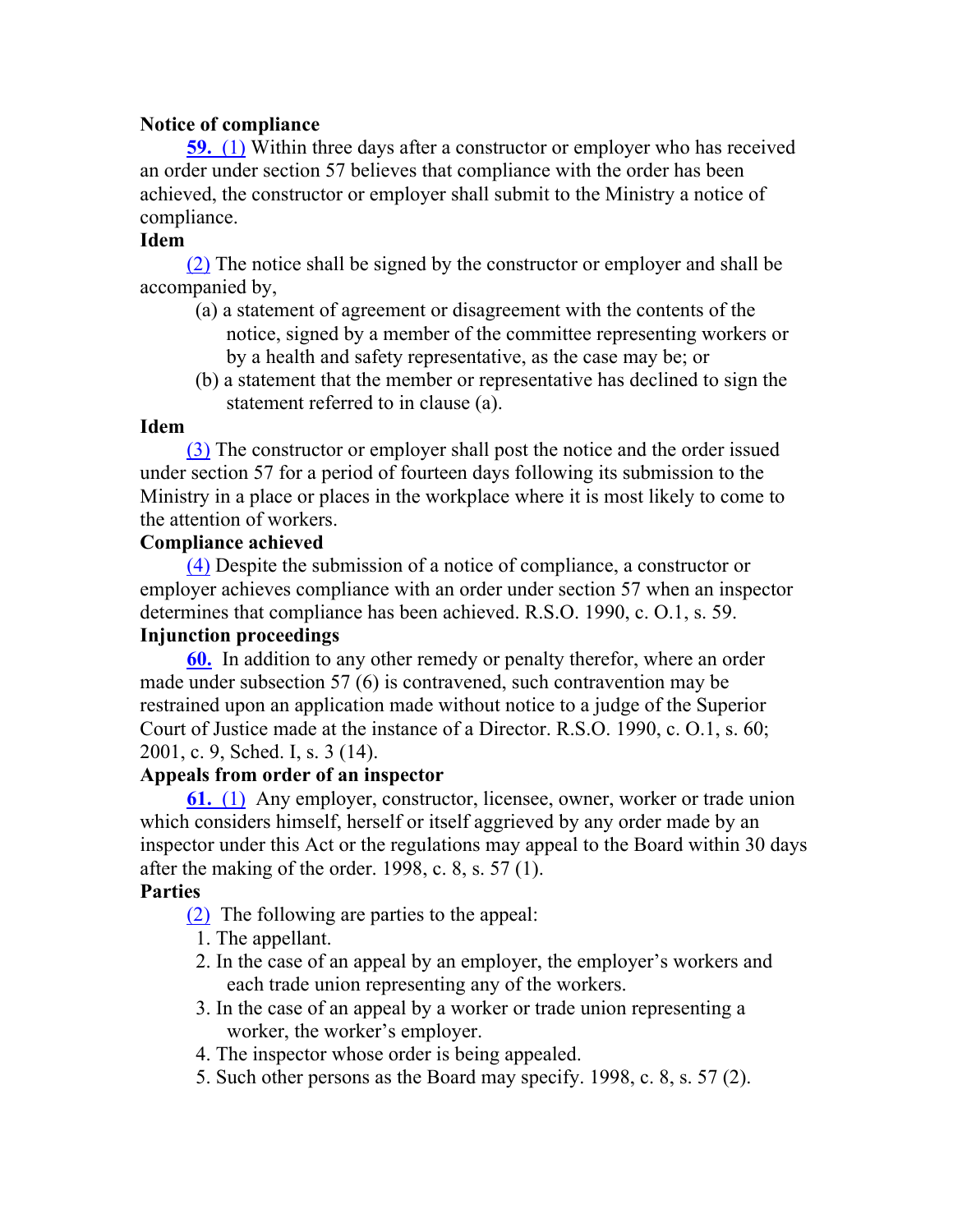#### **Inquiry by labour relations officer**

(3) The Board may authorize a labour relations officer to inquire into an appeal. 1998, c. 8, s. 57 (2).

#### **Same**

(3.1) The labour relations officer shall forthwith inquire into the appeal and endeavour to effect a settlement of the matters raised in the appeal. 1998, c. 8, s. 57 (2).

#### **Report to Board**

(3.2) The labour relations officer shall report the results of his or her inquiry and endeavours to the Board. 1998, c. 8, s. 57 (2).

#### **Hearings**

(3.3) Subject to the rules made under subsection (3.8), the Board shall hold a hearing to consider the appeal unless the Board makes an order under subsection (3.4). 1998, c. 8, s. 57 (2).

#### **Orders after consultation**

(3.4) The Board may make any interim or final order it considers appropriate after consulting with the parties. 1998, c. 8, s. 57 (2). **Same**

(3.5) The *Statutory Powers Procedure Act* does not apply with respect to a consultation the Board makes under subsection (3.4). 1998, c. 8, s. 57 (2).

#### **Practice and procedure**

(3.6) The Board shall determine its own practice and procedure but shall give full opportunity to the parties to present their evidence and to make their submissions. 1998, c. 8, s. 57 (2).

#### **Rules of practice**

(3.7) The chair may make rules governing the Board's practice and procedure and the exercise of its powers and prescribing such forms as the chair considers advisable. 1998, c. 8, s. 57 (2).

#### **Expedited appeals**

(3.8) The chair of the Board may make rules to expedite appeals and such rules,

(a) may provide that the Board is not required to hold a hearing; and

(b) may limit the extent to which the Board is required to give full opportunity to the parties to present their evidence and to make their submissions. 1998, c. 8, s. 57 (2).

#### **Effective date of rules**

(3.9) Rules made under subsection (3.8) come into force on such dates as the Lieutenant Governor in Council may by order determine. 1998, c. 8, s. 57 (2). **Conflict with** *Statutory Powers Procedure Act*

(3.10) Rules made under this section apply despite anything in the *Statutory Powers Procedure Act*. 1998, c. 8, s. 57 (2).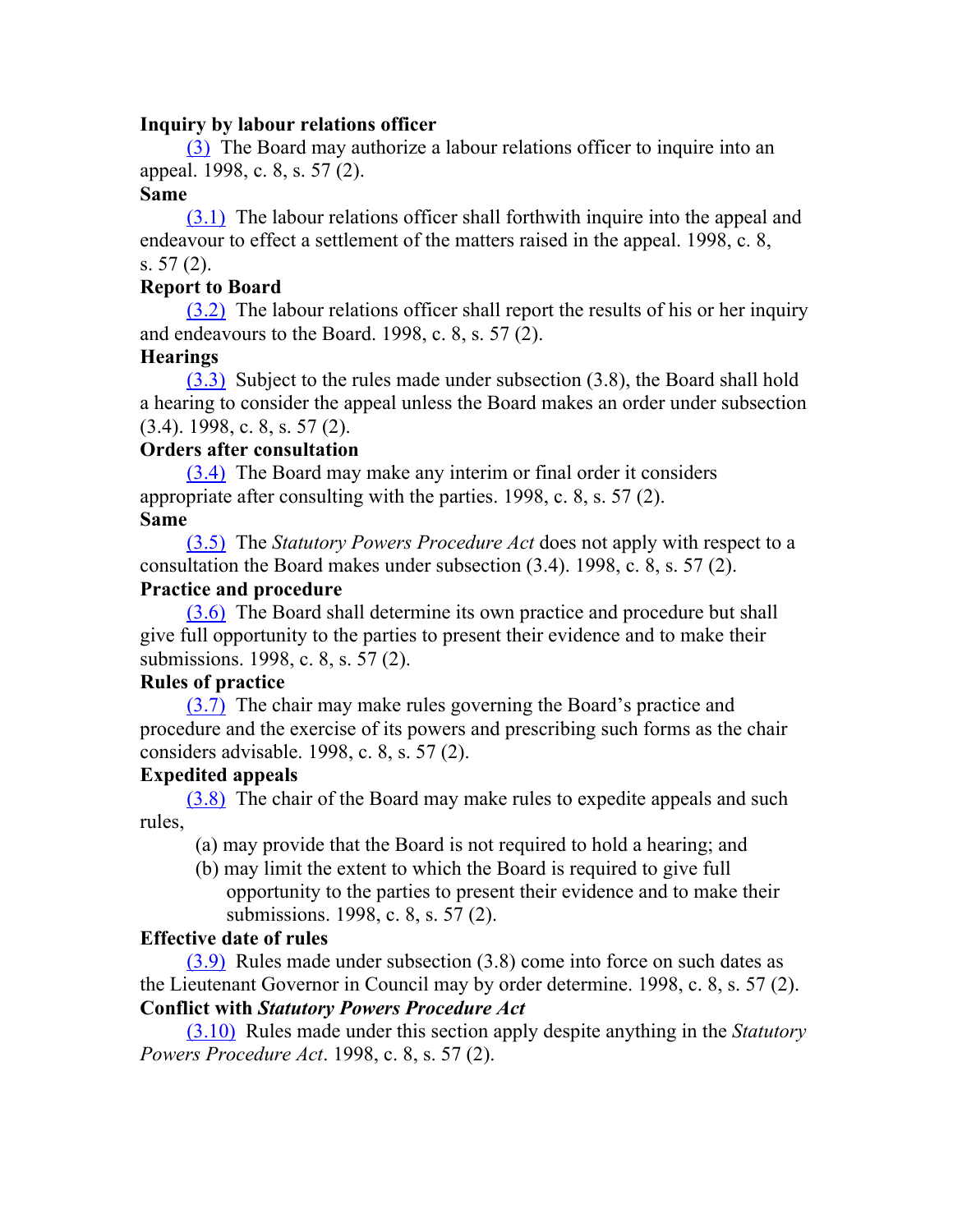#### **Rules not regulations**

(3.11) Rules made under this section are not regulations within the meaning of Part III (Regulations) of the*Legislation Act, 2006*. 1998, c. 8, s. 57 (2); 2006, c. 21, Sched. F, s. 136 (1).

## **Quorum**

(3.12) The chair or a vice-chair of the Board constitutes a quorum for the purposes of this section and is sufficient for the exercise of the jurisdiction and powers of the Board under this section. 1998, c. 8, s. 57 (2).

## **Entering premises**

(3.13) For the purposes of an appeal under this section, the Board may enter any premises where work is being or has been done by workers or in which the employer carries on business, whether or not the premises are those of the employer, and inspect and view any work, material, machinery, appliance or article therein, and interrogate any person respecting any matter and post therein any notice that the Board considers necessary to bring to the attention of persons having an interest in the appeal. 1998, c. 8, s. 57 (2).

#### **Powers of the Board**

(4) On an appeal under this section, the Board may substitute its findings for those of the inspector who made the order appealed from and may rescind or affirm the order or make a new order in substitution therefor, and for such purpose has all the powers of an inspector and the order of the Board shall stand in the place of and have the like effect under this Act and the regulations as the order of the inspector. 1998, c. 8, s. 57 (2).

## **Order, extended meaning**

(5) In this section, an order of an inspector under this Act or the regulations includes any order or decision made or given or the imposition of any terms or conditions therein by an inspector under the authority of this Act or the regulations or the refusal to make an order or decision by an inspector. R.S.O. 1990, c. O.1, s. 61 (5).

#### **Decision of adjudicator final**

(6) A decision of the Board under this section is final. R.S.O. 1990, c. O.1, s. 61 (6); 1998, c. 8, s. 57 (3).

#### **Suspension of order by adjudicator pending disposition of appeal**

(7) On an appeal under subsection (1), the Board may suspend the operation of the order appealed from pending the disposition of the appeal. R.S.O. 1990, c. O.1, s. 61 (7); 1998, c. 8, s. 57 (4).

#### **Reconsideration**

(8) The Board may at any time, if it considers it advisable to do so, reconsider any decision, order, direction, declaration or ruling made by it under this section and may vary or revoke any such decision, order, direction, declaration or ruling. 1998, c. 8, s. 57 (5).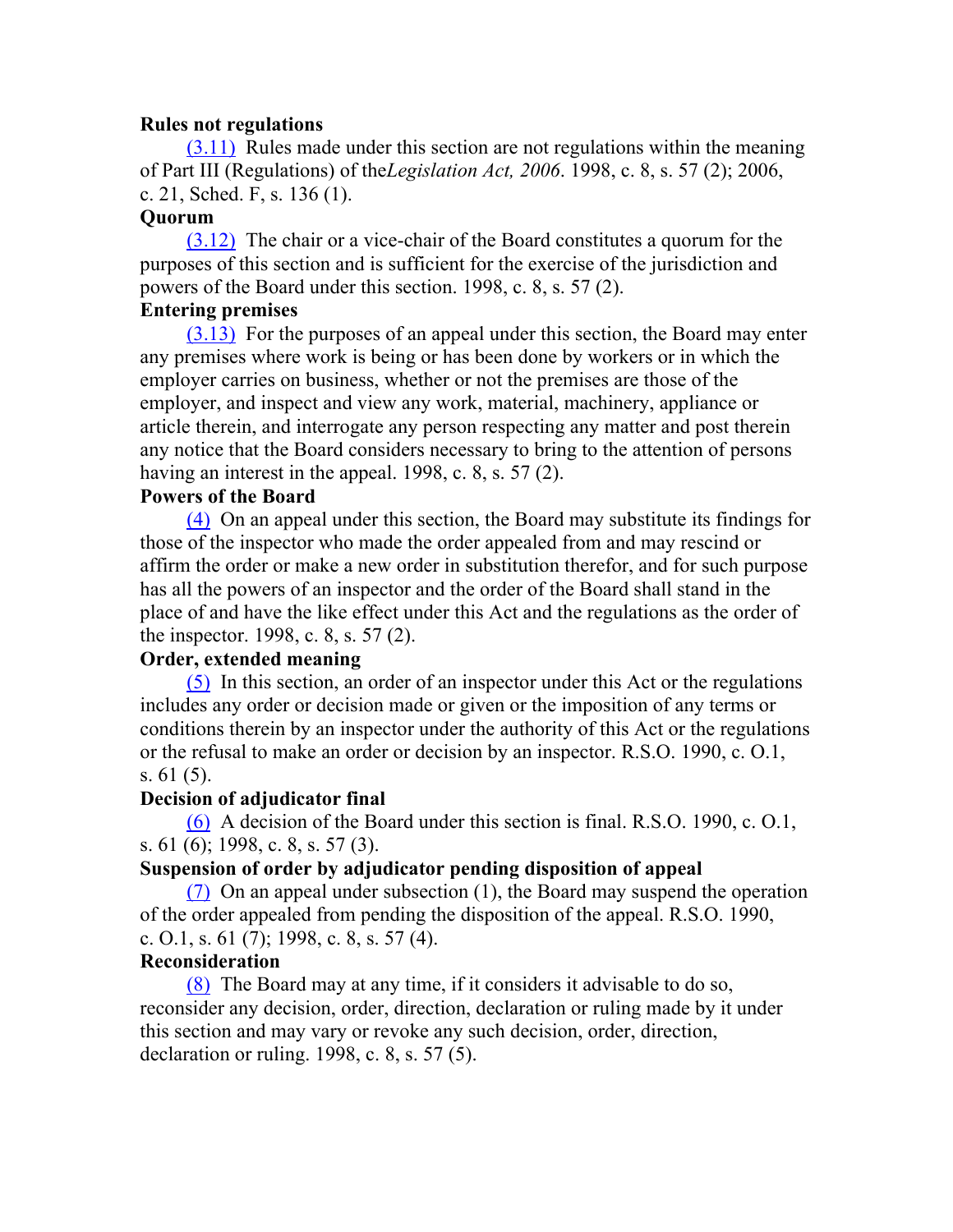## **Obstruction of inspector**

**62.** (1) No person shall hinder, obstruct, molest or interfere with or attempt to hinder, obstruct, molest or interfere with an inspector in the exercise of a power or the performance of a duty under this Act or the regulations or in the execution of a warrant issued under this Act or the *Provincial Offences Act* with respect to a matter under this Act or the regulations. 2001, c. 26, s. 4.

## **Assistance**

(2) Every person shall furnish all necessary means in the person's power to facilitate any entry, search, inspection, investigation, examination, testing or inquiry by an inspector,

- (a) in the exercise of his or her powers or the performance of his or her duties under this Act or the regulations; or
- (b) in the execution of a warrant issued under this Act or the *Provincial Offences Act* with respect to a matter under this Act or the regulations. 2001, c. 26, s. 4.

## **False information, etc.**

(3) No person shall knowingly furnish an inspector with false information or neglect or refuse to furnish information required by an inspector,

- (a) in the exercise of his or her powers or the performance of his or her duties under this Act or the regulations; or
- (b) in the execution of a warrant issued under this Act or the *Provincial Offences Act* with respect to a matter under this Act or the regulations. 2001, c. 26, s. 4.

## **Monitoring devices**

(4) No person shall interfere with any monitoring equipment or device in a workplace. R.S.O. 1990, c. O.1, s. 62 (4).

## **Obstruction of committee, etc.**

(5) No person shall knowingly,

- (a) hinder or interfere with a committee, a committee member or a health and safety representative in the exercise of a power or performance of a duty under this Act;
- (b) furnish a committee, a committee member or a health and safety representative with false information in the exercise of a power or performance of a duty under this Act; or
- (c) hinder or interfere with a worker selected by a trade union or trade unions or a worker selected by the workers to represent them in the exercise of a power or performance of a duty under this Act. R.S.O. 1990, c. O.1, s. 62 (5).

## **Information confidential**

**63.** (1) Except for the purposes of this Act and the regulations or as required by law,

(a) an inspector, a person accompanying an inspector or a person who, at the request of an inspector, makes an examination, test or inquiry, shall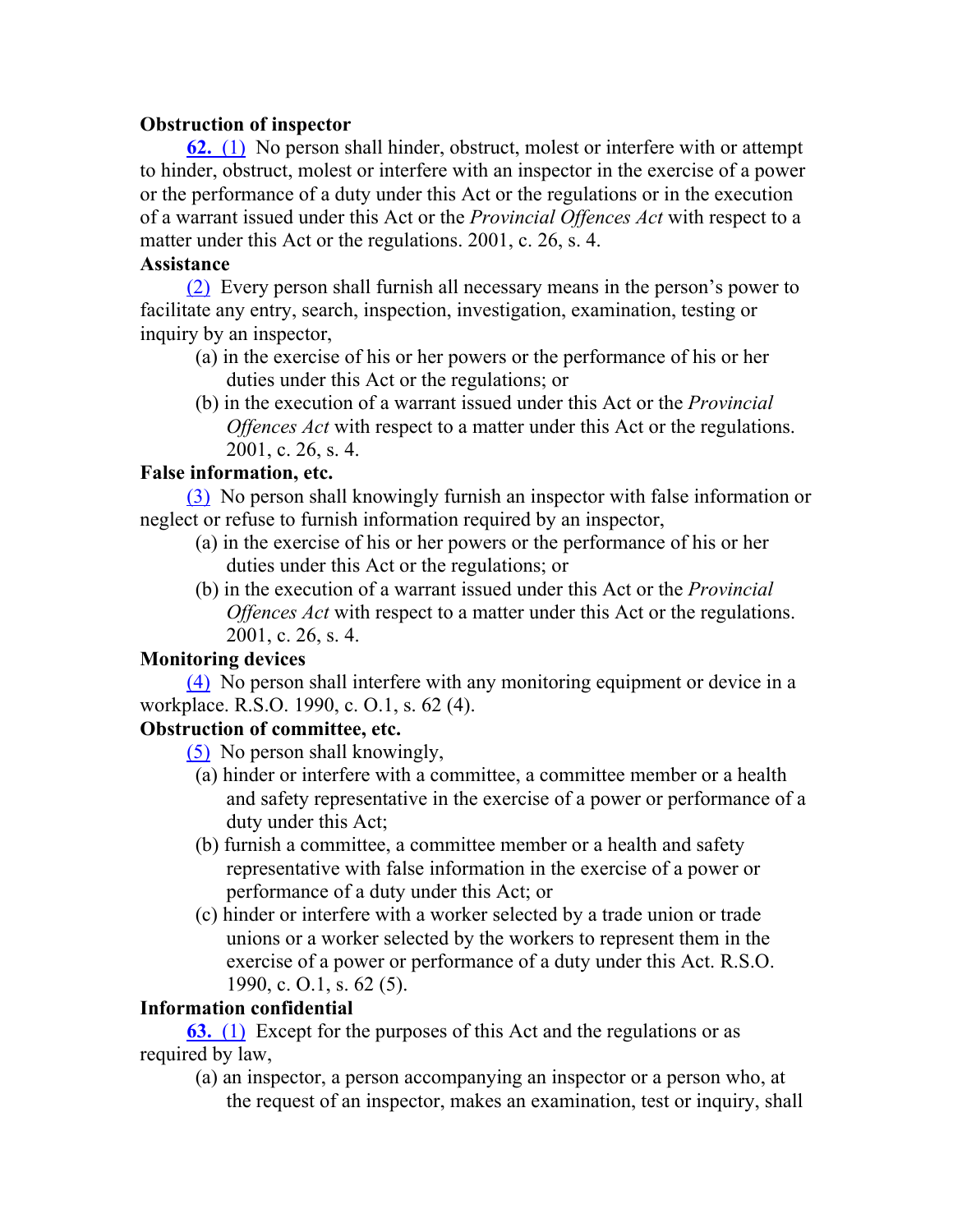not publish, disclose or communicate to any person any information, material, statement, report or result of any examination, test or inquiry acquired, furnished, obtained, made or received under the powers conferred under this Act or the regulations;

- (b) Repealed: 1992, c. 14, s. 2 (2).
- (c) no person shall publish, disclose or communicate to any person any secret manufacturing process or trade secret acquired, furnished, obtained, made or received under the provisions of this Act or the regulations;
- (d) Repealed: 1992, c. 14, s. 2 (3).
- (e) no person to whom information is communicated under this Act and the regulations shall divulge the name of the informant to any person; and
- (f) no person shall disclose any information obtained in any medical examination, test or x-ray of a worker made or taken under this Act except in a form calculated to prevent the information from being identified with a particular person or case. R.S.O. 1990, c. O.1, s. 63 (1); 1992, c. 14, s. 2 (2, 3).

#### **Employer access to health records**

(2) No employer shall seek to gain access, except by an order of the court or other tribunal or in order to comply with another statute, to a health record concerning a worker without the worker's written consent. R.S.O. 1990, c. O.1, s. 63 (2).

## **Compellability, civil suit**

(3) An inspector or a person who, at the request of an inspector, accompanies an inspector, or a person who makes an examination, test, inquiry or takes samples at the request of an inspector, is not a compellable witness in a civil suit or any proceeding, except an inquest under the *Coroners Act*, respecting any information, material, statement or test acquired, furnished, obtained, made or received under this Act or the regulations. R.S.O. 1990, c. O.1, s. 63 (3).

#### **Power of Director to disclose**

(4) A Director may communicate or allow to be communicated or disclosed information, material, statements or the result of a test acquired, furnished, obtained, made or received under this Act or the regulations. R.S.O. 1990, c. O.1, s. 63 (4).

#### **Medical emergencies**

(5) Subsection (1) does not apply so as to prevent any person from providing any information in the possession of the person, including confidential business information, in a medical emergency for the purpose of diagnosis or treatment. R.S.O. 1990, c. O.1, s. 63 (5).

#### **Conflict**

(6) This section prevails despite anything to the contrary in the *Personal Health Information Protection Act, 2004*. 2004, c. 3, Sched. A, s. 93.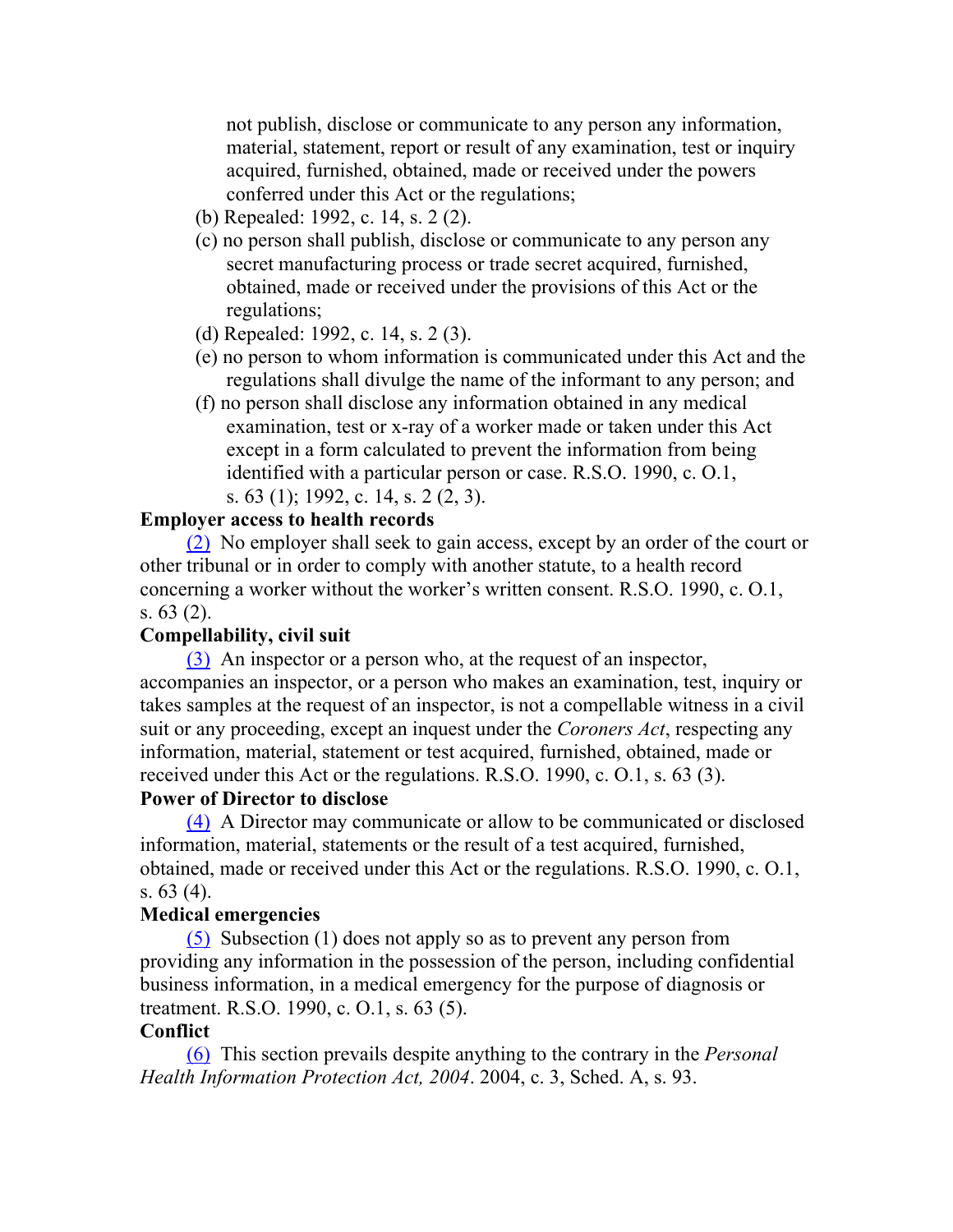## **Copies of reports**

**64.** A Director may, upon receipt of a request in writing from the owner of a workplace who has entered into an agreement to sell the same and upon payment of the fee or fees prescribed, furnish to the owner or a person designated by the owner copies of reports or orders of an inspector made under this Act in respect of the workplace as to its compliance with subsection 29(1). R.S.O. 1990, c. O.1, s. 64.

## **Immunity**

**65.** (1) No action or other proceeding for damages, prohibition or mandamus shall be instituted respecting any act done in good faith in the execution or intended execution of a person's duties under this Act or in the exercise or intended exercise of a person's powers under this Act or for any alleged neglect or default in the execution or performance in good faith of the person's duties or powers if the person is,

- (a) an employee in the Ministry or a person who acts as an advisor for the Ministry;
- (b) Repealed: 1997, c. 16, s. 2 (14).
- (c) the Board or a labour relations officer;
- (d) a health and safety representative or a committee member; or
- (e) a worker selected by a trade union or trade unions or by workers to represent them. R.S.O. 1990, c. O.1, s. 65 (1); 1995, c. 5, s. 32; 1997, c. 16, s. 2 (14, 15); 1998, c. 8, s. 58; 2006, c. 35, Sched. C, s. 93 (6).

## **Liability of Crown**

(2) Subsection (1) does not, by reason of subsections 5(2) and (4) of the *Proceedings Against the Crown Act*, relieve the Crown of liability in respect of a tort committed by a Director, an inspector or an engineer of the Ministry to which it would otherwise be subject and the Crown is liable under that Act for any such tort in a like manner as if subsection (1) had not been enacted. R.S.O. 1990, c.  $0.1$ , s.  $65(2)$ .

#### **PART IX OFFENCES AND PENALTIES**

#### **Penalties**

**66.** (1) Every person who contravenes or fails to comply with,

(a) a provision of this Act or the regulations;

(b) an order or requirement of an inspector or a Director; or

(c) an order of the Minister,

is guilty of an offence and on conviction is liable to a fine of not more than \$25,000 or to imprisonment for a term of not more than twelve months, or to both. **Idem**

(2) If a corporation is convicted of an offence under subsection (1), the maximum fine that may be imposed upon the corporation is \$500,000 and not as provided therein.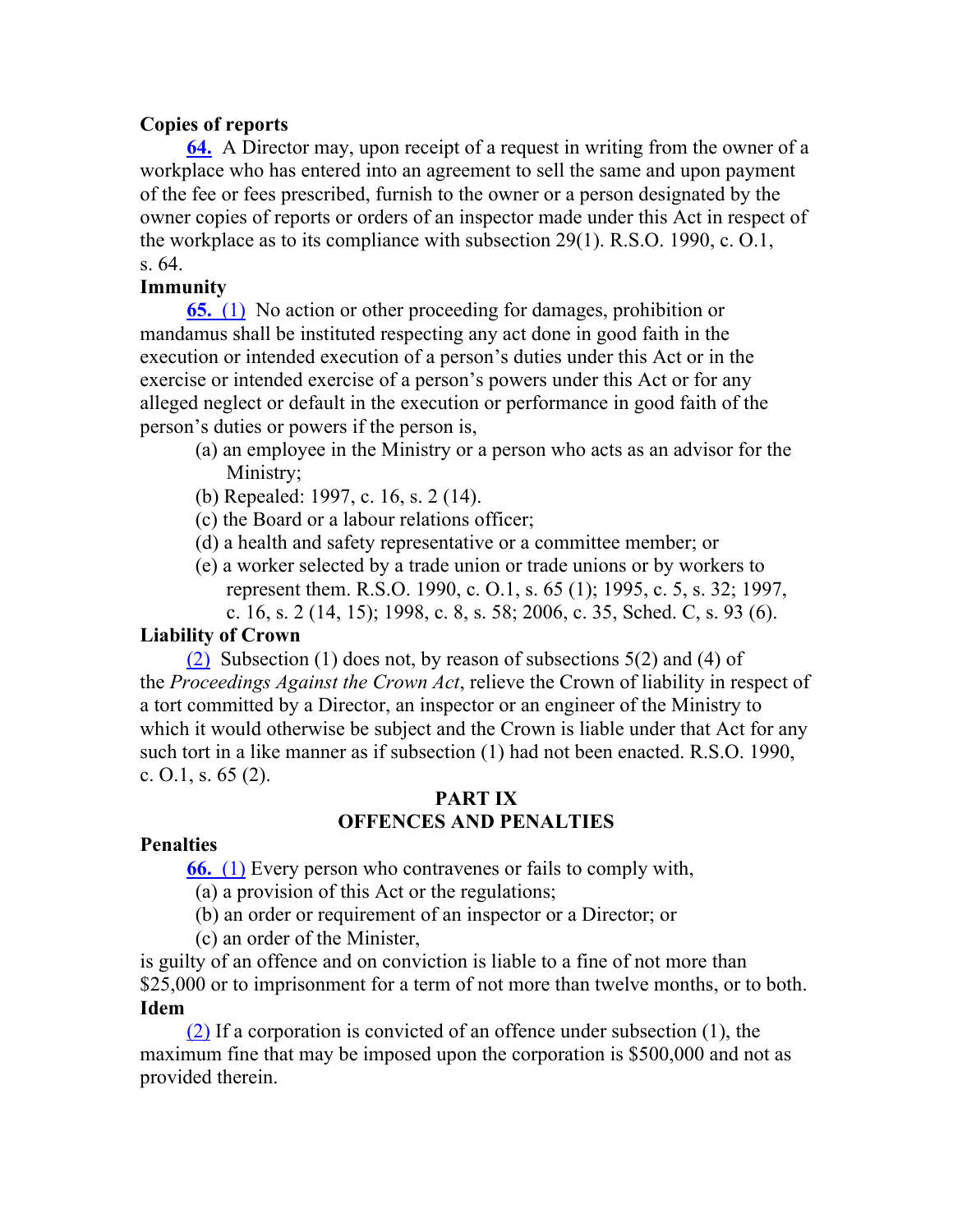## **Defence**

(3) On a prosecution for a failure to comply with,

- (a) subsection  $23(1)$ ;
- (b) clause  $25(1)(b)$ , (c) or (d); or
- (c) subsection  $27(1)$ ,

it shall be a defence for the accused to prove that every precaution reasonable in the circumstances was taken.

## **Accused liable for acts or neglect of managers, agents, etc.**

(4) In a prosecution of an offence under any provision of this Act, any act or neglect on the part of any manager, agent, representative, officer, director or supervisor of the accused, whether a corporation or not, shall be the act or neglect of the accused. R.S.O. 1990, c. O.1, s. 66.

## **Certified copies of documents, etc., as evidence**

**67.** (1) In any proceeding or prosecution under this Act,

- (a) a copy of an order or decision purporting to have been made under this Act or the regulations and purporting to have been signed by the Minister or an inspector;
- (b) a document purporting to be a copy of a notice, drawing, record or other document, or any extract therefrom given or made under this Act or the regulations and purporting to be certified by an inspector;
- (c) a document purporting to certify the result of a test or an analysis of a sample of air and setting forth the concentration or amount of a biological, chemical or physical agent in a workplace or part thereof and purporting to be certified by an inspector; or
- (d) a document purporting to certify the result of a test or an analysis of any equipment, machine, device, article, thing or substance and purporting to be certified by an inspector,

is evidence of the order, decision, writing or document, and the facts appearing in the order, decision, writing or document without proof of the signature or official character of the person appearing to have signed the order or the certificate and without further proof.

## **Service of orders and decisions**

(2) In any proceeding or prosecution under this Act, a copy of an order or decision purporting to have been made under this Act or the regulations and purporting to have been signed by the Minister, a Director or an inspector may be served,

- (a) personally in the case of an individual or in case of a partnership upon a partner, and in the case of a corporation, upon the president, vicepresident, secretary, treasurer or a director, or upon the manager or person in charge of the workplace; or
- (b) by registered letter addressed to a person or corporation mentioned in clause (a) at the last known place of business of the person or corporation,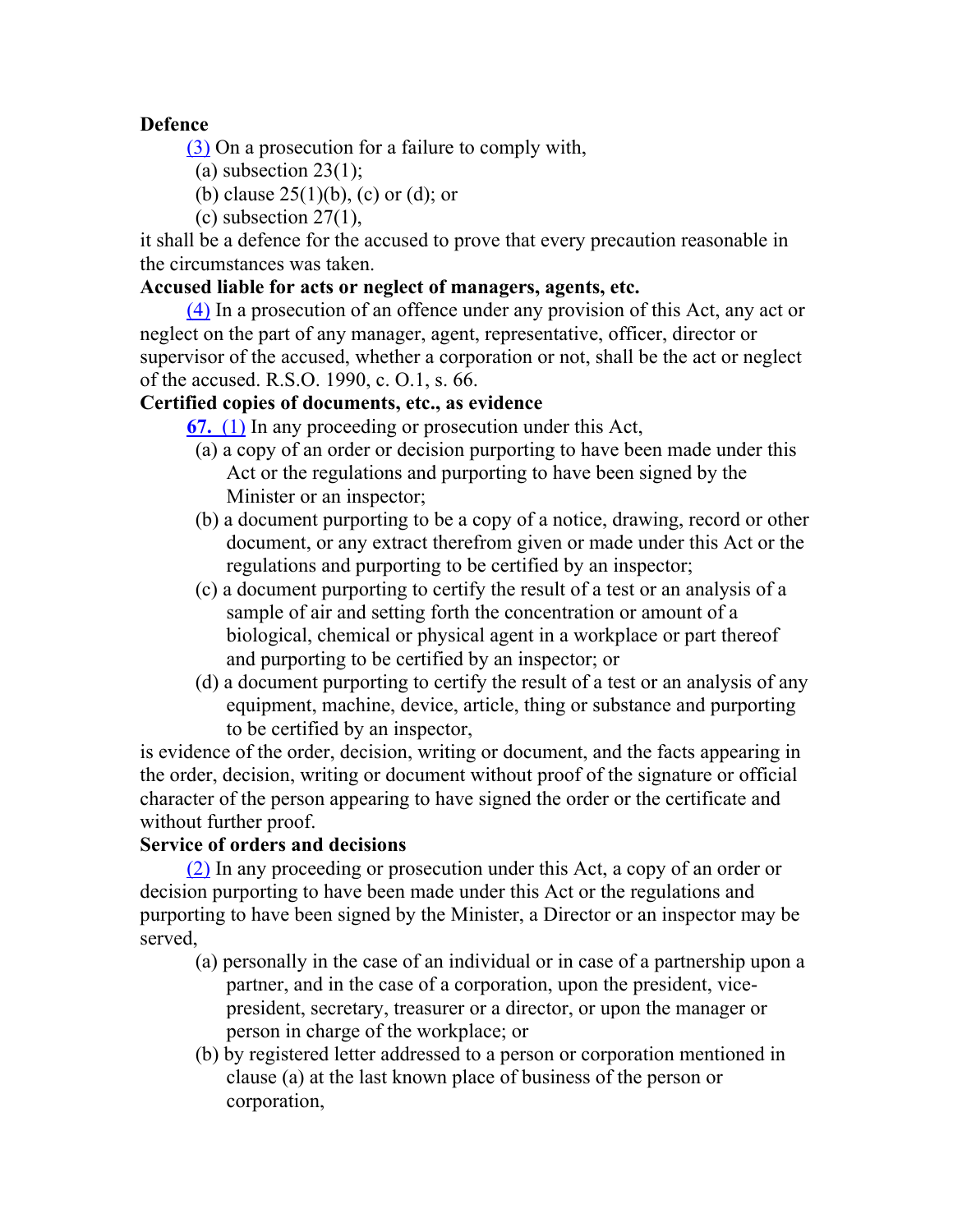and the same shall be deemed to be good and sufficient service thereof. R.S.O. 1990, c. O.1, s. 67.

## **Place of trial**

**68.** (1) An information in respect of an offence under this Act may, at the election of the informant, be heard, tried and determined by the Ontario Court of Justice sitting in the county or district in which the accused is resident or carries on business although the subject-matter of the information did not arise in that county or district. R.S.O. 1990, c. O.1, s. 68 (1); 2001, c. 9, Sched. I, s. 3 (15). **Provincial judge required**

(2) The Attorney General or an agent for the Attorney General may by notice to the clerk of the court having jurisdiction in respect of an offence under this Act require that a provincial judge preside over the proceeding. R.S.O. 1990, c. O.1, s. 68 (2).

## **Publication re convictions**

**68.1** (1) If a person, including an individual, is convicted of an offence under this Act, a Director may publish or otherwise make available to the general public the name of the person, a description of the offence, the date of the conviction and the person's sentence. 2006, c. 19, Sched. M, s. 5.

## **Internet publication**

(2) Authority to publish under subsection (1) includes authority to publish on the Internet. 2006, c. 19, Sched. M, s. 5.

## **Disclosure**

(3) Any disclosure made under subsection (1) shall be deemed to be in compliance with clause 42 (1) (e) of the*Freedom of Information and Protection of Privacy Act*. 2006, c. 19, Sched. M, s. 5; 2006, c. 34, Sched. C, s. 25.

#### **Limitation on prosecutions**

**69.** No prosecution under this Act shall be instituted more than one year after the last act or default upon which the prosecution is based occurred. R.S.O. 1990, c. O.1, s. 69.

## **PART X REGULATIONS**

## **Regulations**

**70.** (1) The Lieutenant Governor in Council may make such regulations as are advisable for the health or safety of persons in or about a workplace. R.S.O. 1990, c. O.1, s. 70 (1).

## **Idem**

(2) Without limiting the generality of subsection (1), the Lieutenant Governor in Council may make regulations,

- 1. defining any word or expression used in this Act or the regulations that is not defined in this Act;
- 2. designating or defining any industry, workplace, employer or class of workplaces or employers for the purposes of this Act, a part of this Act, or the regulations or any provision thereof;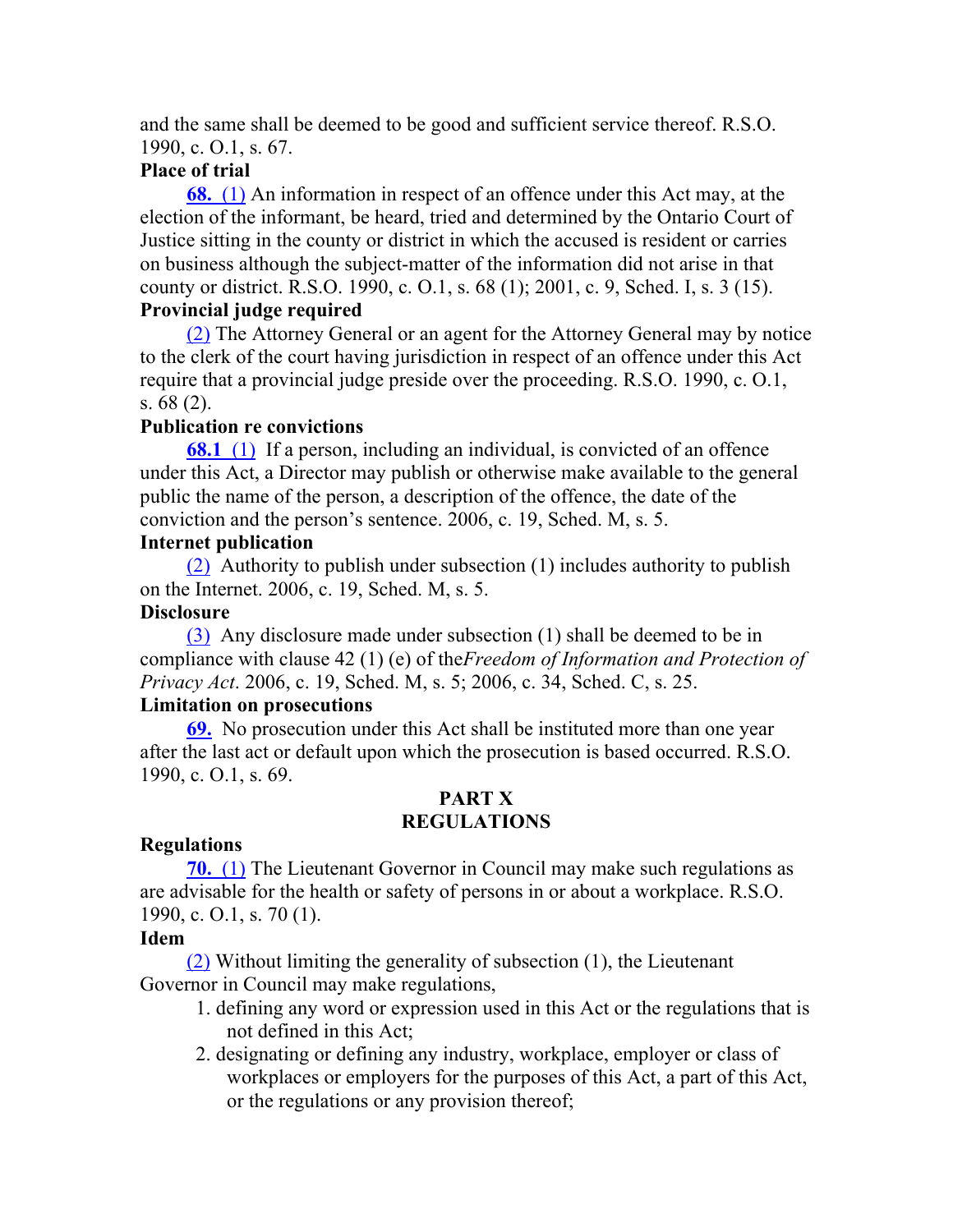- 3. exempting any workplace, industry, activity, business, work, trade, occupation, profession, constructor, employer or any class thereof from the application of a regulation or any provision thereof;
- 4. limiting or restricting the application of a regulation or any provision thereof to any workplace, industry, activity, business, work, trade, occupation, profession, constructor, employer or any class thereof;
- 5. exempting an employer from the requirements of clause 37 (1) (a) or (b) with respect to a hazardous material;
- 6. respecting any matter or thing that is required or permitted to be regulated or prescribed under this Act;
- 7. respecting any matter or thing, where a provision of this Act requires that the matter or thing be done, used or carried out or provided as prescribed;
- 8. respecting any matter or thing, where it is a condition precedent that a regulation be made prescribing the matter or thing before this Act or a provision of this Act has any effect;
- 9. providing for and prescribing fees and the payment or refund of fees;
- 10. prescribing classes of workplaces for which and circumstances under which a committee shall consist of more than four persons and in each case prescribing the number of persons;
- 11. prescribing employers or workplaces or classes thereof for the purposes of clause  $9(1)(b)$ ;
- 12. exempting any workplace, industry, activity, business, work, trade, occupation, profession, constructor or employer or any class thereof from the application of subsection 9 (2);
- 13. respecting the conditions for eligibility, qualifications, selection and term of committee members, including certified members, and the operation of the committee;
- 14. exempting any class of workplaces from the requirement set out in subsection 9 (12);
- 15. prescribing elements that any policy required under this Act must contain;
- 16. regulating or prohibiting the installation or use of any machine, device or thing or any class thereof;
- 17. requiring that any equipment, machine, device, article or thing used bear the seal of approval of an organization designated by the regulations to test and approve the equipment, machine, device, article or thing and designating organizations for such purposes;
- 18. prescribing classes of employers who shall establish and maintain a medical surveillance program in which workers may volunteer to participate;
- 19. governing medical surveillance programs;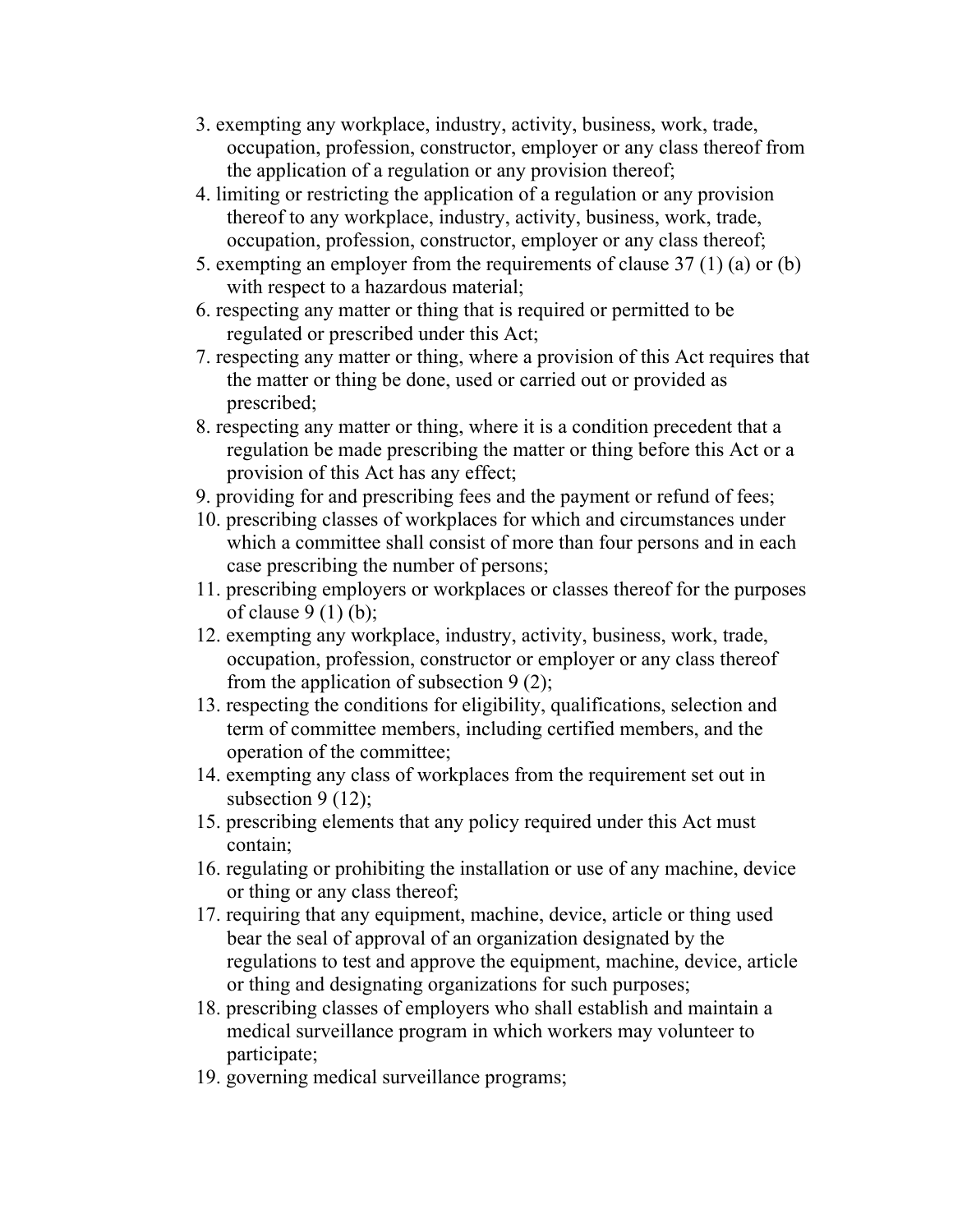- 20. respecting the reporting by physicians and others of workers affected by any biological, chemical or physical agents or combination thereof;
- 21. regulating or prohibiting atmospheric conditions to which any worker may be exposed in a workplace;
- 22. prescribing methods, standards or procedures for determining the amount, concentration or level of any atmospheric condition or any biological, chemical or physical agent or combination thereof in a workplace;
- 23. prescribing any biological, chemical or physical agent or combination thereof as a designated substance;
- 24. prohibiting, regulating, restricting, limiting or controlling the handling of, exposure to, or the use and disposal of any designated substance;
- 25. adopting by reference, in whole or in part, with such changes as the Lieutenant Governor in Council considers necessary, any code or standard and requiring compliance with any code or standard that is so adopted;
- 26. adopting by reference any criteria or guide in relation to the exposure of a worker to any biological, chemical or physical agent or combination thereof;
- 27. enabling a Director by notice in writing to designate that any part of a project shall be an individual project for the purposes of this Act and the regulations and prescribing to whom notice shall be given;
- 28. permitting the Minister to approve laboratories for the purpose of carrying out and performing sampling, analyses, tests and examinations, and requiring that sampling, analyses, examinations and tests be carried out and performed by a laboratory approved by the Minister;
- 29. requiring and providing for the registration of employers of workers;
- 30. providing for the establishment, equipment, operation and maintenance of mine rescue stations, as the Minister may direct, and providing for the payment of the cost thereof and the recovery of such cost from the mining industry;
- 31. prescribing training programs that employers shall provide;
- 32. increasing the number of certified members required on a committee;
- 33. prescribing restrictions, prohibitions or conditions with respect to workers or workplaces relating to the risks of workplace violence;
- 34. prescribing forms and notices and providing for their use;
- 35. prescribing building standards for industrial establishments;
- 36. prescribing by name or description any biological or chemical agent as a hazardous material and any physical agent as a hazardous physical agent;
- 37. prohibiting an employer from altering a label on a hazardous material in prescribed circumstances;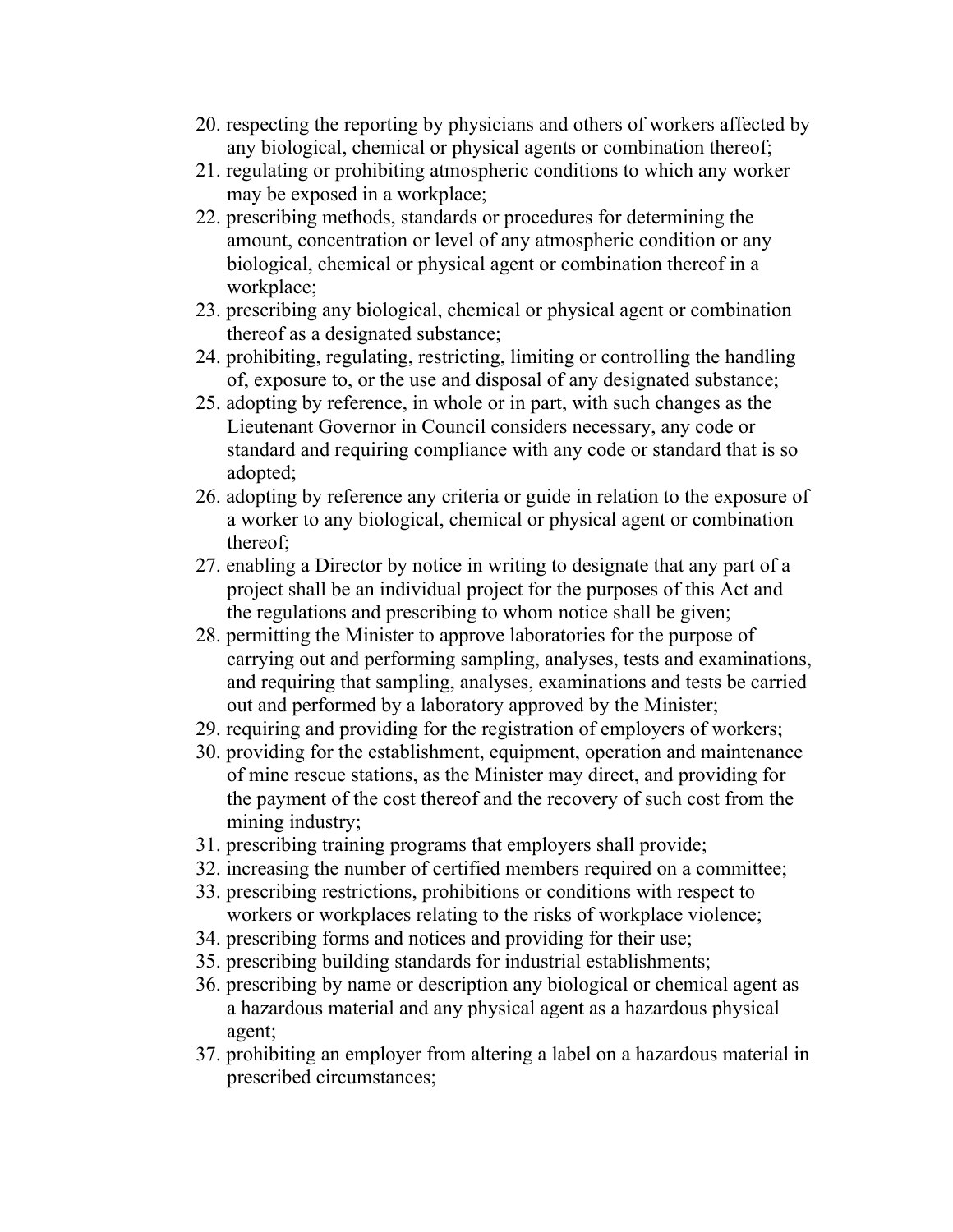- 38. prescribing the criteria to be used by the claims board to determine whether information is confidential business information in an application under subsection 40 (1);
- 39. requiring an employer to disclose to such persons as may be prescribed the source of toxicological data used by the employer to prepare a material safety data sheet;
- 40. prescribing the format and contents of a material safety data sheet;
- 41. prescribing by class of employer the intervals at which a health and safety representative or a committee member designated under subsection 9 (23) shall inspect all or part of a workplace;
- 42. establishing criteria for determining, for the purpose of section 51, whether a person is critically injured;
- 43. prescribing first aid requirements to be met and first aid services to be provided by employers and constructors;
- 44. prescribing, for the purpose of clause 26 (1) (i), medical examinations and tests that a worker is required to undergo to ensure that the worker's health will not affect his or her ability to perform his or her job in a manner that might endanger others;
- 45. prescribing classes of workplace with respect to which section 45 does not apply;
- 46. prescribing the qualifications of persons whom a certified member may designate under subsection 45 (9);
- 47. prescribing, for the purpose of subsection 46 (6), criteria for determining whether a constructor or employer has demonstrated a failure to protect the health and safety of workers;
- 48. prescribing matters to be considered by the Board in deciding upon an application under section 46;
- 49. prescribing classes of workplace with respect to which section 47 does not apply;
- 50. requiring an employer to designate a person in a workplace to act as a workplace co-ordinator with respect to workplace violence and workplace harassment, and prescribing the functions and duties of the co-ordinator;
- 51. in the case of a worker described in subsection 43 (2), specifying situations in which a circumstance described in clause 43 (3) (a), (b),  $(b.1)$  or (c) shall be considered, for the purposes of clause 43 (1) (a), to be inherent in the worker's work or a normal condition of employment;
- 52. varying or supplementing subsections 43 (4) to (13) with respect to the following workers, in circumstances when section 43 applies to them: i. workers to whom section 43 applies by reason of a regulation made
	- for the purposes of subsection 3 (3), and